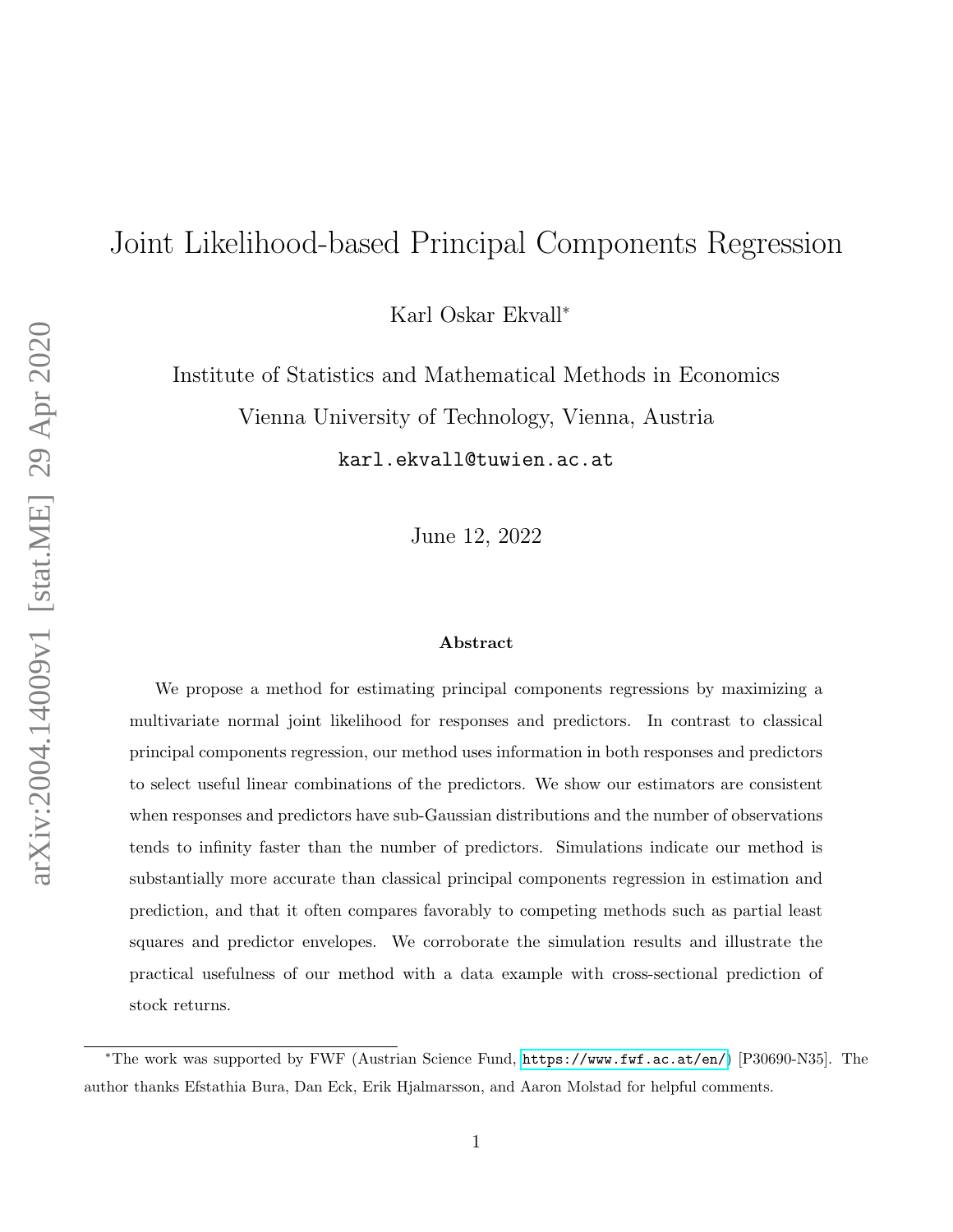### 1 Introduction

Principal components analysis is one of the most commonly used methods for dimension re-duction [\(Cook, 2018a\)](#page-32-0), whereby p variables are reduced to  $k \leq p$  linear combinations of those variables—the principal components. The vectors of weights defining the principal components are eigenvectors of the variables' sample covariance matrix. Thus, subject to the constraint that the weight vectors be orthonormal, the k principal components are the k linear combinations with maximal sample variances. In classical principal components regression (PCR), principal components of the predictors are used to model or predict one or more response variables (e.g. [Jolliffe, 2002,](#page-33-0) Chapter 8). Intuitively, one expects this to be useful when the corresponding relation holds in the population; that is, when only a few linear combinations of the predictors, with large population variances, affect the responses. This is the case in many popular models [\(Stock and Watson, 2002;](#page-34-0) [Bair et al., 2006;](#page-31-0) [Yu et al., 2006;](#page-34-1) [Bai and](#page-31-1) [Wang, 2016;](#page-31-1) [Singer et al., 2016\)](#page-34-2) and can be motivated by more general probabilistic arguments [\(Artemiou and Li, 2009\)](#page-31-2). Accordingly, PCR has been considered in a wide range of applications, including ones in economics, chemometrics, and genomics (e.g. [Næs and Martens,](#page-33-1) [1988;](#page-33-1) [Chang et al., 2001;](#page-32-1) [Stock and Watson, 2002;](#page-34-0) [Watson, 2003;](#page-34-3) [Wang and Abbott, 2008;](#page-34-4) [Barbarino and Bura, 2017;](#page-32-2) [Du et al., 2018\)](#page-33-2).

Despite its popularity, it has also been argued that classical PCR is unreliable [\(Cook,](#page-32-0) [2018a\)](#page-32-0) and that it is preferable to use both responses and predictors to decide which linear combinations of the predictors are relevant [\(Helland, 1992;](#page-33-3) [Bair et al., 2006;](#page-31-0) [Yu et al., 2006;](#page-34-1) [Cook et al., 2010;](#page-32-3) [Kelly and Pruitt, 2015\)](#page-33-4). Our work shows that, in many such cases, it may be that a PCR model, which we will define in detail shortly, is still appropriate, but that classical PCR gives poor estimates of the parameters in that model. We address this by proposing a method that estimates a PCR model by maximizing a multivariate normal joint likelihood of responses and predictors. Thus, if data are multivariate normal, our estimators are maximum likelihood estimators, and otherwise they are M-estimators. As we will see, our method leads to substantially more accurate estimation and prediction than classical PCR in a wide range of settings. Other related methods typically do not give estimates that lie in the parameter space of a PCR model, and hence may be inappropriate when one is suggested by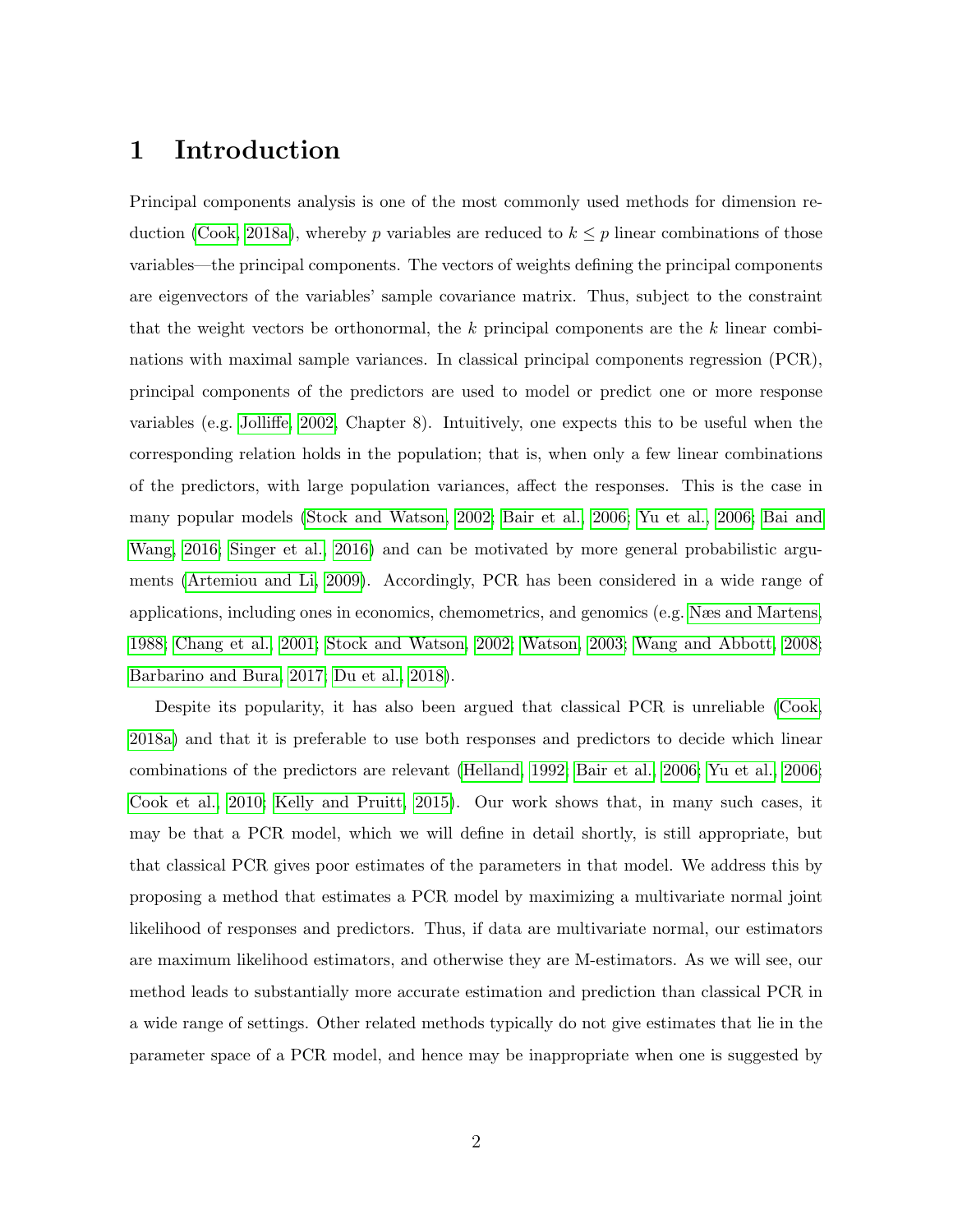domain knowledge or other considerations. Nevertheless, we compare our method to partial least squares (PLS) and predictor envelopes [\(Cook et al., 2013\)](#page-32-4) since these are appropriate for similar settings and tend to perform well in practice. Using simulations, we show our method compares favorably to both when data are generated from our model. The practical relevance this model is supported by a data example where our method gives more accurate cross-sectional prediction of stock returns than classical PCR, PLS, predictor envelopes, and ordinary least squares (OLS). For a more precise discussion, we require some notation.

Let the pairs  $(Y_i, X_i) \in \mathbb{R}^r \times \mathbb{R}^p$ ,  $i = 1, \ldots, n$ , be independent with  $\mathbb{E}(Y_i) = 0$ ,  $\mathbb{E}(X_i) = 0$ ,  $\mathbb{E}(Y_i \mid X_i) = \beta^{\mathsf{T}} X_i, \ \beta \in \mathbb{R}^{p \times r}, \ \text{cov}(Y_i \mid X_i) = \Sigma \in \mathbb{S}_{++}^r, \ \text{and} \ \text{cov}(X_i) = \Sigma_X \in \mathbb{S}_{++}^p, \ \text{where} \ \mathbb{S}_{++}^p$ ++ is the set of  $p \times p$  symmetric and positive definite matrices. Later, we will assume  $(Y_i, X_i)$  is sub-Gaussian for some of our asymptotic results, but that is not necessary to define our model. The assumption that both responses and predictors have mean zero is not needed in practice but makes some of our theoretical arguments easier to present. To define our model, we assume there exist a semi-orthogonal  $U \in \mathbb{O}^{p \times k}$ , diagonal and positive semi-definite  $D \in \mathbb{D}^k_+$ ,  $\tau > 0$ , and  $\gamma \in \mathbb{R}^{k \times r}$  such that

<span id="page-2-0"></span>
$$
(i) \quad \beta = U\gamma \quad \text{and} \quad (ii) \quad \Sigma_X = \tau (I_p + UDU^{\mathsf{T}}). \tag{1}
$$

Model [\(1\)](#page-2-0) implies the columns of U are leading eigenvectors of  $\Sigma_X$  and that  $\mathbb{E}(Y_i | X_i) =$  $\gamma^{\mathsf{T}}U^{\mathsf{T}}X_i$ . That is, only k linear combinations of the predictors, whose weights are given by leading eigenvectors of the predictors' population covariance matrix, are relevant for the regression. Condition (ii) implies the  $p - k$  smallest eigenvalues of  $\Sigma_X$  are all equal to  $\tau$  or, equivalently, that  $\Sigma_X$  is spiked [\(Johnstone, 2001\)](#page-33-5). A spiked predictor covariance matrix is not necessary to define a PCR model, but it facilitates both our theory and the implementation of our method. Spiked covariance matrices are common in the modern literature on principal components analysis and large covariance matrix estimation [\(Johnstone, 2001;](#page-33-5) [Cai et al., 2014;](#page-32-5) [Wang and Fan, 2017;](#page-34-5) [Donoho et al., 2018\)](#page-32-6), and they arise naturally in latent variable and factor models that motivate both our and several related methods [\(Tipping and Bishop, 1999;](#page-34-6) [Bair](#page-31-0) [et al., 2006;](#page-31-0) [Yu et al., 2006;](#page-34-1) [Kelly and Pruitt, 2015;](#page-33-4) [Singer et al., 2016\)](#page-34-2) (see also Appendix [C\)](#page-30-0). With  $k = p$ , any  $\beta \in \mathbb{R}^{p \times r}$  and  $\Sigma_X \in \mathbb{S}^p_{++}$  can be written as in [\(1\)](#page-2-0). Thus, our model includes a classical multivariate linear regression model as a special case. Here, however, we are primarily interested in the cases where  $k < p$  so that there is potential for dimension reduction.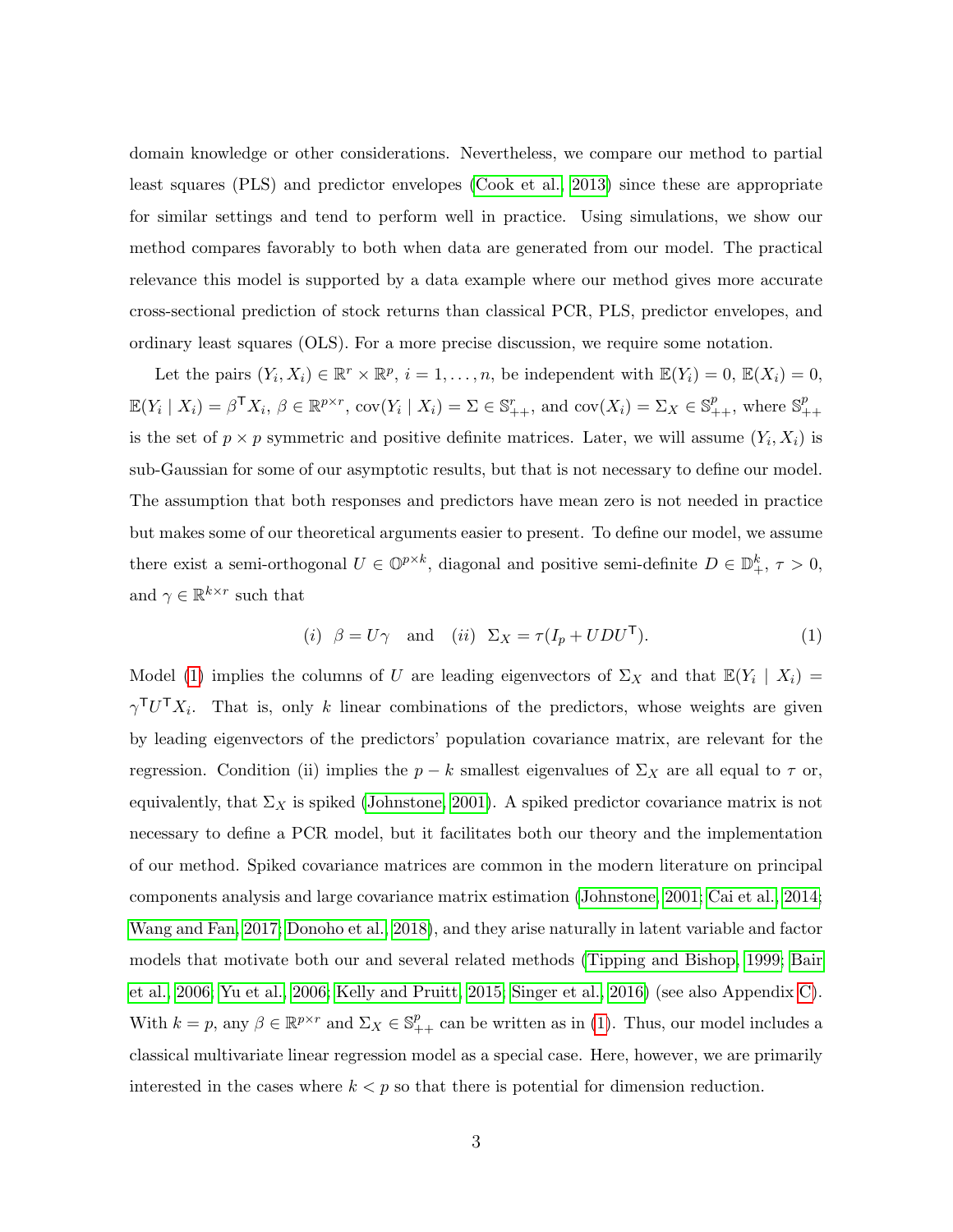We propose estimating  $\beta$ ,  $\Sigma$ , and  $\Sigma_X$  by maximizing a multivariate normal joint log-likelihood for n observations from [\(1\)](#page-2-0); we do not attempt to estimate U,  $\gamma$ , or D directly since they are unidentifiable. Nevertheless, for any  $\beta$ ,  $\Sigma$ , and  $\Sigma_X$  in our parameter set, we can decompose them as in [\(1\)](#page-2-0) and write the conditional log-likelihood for  $Y = [Y_1, \ldots, Y_n]^\mathsf{T} \in \mathbb{R}^{n \times r}$ given  $X = [X_1, \ldots, X_n]^\mathsf{T} \in \mathbb{R}^{n \times p}$  and the marginal likelihood for X, respectively, as

$$
\ell_{Y|X}(U,\gamma,\Sigma) = -\frac{n}{2}\log|\Sigma| - \frac{1}{2}\operatorname{tr}\left[ (Y - XU\gamma)^{\mathsf{T}}(Y - XU\gamma)\Sigma^{-1} \right]
$$

and

$$
\ell_X(U, D, \tau) = -\frac{n}{2} \log |\tau(I_p + UDU^{\mathsf{T}})| - \frac{1}{2\tau} \operatorname{tr} \left[ X^{\mathsf{T}} X (I_p + UDU^{\mathsf{T}})^{-1} \right],
$$

where  $|\cdot|$  is the determinant and  $tr(\cdot)$  the trace when applied to square matrices. The joint likelihood our estimators maximize is then

<span id="page-3-0"></span>
$$
\ell_n(\beta, \Sigma, \Sigma_X) = \ell_n(U, \gamma, \Sigma, D, \tau) = \ell_{Y|X}(U, \gamma, \Sigma) + \ell_X(U, D, \tau).
$$
\n(2)

Since both  $\ell_{Y|X}$  and  $\ell_X$  depend on U, our estimate of  $\Sigma_X$ , and in particular the eigenvectors of that estimate, will in general depend on both  $Y$  and  $X$ . It is well known [\(Tipping and](#page-34-6) [Bishop, 1999\)](#page-34-6) that if  $(\tilde{U}, \tilde{D}, \tilde{\tau})$  maximizes  $\ell_X$ , then the columns of  $\tilde{U}$  are leading eigenvectors of  $S_X = X^{\mathsf{T}}X/n$ . Thus, loosely speaking, our method will try to select a U whose columns are close to the leading eigenvectors of  $S_X$  and at the same time makes the (weighted) sum of squared errors of the regression of Y on  $XU$  small. By contrast, classical PCR is equivalent to a two-stage procedure where, in the first stage,  $\ell_X$  is maximized to obtain  $\tilde{U}$ , effectively ignoring  $\ell_{Y|X}$  and the fit of the regression of Y on  $X\tilde{U}$ . Then, in the second stage with  $\tilde{U}$ fixed,  $\beta$  is estimated as  $\tilde{U}\tilde{\gamma}$ , where  $\tilde{\gamma}$  is obtained from a least squares regression of Y on  $X\tilde{U}$ [\(Jolliffe, 2002,](#page-33-0) Chapter 8).

The log-likelihood  $\ell_n$  is in general unbounded if  $p > n$ , and hence we assume  $n > p$ throughout. Our asymptotic results, showing our estimators are consistent, assume both  $n$ and p tend to infinity with  $p/n \to 0$ . This reflects our belief that our method will be of most interest in settings where the number of predictors is large enough for dimension reduction to be useful, but small enough in comparison to n that a likelihood-based method without penalization is applicable. For context, we note that  $p/n \to c \in (0,\infty)$  is common in the random matrix literature and that  $p/n \to 0$  is a special case of settings considered in sparse,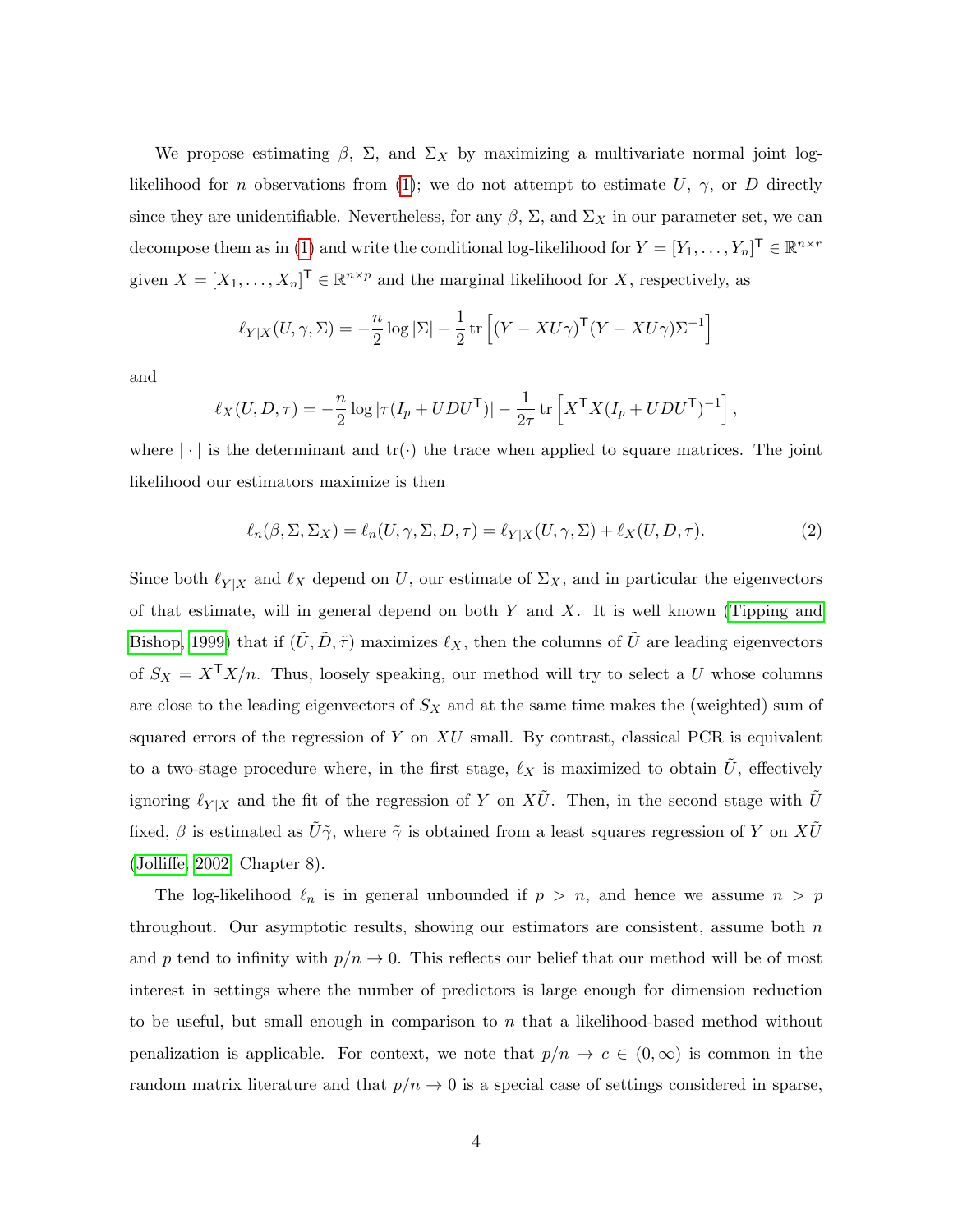high-dimensional spiked covariance matrix estimation [\(Wang and Fan, 2017\)](#page-34-5). Asymptotic theory for related likelihood-based methods such as predictor envelopes typically assumes p is fixed [\(Cook et al., 2010\)](#page-32-3), but it has been noted that it may be more appropriate to let p grow with  $n$  [\(Cook et al., 2007\)](#page-32-7).

Maximizing  $\ell_n$  is a non-trivial, non-convex optimization problem. [Helland \(1992\)](#page-33-3) proposed an algorithm for a somewhat similar setting but with  $r = 1$ ,  $k = 1$ , and without spiked covariance matrix. The spiked covariance is essential to our development of a method that handles  $r > 1$  and  $k > 1$ . The key step for the algorithm we propose is to re-parameterize  $UDU^{\mathsf{T}}$  as  $LL^{\mathsf{T}}$  for an  $L \in \mathbb{R}^{p \times k}$  which we discuss in more detail in Section [3.1.](#page-11-0) Briefly, with appropriate restrictions on  $L$ , this parameterization is identifiable and the corresponding log-likelihood can be partially maximized analytically in all arguments but  $L$ . The resulting profile log-likelihood for L can then maximized numerically.

There are similarities between our method and the ones we compare to, but also important differences. Predictor envelopes assume  $\beta = V\alpha$  for some  $\alpha \in \mathbb{R}^{k \times r}$  and  $V \in \mathbb{O}^{p \times k}$  whose columns are eigenvectors of  $\Sigma_X$  that, in contrast to in our model, need not be leading ones. Thus, the predictor envelope model is more flexible and less parsimonious than ours. PLS can be viewed as a moment-based estimator of a predictor envelope. With  $r = 1$ , PLS is equivalent to selecting linear combinations of the predictors given by the columns of the sample Krylov matrix  $\tilde{K} = [S_{XY}, S_X S_{XY}, \dots, S_X^{k-1} S_{XY}] \in \mathbb{R}^{p \times k}$ , where  $S_{XY} = \sum_{i=1} X_i Y_i/n$  [\(Helland, 1990;](#page-33-6) [Cook et al., 2013\)](#page-32-4). More precisely, PLS is equivalent to selecting linear combinations given by any set of basis vectors for the column space of  $\tilde{K}$ , and it is well known that the column space of  $K \in \mathbb{R}^{p \times k}$ , defined as  $\tilde{K}$  but with population covariances in place of their sample versions, coincides with the predictor envelope [\(Cook et al., 2013\)](#page-32-4). Loosely speaking, PLS and likelihood-based predictor envelope estimators attempt to both infer which eigenvectors are relevant and estimate them. Since our method assumes the leading ones are relevant, we expect it to perform better in settings where that is either true or a reasonable approximation. This intuition is confirmed in our simulations and data example.

The remainder of the paper is organized as follows. In Section [2](#page-5-0) we give conditions that ensure consistency of our estimators and in Section [3](#page-11-1) we outline how the to compute the estimates in practice and how to select the number of components, k. Section [4](#page-12-0) contains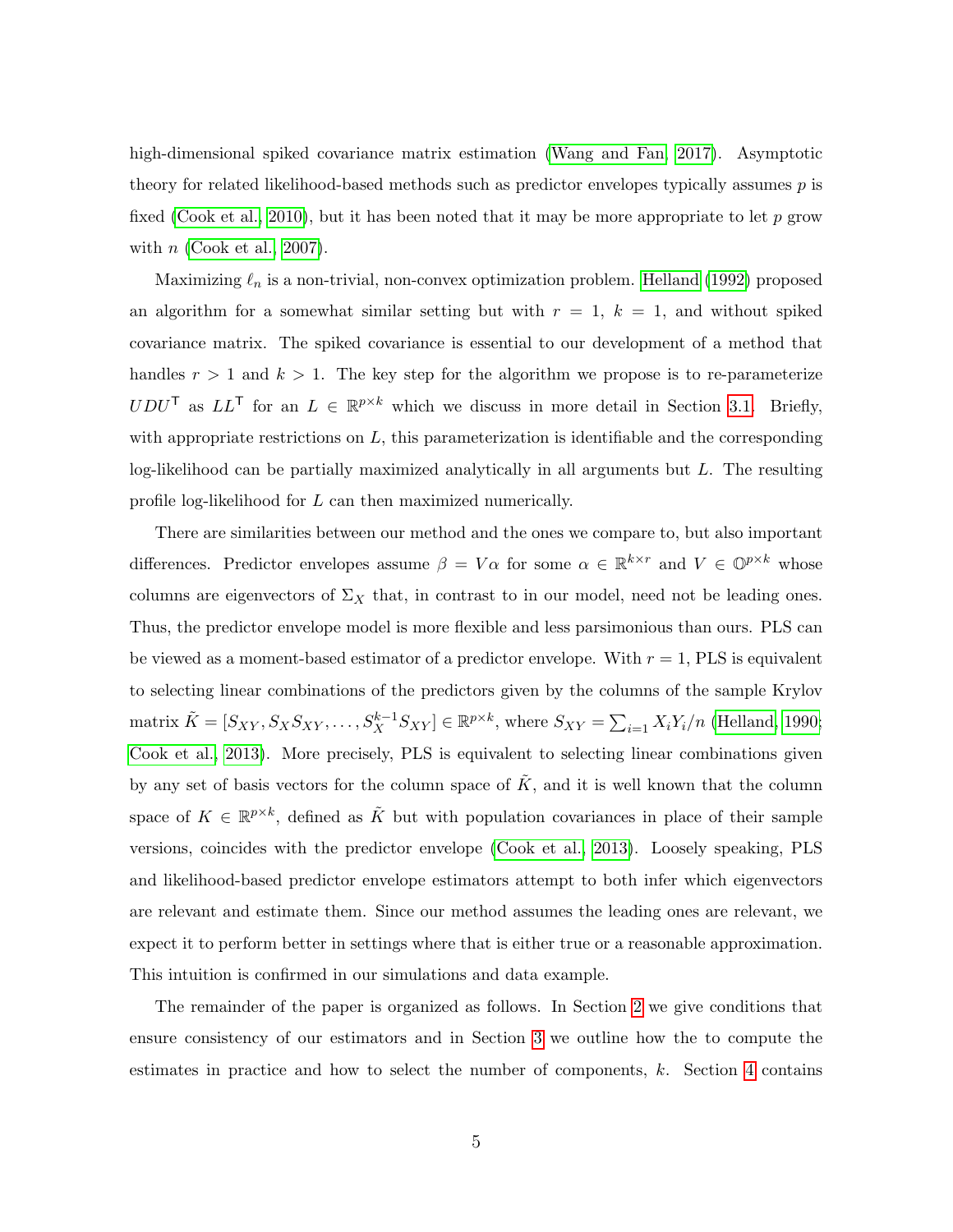simulation results and in Section [5](#page-16-0) we compare our method to competing ones in a data example. Concluding remarks are in Section [6.](#page-19-0)

### <span id="page-5-0"></span>2 Asymptotic results

### 2.1 Consistent estimation

This section gives conditions that ensure consistency of our estimators. The idea is to show that an appropriately scaled log-likelihood concentrates around its expectation, which is maximized by the true parameter. The majority of the work is showing that that convergence is uniform on suitably chosen subsets of the parameter set. Allowing  $p$  to grow with  $n$  and letting the true parameter depend on  $p$  (and  $n$ ) makes this more complicated than in classical settings. The results in this section assume  $k$  is known; how to select  $k$  in practice is discussed in Section [3.2.](#page-12-1) Proofs not given in the main text can be found in Appendix [A](#page-21-0) unless otherwise noted.

We parameterize in terms of precision matrices  $\Omega = \Sigma^{-1}$  and  $\Omega_X = \Sigma_X^{-1}$ . Let  $\bar{\Theta} =$  $\mathbb{R}^{p\times r} \times \mathbb{S}_{++}^r \times \mathbb{S}_{++}^p$  and  $\Theta \subseteq \overline{\Theta}$  be the set of  $\theta = (\beta, \Omega, \Omega_X) \in \overline{\Theta}$  for which  $\Sigma_X = \Omega_X^{-1}$  and  $\beta$ can be written as in [\(1\)](#page-2-0). The true parameter is denoted  $\theta_* = (\beta_*, \Omega_*, \Omega_{X*}) \in \Theta$ . We equip  $\overline{\Theta}$ with the max-norm defined by

<span id="page-5-1"></span>
$$
\|\theta\|_M = \max\{\|\beta\|, \|\Omega\|, \|\Omega_X\|\},\
$$

where  $\|\cdot\|$  is the spectral norm when applied to matrices. When parameterizing in terms of precision matrices, the negative log-likelihood  $g_n : \overline{\Theta} \to \mathbb{R}$  corresponding to [\(2\)](#page-3-0) is, up to scaling and an additive constant,

$$
g_n(\theta) = -\log |\Omega| + \frac{1}{n} \operatorname{tr} \left[ (Y - X\beta)^{\mathsf{T}} (Y - X\beta) \Omega \right] - \log |\Omega_X| + \operatorname{tr}(S_X \Omega_X). \tag{3}
$$

We denote the minimizers of interest by  $\hat{\theta}_n \in \arg \min_{\theta \in \Theta} g_n(\theta)$ . Clearly, if  $\hat{\theta}_n = (\hat{\beta}, \hat{\Omega}, \hat{\Omega}_X)$ minimizes  $g_n$  over  $\Theta$ , then  $\hat{\beta}$  and  $\hat{\Sigma}_X = \hat{\Omega}_X^{-1}$  can be decomposed to give maximizers of [\(2\)](#page-3-0). The following result says a  $\hat{\theta}_n$  exists under reasonable conditions. We let  $Q_X$  denote the orthogonal projection onto the orthogonal complement of the column space of X.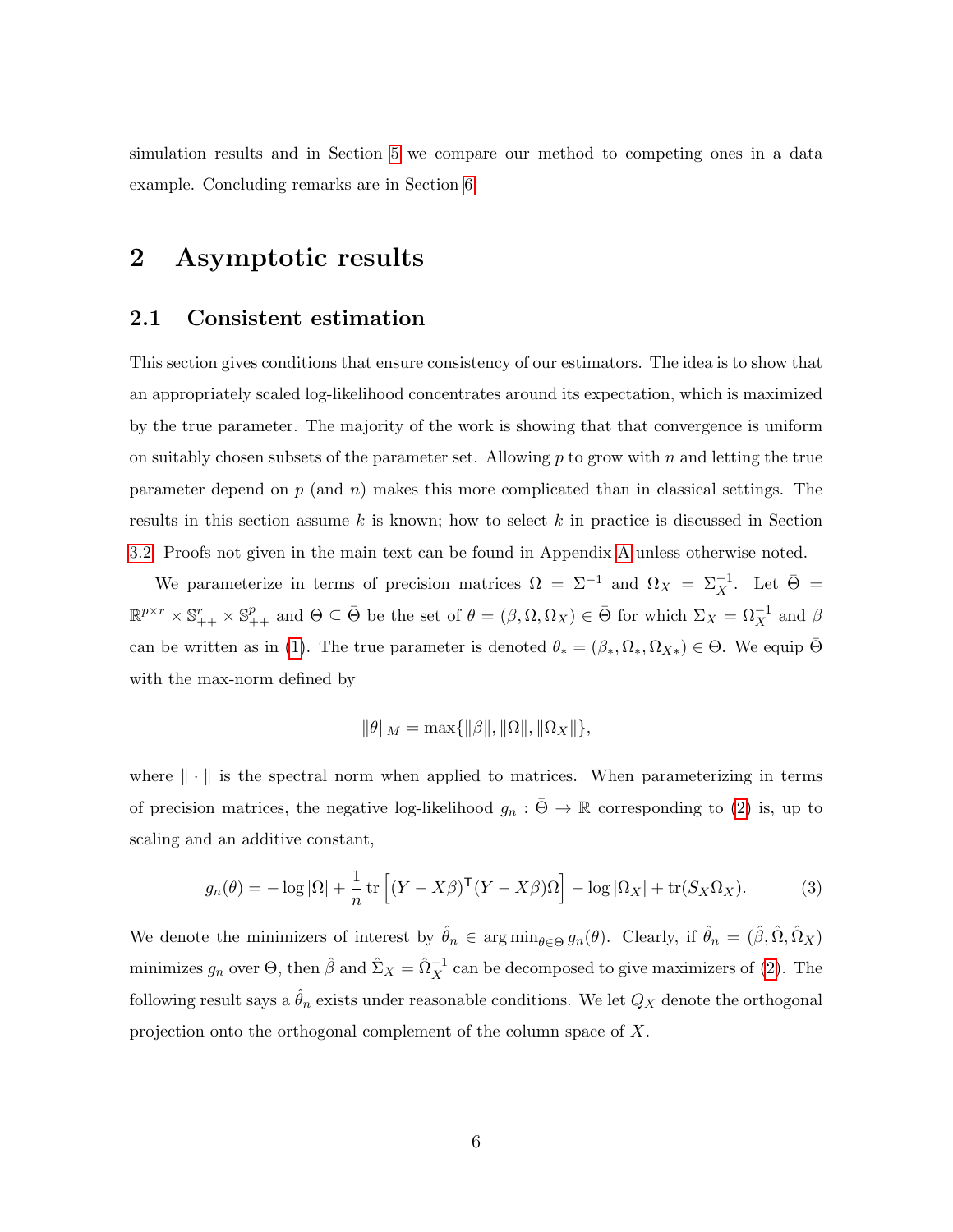<span id="page-6-0"></span>**Theorem 2.1.** The set  $\arg\min_{\theta \in \Theta} g_n(\theta)$  is non-empty if  $Y^{\mathsf{T}}Q_XY$  is invertible and  $S_X$  has rank greater than k, and it is empty if  $S_X$  has rank less than or equal to k or if  $Y^{\mathsf{T}} Q_X Y$  is non-invertible and  $k \geq r$ .

The conditions in Theorem [2.1](#page-6-0) are weak in the settings we consider. In particular, if both responses and predictors have continuous distributions,  $[Y, X]$  has full column rank almost surely if  $n \geq p + r$ , which implies the sufficient conditions in the theorem.

To state the assumptions we use for the asymptotic analysis, we use the following definitions [\(Vershynin, 2018\)](#page-34-7). A random variable  $\xi \in \mathbb{R}$ , or its distribution, is sub-Gaussian if there exists  $a c > 0$  such that  $P(|\xi| \ge t) \le 2 \exp(-ct^2)$  for all  $t \ge 0$ . The sub-Gaussian norm of  $\xi \in \mathbb{R}$  is  $\inf\{t>0:\mathbb{E}[\exp(\xi^2/t^2)]\leq 2\}$ . A random vector  $\xi \in \mathbb{R}^d$  is sub-Gaussian if  $v^{\mathsf{T}}\xi$  is sub-Gaussian for any unit-length  $v \in \mathbb{R}^d$ . The sub-Gaussian norm of  $\xi \in \mathbb{R}^d$  is the supremum over all unit-length  $v \in \mathbb{R}^d$  of the sub-Gaussian norm of  $v^{\mathsf{T}}\xi$ . A random vector  $\xi \in \mathbb{R}^d$  is sub-Gaussian if and only if its sub-Gaussian norm is finite. Common sub-Gaussian distributions include the multivariate normal and all with bounded support, such as, for example, Bernoulli and uniform distributions.

We use five assumptions to establish consistency. Let  $\lambda_{\max}(\cdot)$  and  $\lambda_{\min}(\cdot)$  denote the largest and smallest eigenvalues of their matrix arguments, respectively. We use  $c$  to denote a generic constant that does not depend on n or p but can otherwise change with context. The number of predictors can change as a function of n and we write  $p = p(n)$ .

<span id="page-6-2"></span>**Assumption 1.** For any fixed  $k \leq p < n$  and every  $i = 1, \ldots, n$ ,  $\mathbb{E}(X_i) = 0$ ,  $\mathbb{E}(Y_i | X_i) = 0$  $\beta_*^{\mathsf{T}} X_i$ ,  $\text{cov}(Y_i \mid X_i) = \Sigma_* \in \mathbb{S}_{++}^r$ , and  $\text{cov}(X_i) = \Sigma_{X*} \in \mathbb{S}_{++}^p$ ; there also exist  $U_* \in \mathbb{O}^{p \times k}$ ,  $D_* \in \mathbb{D}_+^k$ ,  $\tau_* > 0$ , and  $\gamma_* \in \mathbb{R}^{k \times r}$  such that  $\beta_* = U_* \gamma_*$  and  $\Sigma_{X*} = \tau_*(I_p + U_* D_* U_*^{\mathsf{T}})$ .

<span id="page-6-1"></span>**Assumption 2.** The true parameter  $\theta_* = (\beta_*, \Omega_*, \Omega_{X*})$  depends on p, and can hence depend on *n*, but there exists a constant  $c > 0$  such that, for every *n* and *p*,

- 1.  $c^{-1} \leq \lambda_{\min}(\Omega_*) \leq \lambda_{\max}(\Omega_*) \leq c$ ,
- 2.  $c^{-1} \leq \lambda_{\min}(\Omega_{X*}) \leq \lambda_{\max}(\Omega_{X*}) \leq c$ , and
- 3.  $\lambda_{\text{max}}(\beta_*^{\mathsf{T}} \Omega_{X*}^{-1})$  $\overline{X}^1_* \beta_* \geq c.$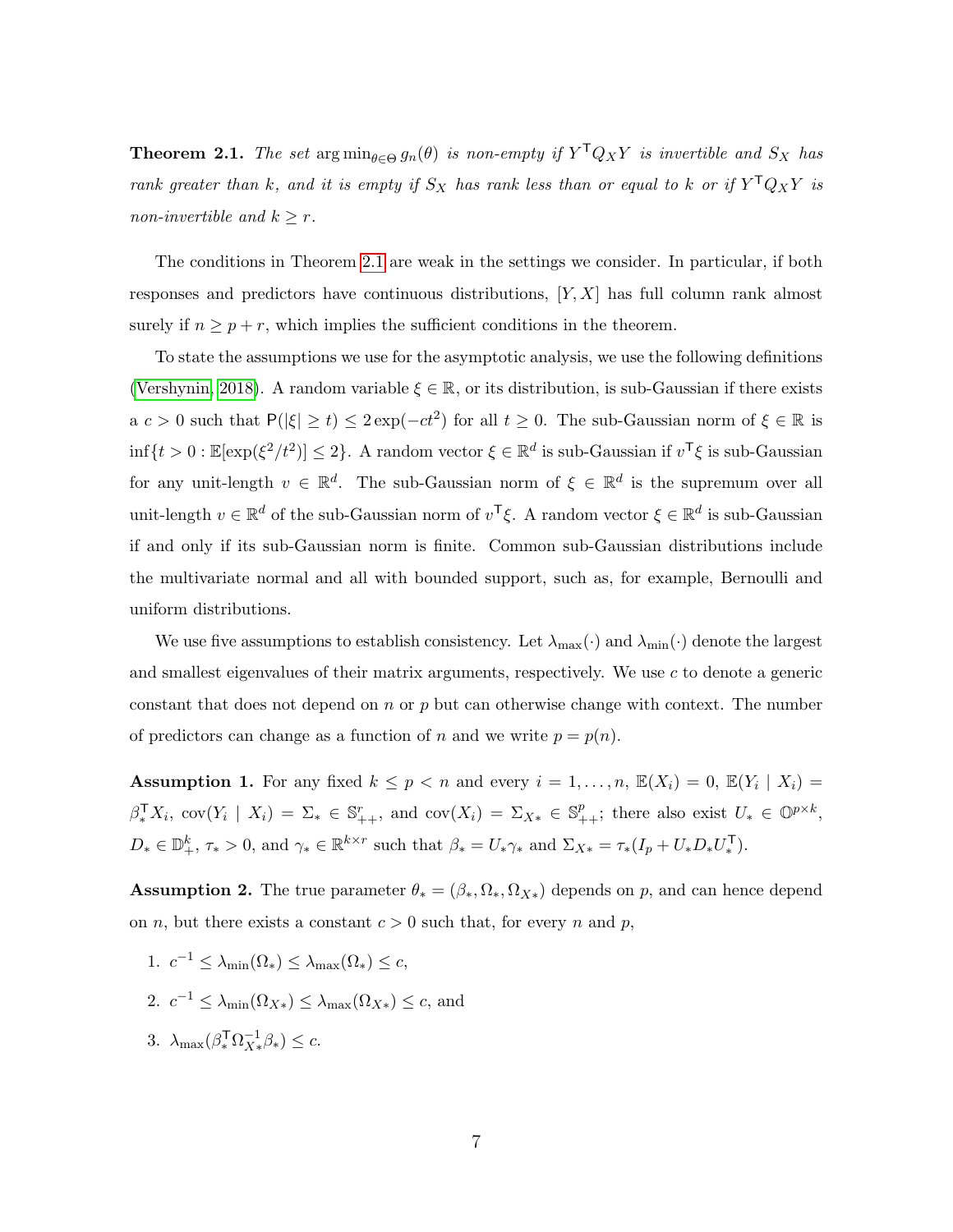<span id="page-7-0"></span>**Assumption 3.** The number of observations n and the number of predictors  $p = p(n)$  both tend to infinity and satisfy

$$
\lim_{n \to \infty} \frac{p(n)}{n} = 0;
$$

the number of responses r and the number of relevant linear combinations  $k$  are fixed.

<span id="page-7-1"></span>**Assumption 4.** The vectors  $[Y_i^{\mathsf{T}}, X_i^{\mathsf{T}}]^{\mathsf{T}} \in \mathbb{R}^{r+p}$ ,  $i = 1, \ldots, n$ , are independent and have sub-Gaussian norms bounded by a  $c < \infty$  not depending on n or p.

Assumptions [2](#page-6-1) and [3](#page-7-0) define the type of asymptotics we consider. [Cook and Forzani \(2019\)](#page-32-8) discuss possible interpretations of the boundedness of  $\lambda_{\max}(\beta_*^T \Sigma_{X*} \beta_*)$  and  $\lambda_{\max}(\Sigma_{X*})$  in highdimensional regressions. Here, since the estimators we consider do not exist in general when  $p > n$  (Theorem [2.1\)](#page-6-0), we only note that  $\lambda_{\max}(\beta_*^{\mathsf{T}} \Sigma_{X*} \beta_*) \leq c$  is required to avoid the case where  $\lambda_{\max}(\text{cov}(Y_i)) = \lambda_{\max}(\Sigma_* + \beta_*^T \Sigma_{X*} \beta_*)$  tends to infinity with *n* and *p*. Assumption [4](#page-7-1) is useful to us because, together with Assumption [3,](#page-7-0) it implies the sample covariance matrix  $n^{-1}\sum_{i=1}^n [Y_i^{\mathsf{T}}, X_i^{\mathsf{T}}]^{\mathsf{T}} [Y_i^{\mathsf{T}}, X_i^{\mathsf{T}}]$  is close to its population counterpart in spectral norm, with high probability [\(Vershynin, 2018,](#page-34-7) Theorem 4.6.1).

The final assumption, defined below, is made so that terms of  $g_n$  that depend on  $\lambda_{\max}(\Omega)$  $\tau = \lambda_{\min}(\Sigma_X)$  but no other arguments concentrate around their expectation. Because it can seem less intuitive than the other assumptions, we discuss this assumption in detail in Section [2.2](#page-9-0) and show it is implied by the other assumptions in many relevant settings, including when data are multivariate normal or generated from a common latent variable model.

<span id="page-7-2"></span>**Assumption 5.** For any  $\epsilon > 0$ , as  $n \to \infty$ ,

$$
\mathsf{P}\left(\left|\operatorname{tr}(S_X - \Sigma_{X*})\right| \geq \epsilon\right) \to 0.
$$

We are ready to state the main result of the section.

<span id="page-7-3"></span>**Theorem 2.2.** If Assumptions [1](#page-6-2) – [5](#page-7-2) hold, then as  $n \to \infty$ ,  $\arg \min_{\theta \in \Theta} g_n(\theta)$  is non-empty with probability tending to one, and for any sequence of estimators  $\{\hat{\theta}_n\}$  with  $\hat{\theta}_n \in \arg\min_{\theta \in \Theta} g_n(\theta)$ , it holds for any  $\epsilon > 0$  that

$$
\mathsf{P}\left(\|\hat{\theta}_n - \theta_*\|_M \geq \epsilon\right) \to 0.
$$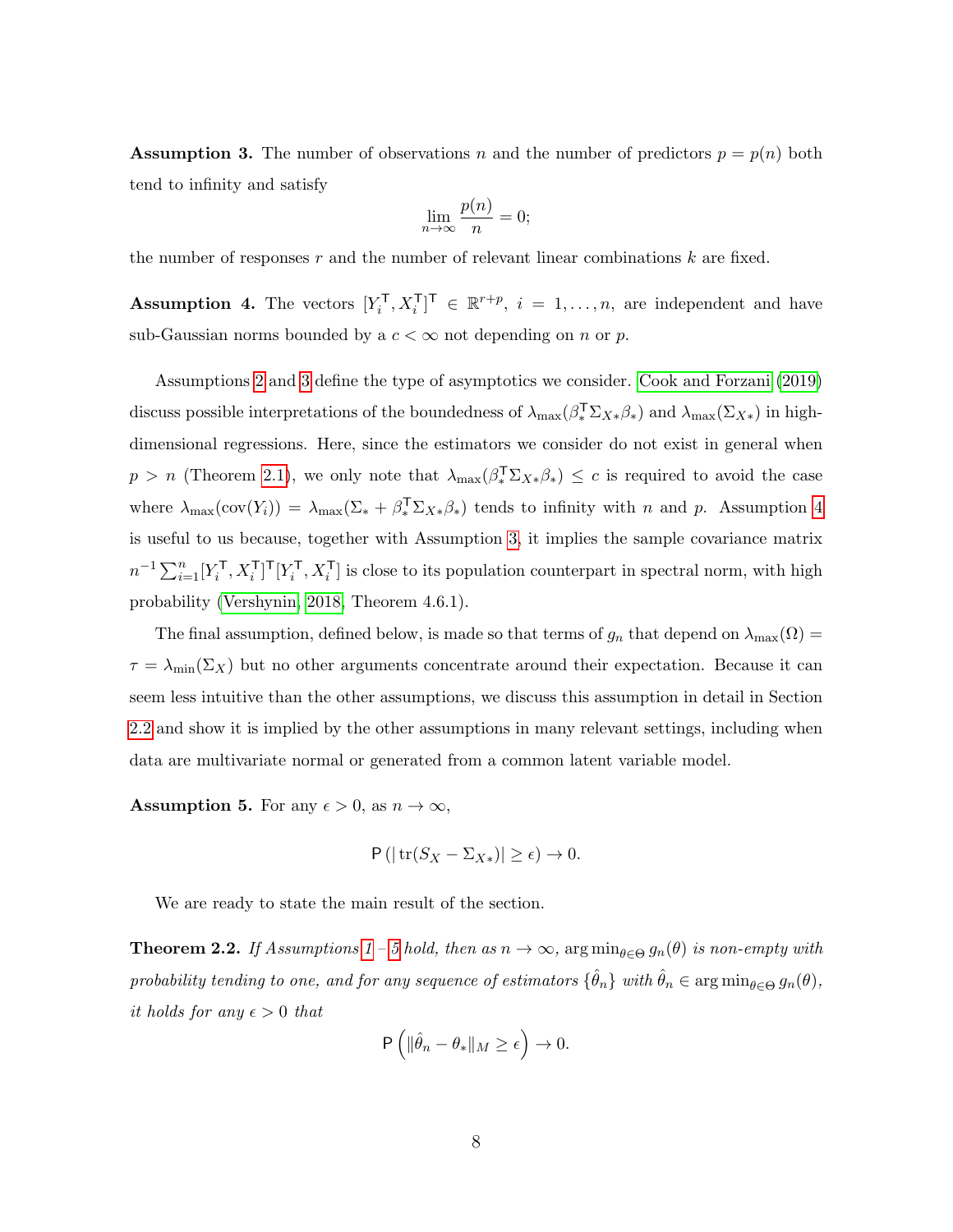Before proving Theorem [2.2,](#page-7-3) we discuss some intermediate results that we need in the proof. Recall, the main idea is to show that the distance between  $g_n$  and  $\kappa_n(\theta) = \mathbb{E}[g_n(\theta)]$ tends to zero in probability, uniformly in  $\theta$  on appropriately chosen subsets of  $\Theta$ . To that end, for  $0 < c_1 \le c_2 < \infty$ , we define the set  $A_n = A_n(c_1, c_2)$  by

$$
A_n = \{ \theta \in \Theta : ||\beta|| \le c_2, c_1 \le \lambda_{\min}(\Omega), \lambda_{\max}(\Omega) \le c_2, c_1 \le \lambda_{\min}(\Omega_X), \lambda_{\max}(\Omega_X) \le c_2 \}. \tag{4}
$$

The following result formalizes the necessary uniform convergence.

<span id="page-8-0"></span>**Lemma 2.3.** If Assumptions [1](#page-6-2) – [5](#page-7-2) hold, then for any  $0 \le c_1 < c_2 < \infty$  and  $\epsilon > 0$ , as  $n \to \infty$ ,

$$
\mathsf{P}\left(\sup_{\theta\in A_n}|g_n(\theta)-\kappa_n(\theta)|\geq\epsilon\right)\to 0.
$$

Lemma [2.3](#page-8-0) alone is not enough to ensure consistency; because the uniformity is not over the whole of  $\Theta$ , we also need to show that both  $\hat{\theta}_n$  and  $\theta_*$  are in  $A_n$ . Moreover, we need that  $\kappa_n$  is, loosely speaking, asymptotically uniquely minimized at  $\theta_*$ . The following two lemmas give what we need. Results like Lemma [2.5](#page-8-1) are common in the M-estimation literature; here, some work is needed to prove the lemma because  $\kappa_n$  depends on n.

<span id="page-8-2"></span>**Lemma 2.4.** If Assumptions [1](#page-6-2) – [5](#page-7-2) hold, then there exist  $0 < c_1 < c_2 < \infty$  such that

$$
P\left(\underset{\theta \in \Theta}{\arg\min} g_n(\theta) \subseteq A_n(c_1, c_2)\right) \to 1.
$$

<span id="page-8-1"></span>**Lemma 2.5.** For any  $0 < c_1 \leq c_2 < \infty$  such that  $\theta_* \in A_n(c_1, c_2)$  and any  $\theta \in A_n(c_1, c_2)$ ,

$$
\kappa_n(\theta)-\kappa_n(\theta_*)\geq \delta \|\theta-\theta_*\|_M^2
$$

for some  $\delta > 0$  that depends on  $c_1$  and  $c_2$  but not on n.

We are ready to prove Theorem [2.2](#page-7-3)

Proof of Theorem [2.2.](#page-7-3) To show the existence part, it suffices, by Theorem [2.1,](#page-6-0) to show that  $X^{\mathsf{T}}X/n$  and  $Y^{\mathsf{T}}Q_XY/n$  are invertible with probability tending to one. Lemma [A.3](#page-25-0) implies these quantities are consistent in spectral norm for  $\Sigma_{X*}$  and  $\Sigma_{*}$ , respectively. Thus, by Lemma [A.1](#page-22-0) and Assumption [2,](#page-6-1)  $\lambda_{\min}(S_X) \geq c^{-1/2} > 0$  and  $\lambda_{\min}(Y^{\mathsf{T}} Q_X Y/n) \geq c^{-1/2} > 0$  with probability tending to one. It remains to prove that any existing minimizers are consistent. To that end, pick an arbitrary  $\epsilon > 0$  and a  $c_1$  and  $c_2$  so that Lemmas [2.4](#page-8-2) and [2.5](#page-8-1) hold;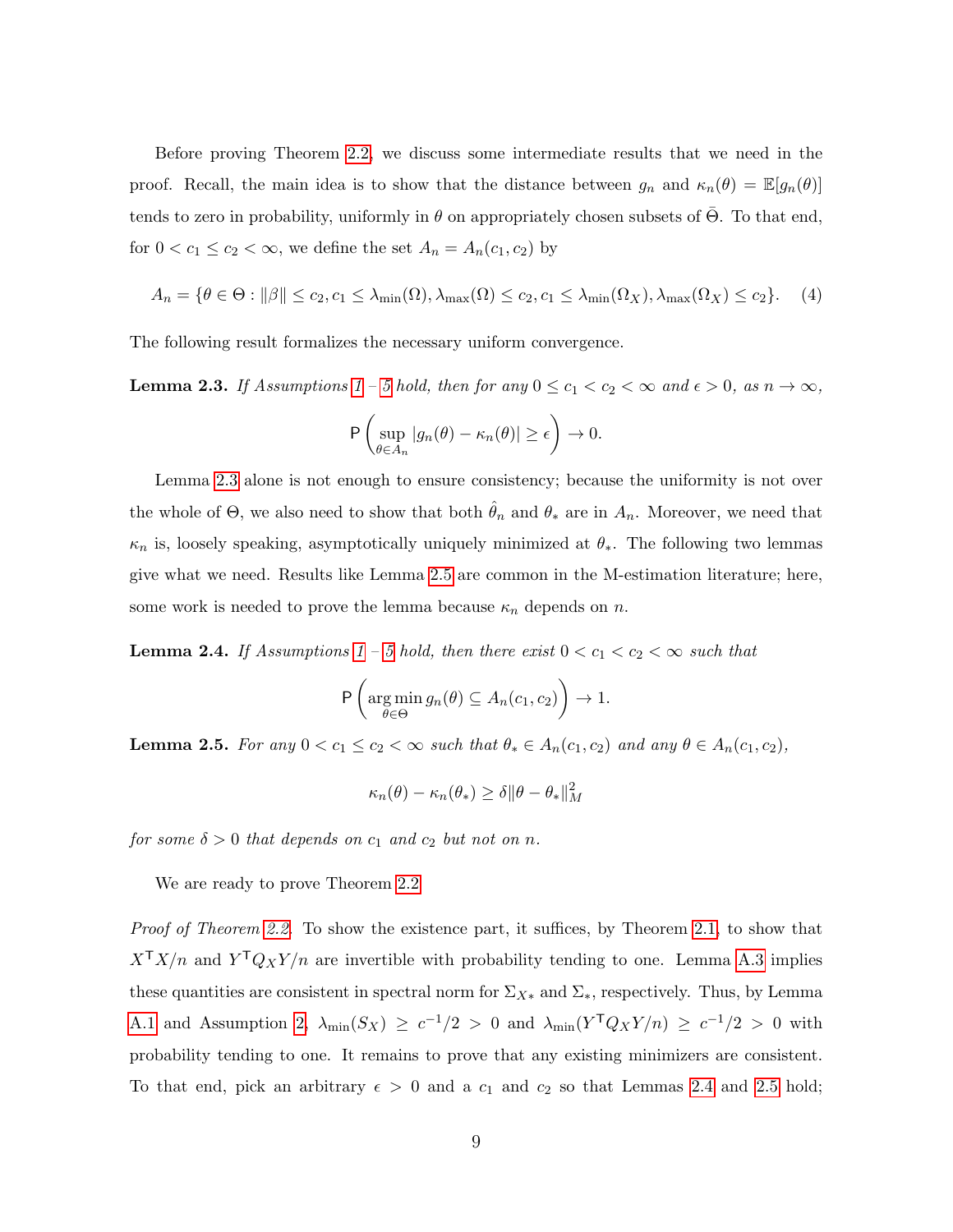this is possible because  $\theta_* \in A_n(c_1, c_2)$  for all small enough  $c_1$  and large enough  $c_2$ , and making  $A_n$  larger only increases the probability in Lemma [2.4.](#page-8-2) A routine calculation shows  ${\lbrace \theta_* \rbrace}$  = arg min<sub> $\theta \in \bar{\Theta}$ </sub>  $\kappa_n(\theta)$ , and, hence, arg min $\theta \in \Theta$   $\kappa_n(\theta)$  = arg min $\theta \in A_n$   $\kappa_n(\theta)$  =  ${\lbrace \theta_* \rbrace}$ . Let  $C_n = A_n \cap B_{\epsilon}(\theta_*)^c$ , where superscript c denotes the complement and  $B_{\epsilon}(\theta_*)$  is the open ball in  $\bar{\Theta}$  with radius  $\epsilon$  and center  $\theta_*$ . By Lemma [2.5,](#page-8-1)  $\kappa_n(\theta) \geq \kappa_n(\theta_*) + \delta \epsilon^2$  for every  $\theta \in C_n$ . But Lemma [2.3](#page-8-0) says that, with probability tending to one,  $|g_n(\theta) - \kappa_n(\theta)| \leq \delta \epsilon^2/4$  (say) for any  $\theta \in A_n$ . Thus, with probability tending to one, for any  $\theta \in C_n$ ,  $g_n(\theta) \ge \kappa_n(\theta) - \delta \epsilon^2/4 \ge$  $\kappa_n(\theta_*) + 3\delta\epsilon^2/4 \ge g_n(\theta_*) + \delta\epsilon^2/2$ . Thus, with probability tending to one,  $\arg\min_{\theta \in A_n} g_n(\theta) \cap$  $C_n = \emptyset$ . Thus, since Lemma [2.4](#page-8-2) says  $\arg \min_{\theta \in \Theta} g_n(\theta) \subseteq A_n$  with probability tending to one,  $\arg\min_{\theta \in \Theta} g_n(\theta) \subseteq B_{\epsilon}(\theta_*) \cap A_n \subseteq B_{\epsilon}(\theta_*)$  with probability tending to one, and that finishes the proof.  $\Box$ 

The following corollary says the estimates of the covariance matrices are consistent when those of the precision matrices are. Its proof is straightforward by using bounds on the eigenvalues of  $\Omega_*, \Omega_{X*}$ , and their estimates implied by Assumption [2](#page-6-1) and Theorem [2.2,](#page-7-3) and is hence omitted.

**Corollary 2.1.** If Assumptions [1](#page-6-2) – [5](#page-7-2) hold, then for any sequence of estimators  $\{\hat{\theta}_n\}$  with  $\hat{\theta}_n \in \arg\min_{\theta \in \Theta} g_n(\theta)$ , it holds that, in probability as  $n \to \infty$ ,

<span id="page-9-1"></span>
$$
\|\hat{\Omega}^{-1} - \Sigma_{*}\| \to 0 \quad and \quad \|\hat{\Omega}_{X}^{-1} - \Sigma_{X*}\| \to 0.
$$

#### <span id="page-9-0"></span>2.2 Consistent trace

To gain some intuition for when Assumption [5](#page-7-2) holds, we discuss a few sufficient conditions that cover several relevant settings, including multivariate normal predictors.

Let  $V_*G_*V_*^{\mathsf{T}}$  be a spectral decomposition of  $\Sigma_{X*}$  and define  $Z_i = V_*^{\mathsf{T}}X_i$ ,  $i = 1, ..., n$ . The  $Z_i$ s have common covariance matrix  $G_*$  and are sub-Gaussian when the  $X_i$ s are. Moreover,  $\text{tr}(S_X - \Sigma_{X*}) = \text{tr}(V_*^{\mathsf{T}} S_X V_* - G_*) = \text{tr}(S_Z - G_*) = n^{-1} \sum_{j=1}^p \sum_{i=1}^n (Z_{i,j}^2 - G_{*j,j}).$  Thus, independence of the  $Z_i$ s and Chebyshev's inequality gives, for any  $\epsilon > 0$ ,

$$
P(|tr(S_X - \Sigma_{X*})| \ge \epsilon) \le (\epsilon n)^{-2} \sum_{i=1}^n \left[ \sum_{j=1}^p \text{var}(Z_{i,j}^2) + 2 \sum_{j < l} \text{cov}(Z_{i,j}^2, Z_{i,l}^2) \right] \tag{5}
$$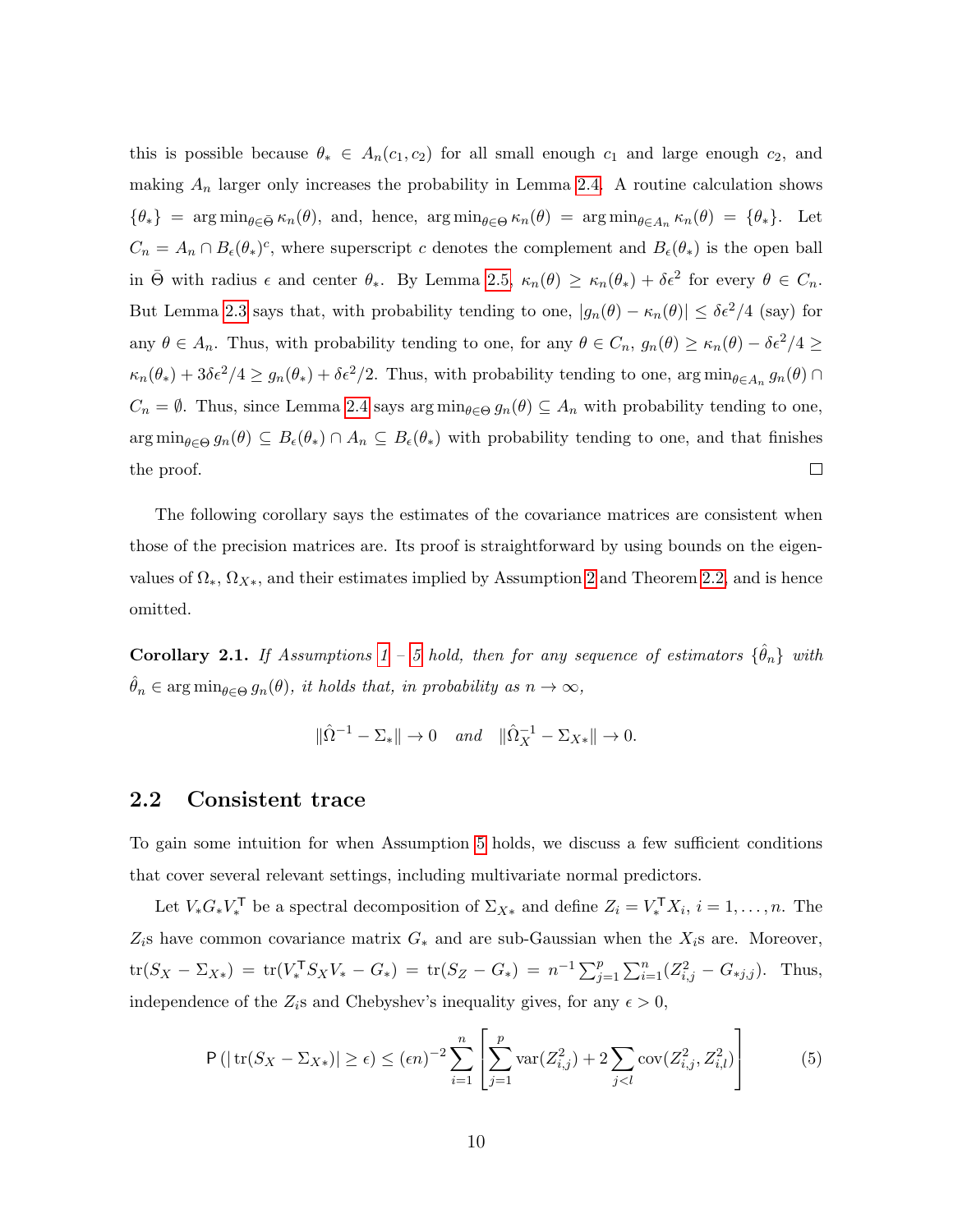If  $X_i$  has a multivariate normal distribution for every i, then the elements of  $Z_i$  are independent since they are uncorrelated, and hence their squares are independent and have covariance zero. Then, the right hand side of [\(5\)](#page-9-1) is less than  $\epsilon^2 n c p / n^2$  for any  $c \geq \text{var}(Z_i^2)$ , which can be chosen to not depend on *n* or *p* by Assumption [4.](#page-7-1) But  $\epsilon^2 n c p / n^2 \to 0$  as  $n \to \infty$  by Assumption [3,](#page-7-0) so Assumption [5](#page-7-2) is satisfied. More generally, the same argument works if linear combinations of  $X_i$  that are uncorrelated are also independent; normality is not necessary.

If the covariance terms in [\(5\)](#page-9-1) need not vanish, then the right hand side is less than  $\epsilon^2 n c p^2 / n^2$ , which tends to zero if  $p(n)^2/n \to 0$ . Thus, Assumption [5](#page-7-2) is redundant if Assumption [3](#page-7-0) is appropriately strengthened.

Finally, suppose that  $X_i = \Gamma_*^{\mathsf{T}} W_i + \sqrt{\tau_*} \varepsilon_i$ , where  $W_i \in \mathbb{R}^k$  and  $\varepsilon_i \in \mathbb{R}^p$  are latent variables whose elements are independent with mean zero and unit variance, and  $\Gamma_* \in \mathbb{R}^{k \times p}$  is a parameter. This commonly considered latent variable model [\(Tipping and Bishop, 1999;](#page-34-6) [Singer](#page-34-2) [et al., 2016;](#page-34-2) [Cook, 2018b\)](#page-32-9) is consistent with our assumptions since  $cov(X_i) = \Gamma_*^T \Gamma_* + \tau_* I_p$ is a spiked covariance matrix whose smallest  $p - k$  eigenvalues are all equal to  $\tau_*$ . Let  $W = [W_1, \ldots, W_n]^\mathsf{T} \in \mathbb{R}^{n \times k}$  and  $E = [\varepsilon_1, \ldots, \varepsilon_n]^\mathsf{T} \in \mathbb{R}^{n \times p}$ . Then  $X = W\Gamma_* + \sqrt{\tau_*}E$ , and hence

$$
\text{tr}[S_X - \Gamma_*^{\mathsf{T}} \Gamma_* - \tau_* I_p] = \text{tr}[\Gamma_*^{\mathsf{T}} (S_W - I_k) \Gamma_*] + 2\sqrt{\tau_*} \text{tr}(\Gamma_*^{\mathsf{T}} S_{WE}) + \tau_* \text{tr}[S_E - I_p].
$$

The absolute values of the first two terms are bounded by  $k\|\Gamma_*\|^2\|S_W-I_k\|$  and  $2k\sqrt{\tau}\|\Gamma_*\|\|S_{WE}\|$ , respectively. These tend to zero in probability since Assumption [2](#page-6-1) implies both  $\tau_*$  and  $\|\Gamma_*\|$ are bounded as  $n \to \infty$ , and Assumptions [3](#page-7-0) and [4](#page-7-1) imply consistency of sample covariance matrices in spectral norm (Lemma [A.3\)](#page-25-0). Finally, using Chebyshev's inequality as in [\(5\)](#page-9-1) together with independence of the elements of E, and hence their squares, gives that  $tr(S_E - I_p)$  tends to zero in probability.

We collect the sufficient conditions just discussed in the following proposition. Neither of the conditions is necessary, and they are not exclusive. In particular, 2 is a special case of 3.

#### Proposition 2.6. Assumption [5](#page-7-2) is satisfied if

1. Assumptions [1,](#page-6-2) [2,](#page-6-1) and [4](#page-7-1) hold and Assumption [3](#page-7-0) is strengthened to  $p(n)^2/n \to 0$ , or, in addition to Assumptions  $1 - 4$ , any of the following holds for every i: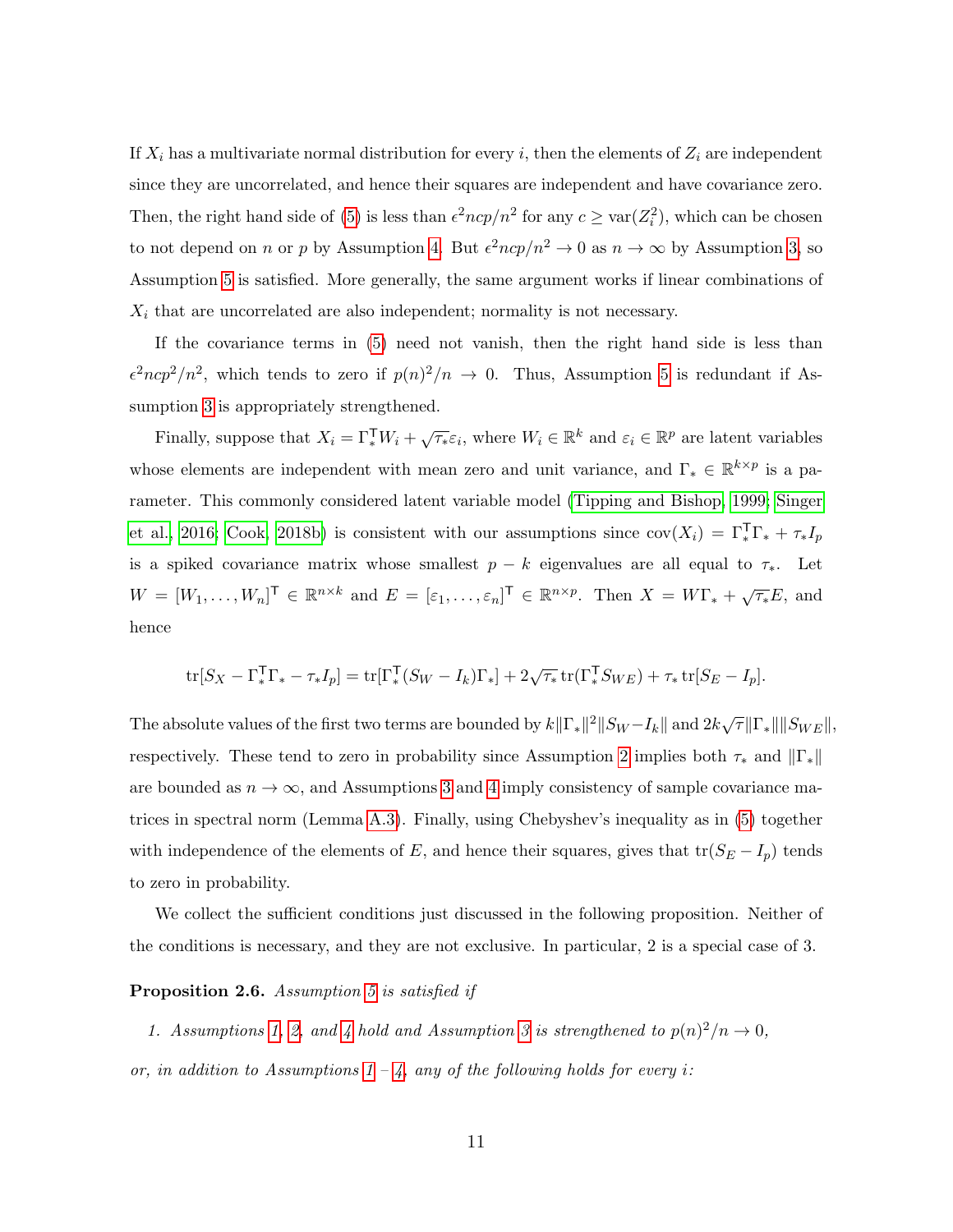- 2.  $X_i$  is multivariate normal.
- 3.  $X_i$  has the property that for any  $v_1, v_2 \in \mathbb{R}^p$  such that  $v_1^T \Sigma_{X*} v_2 = 0$ , it holds that  $v_1^T X_i$ and  $v_2^{\mathsf{T}} X_i$  are independent.
- 4.  $X_i = \Gamma_*^{\mathsf{T}} W_i + \sqrt{\tau_*} \varepsilon_i$  for some  $W_i \in \mathbb{R}^k$  and  $\varepsilon_i \in \mathbb{R}^p$ , whose entries are independent with mean zero and unit variance, and parameters  $\Gamma_* \in \mathbb{R}^{k \times p}$  and  $\tau_* > 0$ .

### <span id="page-11-1"></span>3 Implementation

### <span id="page-11-0"></span>3.1 Maximizing the likelihood

Recall the definition of  $\Theta$  and  $g_n$  in [\(3\)](#page-5-1). Minimization of  $g_n$  over  $\Theta$  is a non-convex problem without analytical solution. However, simplifications are possible upon re-parameterizing  $UDU^{\mathsf{T}}$  as  $LL^{\mathsf{T}}$ , and hence  $\Sigma_X = \tau(I_p + LL^{\mathsf{T}})$ , for  $L \in \mathbb{L}^{p \times k}$ , the set of lower-echelon matrices with positive leading entries in every column (Cantó et al., 2015). The representation is unique, so that the parameters are identified, if D is positive definite (Cantó et al., 2015). With this parameterization, left singular vectors of L are leading eigenvectors of  $\Sigma_X$ . Thus,  $\beta = U\gamma$  is equivalent to  $\beta = L\alpha$  for some  $\alpha \in \mathbb{R}^{k \times r}$ . Using this, the scaled negative log-likelihood after re-parameterization is

$$
h_n(\Sigma, \alpha, \tau, L) = \log |\Sigma| + \frac{1}{n} \text{tr}[(Y - XL\alpha)^{\mathsf{T}}(Y - XL\alpha)\Sigma^{-1}]
$$
  
+ 
$$
\log |\tau(I_p + LL^{\mathsf{T}})| + \frac{1}{n\tau} \text{tr}\left[X^{\mathsf{T}}X(I_p + LL^{\mathsf{T}})^{-1}\right].
$$
 (6)

Minimizing  $h_n$  over  $\mathbb{S}_{++}^r \times \mathbb{R}^{k \times r} \times (0, \infty) \times \mathbb{L}^{p \times k}$  is equivalent to minimizing  $g_n$  over  $\Theta$ . However,  $h_n$  is useful for practical purposes because a profile log-likelihood for  $L$  can be derived analytically. Indeed, routine calculations show the necessary partial minimizers of  $H_n$  are  $\bar{\alpha} = (L^{\mathsf{T}} X^{\mathsf{T}} X L)^{-1} L^{\mathsf{T}} X^{\mathsf{T}} Y, \ \bar{\Sigma} = Y^{\mathsf{T}} Q_{XL} Y/n,$  where  $Q_{XL}$  is the orthogonal projection onto the orthogonal complement of the column space of XL; and  $\bar{\tau} = \text{tr}\left[X^{\mathsf{T}}X(I_p + LL^{\mathsf{T}})^{-1}\right]/(np)$ . Thus,

$$
H_n(L) = \min_{\Sigma, \alpha, \tau} h_n(\Sigma, \alpha, \tau, L) = \log |Y^{\mathsf{T}} Q_{XL} Y| + p \log \text{tr} \left[ X^{\mathsf{T}} X (I_p + LL^{\mathsf{T}})^{-1} \right].
$$

If a minimizer  $\hat{L}$  of  $H_n$  can be found numerically, then the parameters  $\beta_*, \Sigma_*, \tau_*,$  and hence  $\Sigma_{X*}$ , can be estimated by plugging  $\hat{L}$  in place of L in the expressions for  $\bar{\alpha}$ ,  $\bar{\Sigma}$ , and  $\bar{\tau}$ . On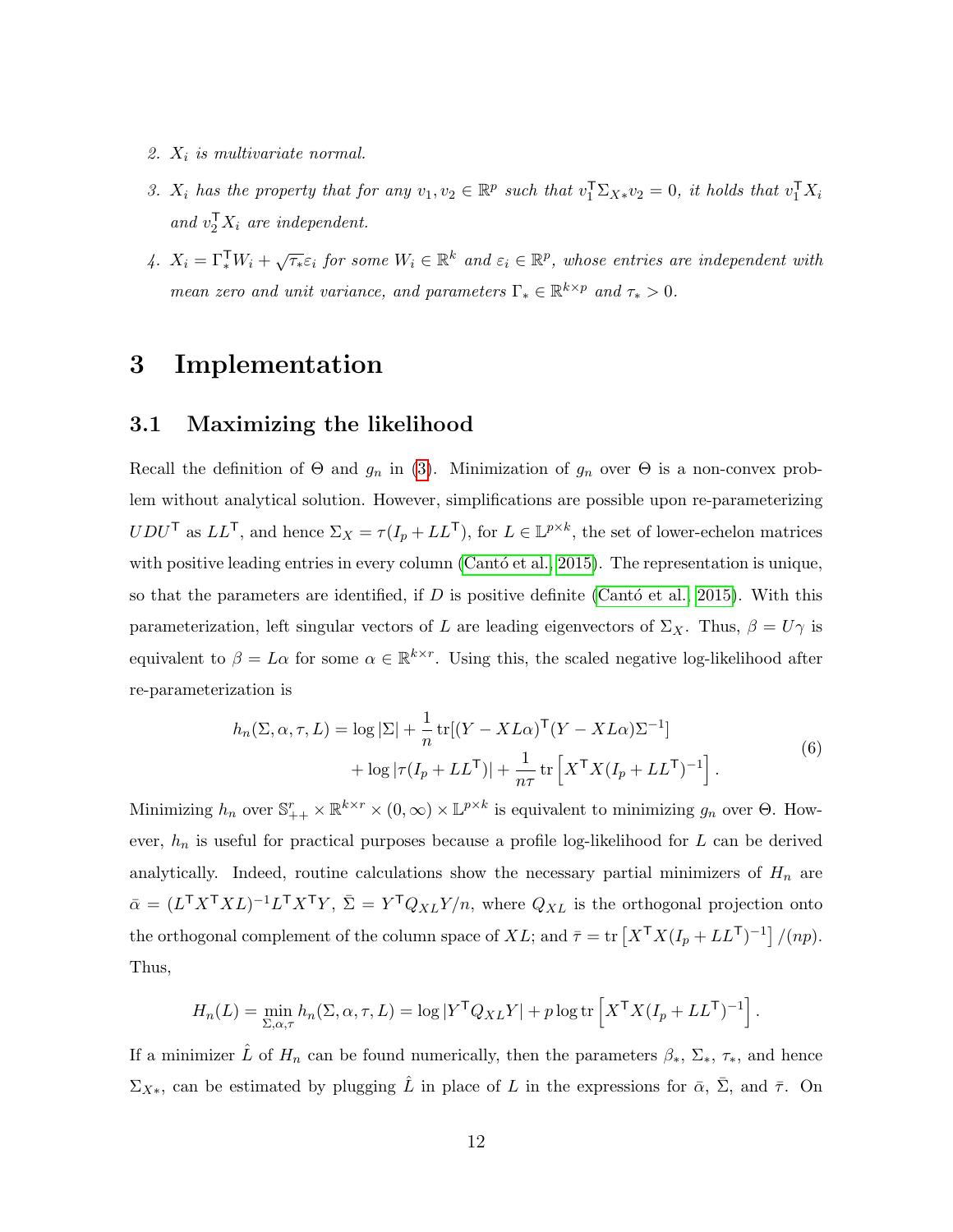points where XL is not invertible, the inverse in the definition of  $\bar{\alpha}$  can be replaced by, for example, the Moore–Penrose pseudo-inverse without affecting  $H_n$ .

We use standard first order methods to minimize  $H_n$ , which is non-convex. Software implementing our method, using a descent-based algorithm for constrained optimization [\(Byrd](#page-32-11) [et al., 1995\)](#page-32-11), is available at the author's web page. Simulations and data examples indicate the estimates found by the proposed method are useful. Calculating the gradient necessary to implement a first order method is straightforward but tedious (Appendix [B\)](#page-29-0).

### <span id="page-12-1"></span>3.2 Selecting  $k$

Information criteria offer a principled way to select k in practice. Fix  $p$  and  $r$ , and, for any  $k \in \{0, \ldots, p\}$ , let  $d(k)$  denote the number of parameters and  $\hat{\theta}_n(k)$  a minimizer of  $g_n$ . Then, up to additive constants, many popular information criteria can be written as

$$
\mathbb{I}_{\rho}(k) = n g_n(\hat{\theta}_n(k)) + \rho d(k),
$$

where different  $\rho > 0$  give different criteria. Akaike's information criterion (AIC) [\(Akaike,](#page-31-3) [1998\)](#page-31-3) and Schwarz's Bayesian information criterion (BIC) [\(Schwarz, 1978\)](#page-34-8) set, respectively,  $\rho = 2$  and  $\rho = \log(n)$ . For a given  $\rho$ , k is selected as  $\hat{k} \in \arg\min_{k=0,\dots,p} \mathbb{I}_{\rho}(k)$ . We examine the performance of AIC and BIC in our model using simulations in Section [4.](#page-12-0) The following proposition establishes  $d(k)$ . Recall, we are assuming  $\mathbb{E}(Y_i) = 0$  and  $\mathbb{E}(X_i) = 0$ ; parameterizing the means requires an additional  $r$  and  $p$  parameters, respectively.

<span id="page-12-2"></span>**Proposition 3.1.** For a given p, r, and k, the number of parameters in our model is  $d(k) =$  $r(r + 1)/2 + k[r + 1 + p - (k + 1)/2] + 1$  if  $k < p$ , and  $d(k) = r(r + 1)/2 + rk + p(p + 1)/2$  if  $k = p$ .

## <span id="page-12-0"></span>4 Simulations

We compare our method to classical PCR, PLS using the SIMPLS algorithm in the pls package [\(Mevik and Wehrens, 2007\)](#page-33-7), predictor envelopes using the Renvlp package [\(Lee and](#page-33-8) [Su, 2019\)](#page-33-8), and OLS. We use root mean squared error (RMSE) of estimating  $\beta_*$  and outof-sample prediction RMSE. These are defined, respectively, for a generic estimate  $\hat{\beta}$  and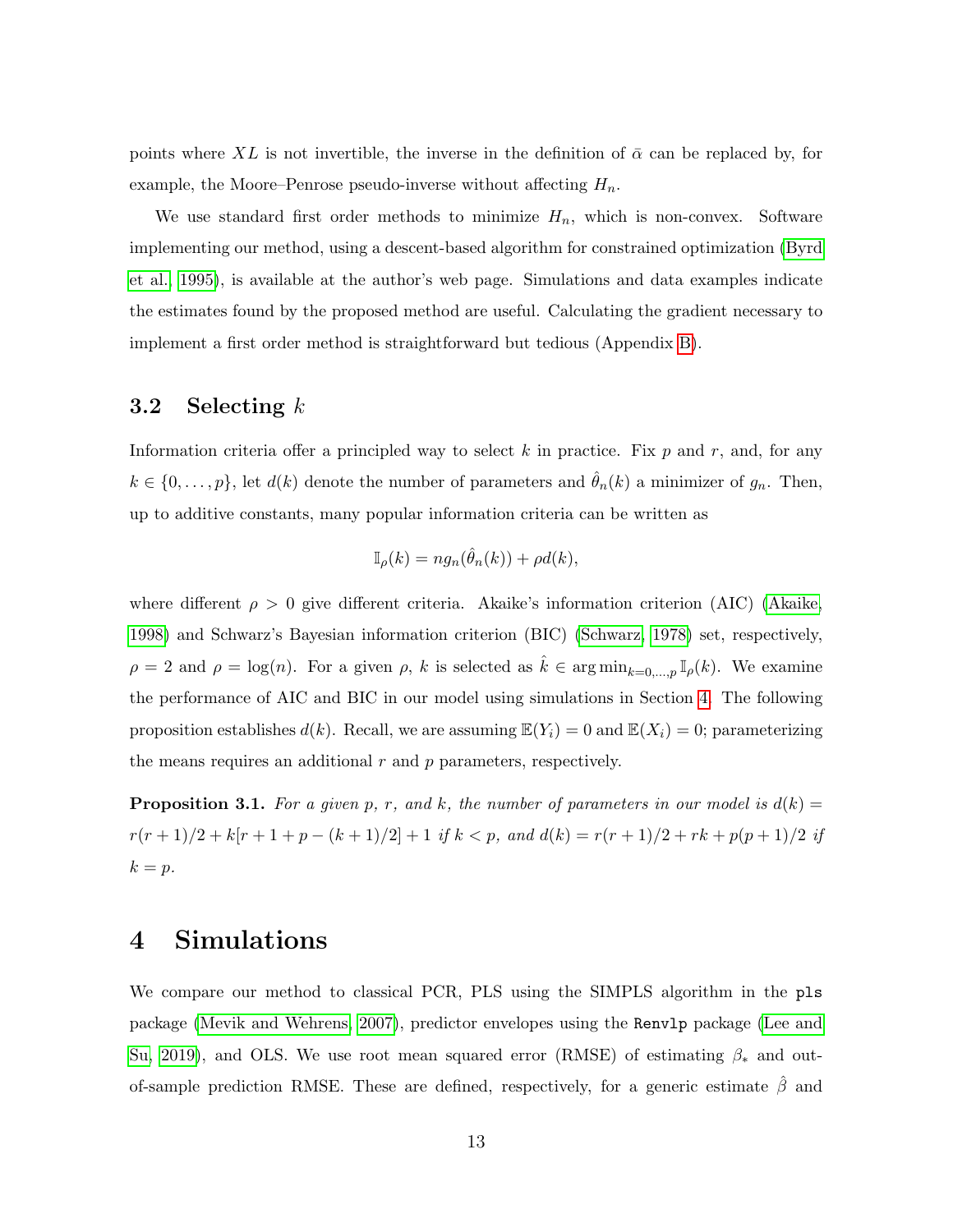independent test set  $(X_{new}, Y_{new}) \in \mathbb{R}^{n \times p} \times \mathbb{R}^{n \times r}$ , as

 $\|\hat{\beta} - \beta_*\|_F / \sqrt{rp}$  and  $\|X_{new}\hat{\beta} - Y_{new}\|_F / \sqrt{p}$  $\overline{rn},$ 

where  $\lVert \cdot \rVert_F$  denotes the Frobenius matrix norm. We also compare the methods' bias in selecting k. For classical PCR and PLS we use leave one out cross-validation to select  $k$ . For predictor envelopes, we use AIC, BIC, and a likelihood ratio test procedure implemented in the Renvlp package [\(Lee and Su, 2019\)](#page-33-8). In all simulations, both the training set  $(X, Y) \in \mathbb{R}^{n \times p} \times \mathbb{R}^{n \times r}$ and the test set are generated as  $n$  independent observations from our model with multivariate normal responses and predictors. We fix  $r = 2$  and  $\Sigma_* = 2I_2$  in all simulations. We consider p and  $n$  in various alignments for which it is reasonable to use likelihood-based methods (here, our and envelopes). As a baseline, we use  $p = 40$  and  $n = 120$ . This is similar to our data example (Section [5\)](#page-16-0) which has  $n = 123$  and  $p = 28$ . We construct the predictor covariance as  $\Sigma_{X*} = \tau_*(I_p + U_* D_* U_*^{\mathsf{T}})$  where  $U_*$  is a realization from the uniform distribution on  $\mathbb{O}^{p \times k}$ . We examine performance for different values of n, p, k,  $D_*$ , and  $\beta_*$ . In all settings,  $D_*$ diag(1.1 $d_*, \ldots, 0.9d_*$ ) for some  $d_*,$  which we call the average spiked eigenvalue. The coefficient is generated as  $U_*\gamma_*$ , where  $\gamma_* \in \mathbb{R}^{k \times r}$  is constructed by drawing its elements as independent realizations of the uniform distribution on  $(-1, 1)$  and then normalizing each column to have a Euclidean norm that can change between simulations; we refer to this as the coefficient column norm or the coefficient size. Because  $U_*$  is semi-orthogonal,  $\|\beta_{*j}\| = \|U_*\gamma_{*j}\| = \|\gamma_{*j}\|$  for any column  $j = 1, \ldots, r$ .

Before discussing the results in Figure [1](#page-15-0) setting by setting, we note that, overall, our method has lower RMSE than classical PCR, by a substantial margin, in almost all settings we consider. In some settings, predictor envelopes with  $k$  selected using likelihood ratio tests is competitive with our method, and in some PLS is. However, neither of the other methods perform as well as ours across all the simulations. The only setting in which our method is substantially outperformed by another is when  $n = 50$  and  $p = 40$ ; that is, when n is about the same size as  $p$  and both are relatively small. In this setting, the moment-based dimension reduction methods, classical PCR and PLS, perform better than the likelihood-based, though our method is substantially more accurate than predictor envelopes and OLS. In general, our method performs best in both estimation and prediction when  $k$  is selected using BIC, and envelopes perform better with  $k$  selected using likelihood ratio tests than information criteria.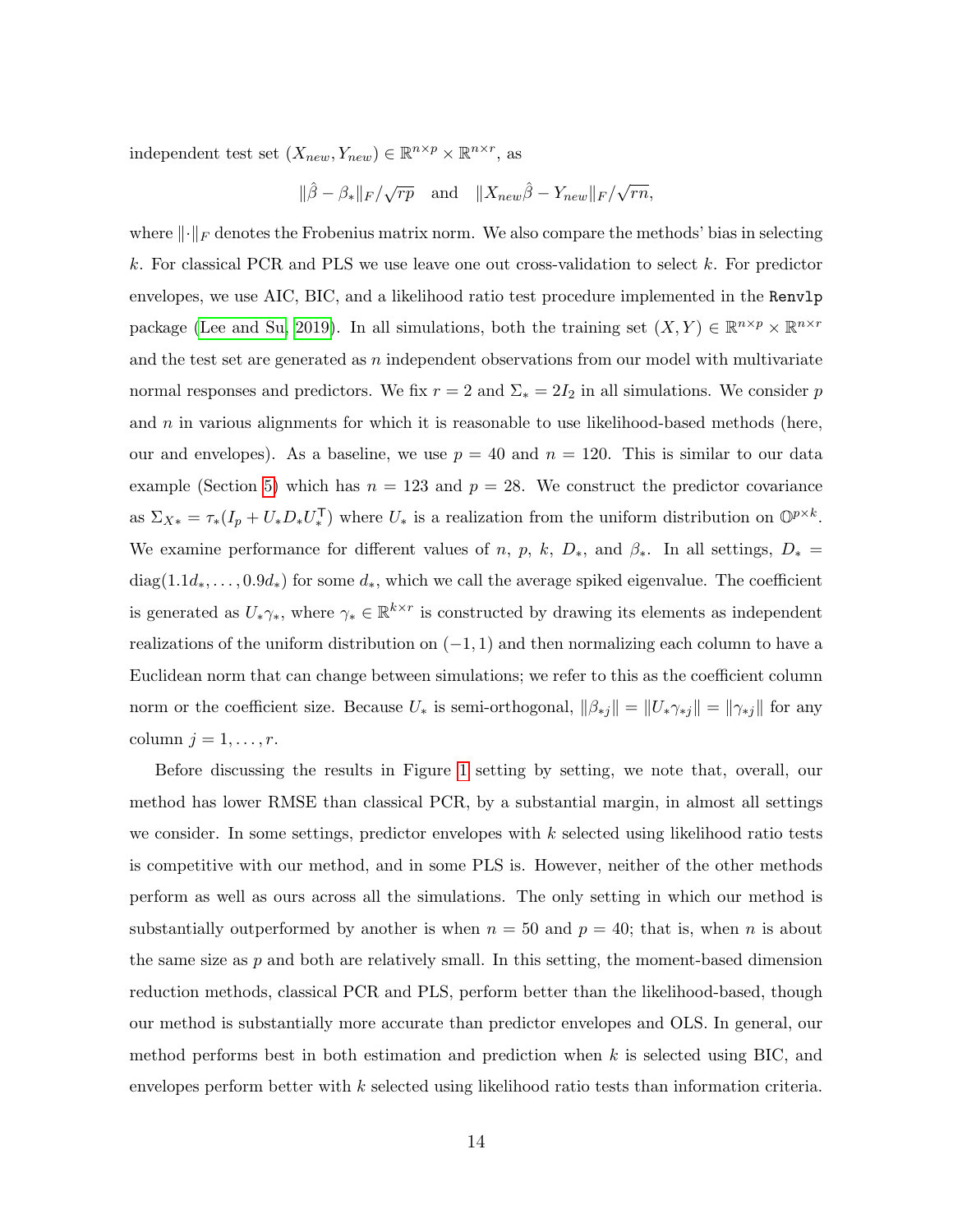The first row in Figure [1](#page-15-0) shows our method performs best for all considered coefficient sizes, whether  $k$  is selected using AIC or BIC, and in both estimation and prediction. The method whose RMSE is closest to that of our method is predictor envelopes with  $k$  selected using likelihood ratio tests. PLS also performs well, especially for small coefficient sizes. On the other hand, leave one out cross validation with classical PCR grossly overestimates  $k$ , and for large coefficients classical PCR is no better than OLS. Overall, the results indicate dimension reduction is particularly useful in settings with small coefficients.

The second row in Figure [1](#page-15-0) shows all methods perform better relative to OLS when the average spiked eigenvalue is larger, which is intuitive since the relevant eigenvectors should then be easier to identify. Our method with k selected using BIC performs best for all settings, but for the smallest  $d_*$  envelopes with k selected using likelihood ratio tests perform slightly better than our method with k selected using AIC.

The third row in Figure [1](#page-15-0) shows our method and predictor envelopes with k selected using likleihood ratio tests are preferable to the moment-based methods when p is small, but that PLS becomes competitive as  $p$  increases. This is consistent with the fact that our method and envelopes in general require  $n > p$ , and our asymptotics which require  $p/n \to 0$ . Note, since  $\|\beta_{*j}\|=2$  for  $j=1,\ldots,r$  and all p, a large p implies a regression with relatively many predictors, but where each predictor has a small effect on the response. Conversely, a small p means each predictor has a larger effect.

In the fourth row of Figure [1,](#page-15-0) our method is shown to perform better than the other methods for all considered  $k$ . We also note that dimension reduction is decreasingly useful as the number of relevant components increases.

Finally, the last row of Figure [1](#page-15-0) shows the moment-based methods are preferable for small n, and that in estimation, the differences between our method and the others is relatively stable as n varies. By contrast, the prediction RMSE for all methods gets closer to that of OLS as n increases. That is, dimension reduction may not be as useful when n is very large in comparison to p.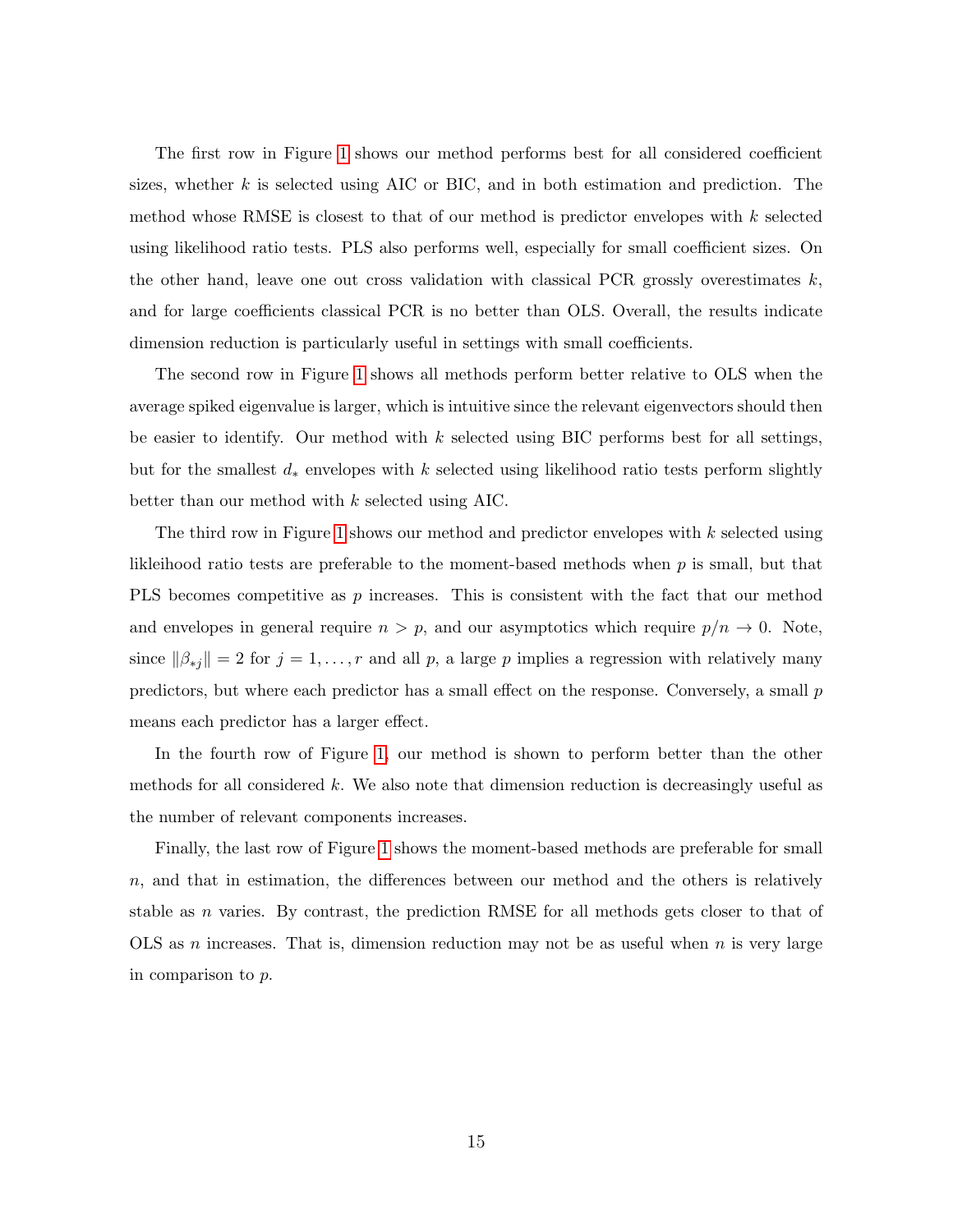<span id="page-15-0"></span>

Figure 1: Monte Carlo root mean squared errors and selection biases.

NOTE: The root mean squared errors are divided by that for OLS with all predictors. The methods are our (solid lines), classical PCR (dashes), PLS (dots), predictor envelopes (dots and dashes), and OLS (long dashes). The number of components is selected by AIC (circles), BIC (triangles), leave one out cross validation (pluses), or likelihood ratio tests (crosses). When not varying as indicated on the horizontal axes,  $n = 120$ ,  $p = 40$ ,  $k = 4$ ,  $r = 2$ ,  $\Sigma_* = 2I_2$ ,  $\tau_* = 1$ ,  $d_* = 3$ , and  $||\beta_{*j}|| = 2$ ,  $j = 1, ..., r$ . All numbers are based on 500 Monte Carlo replications

.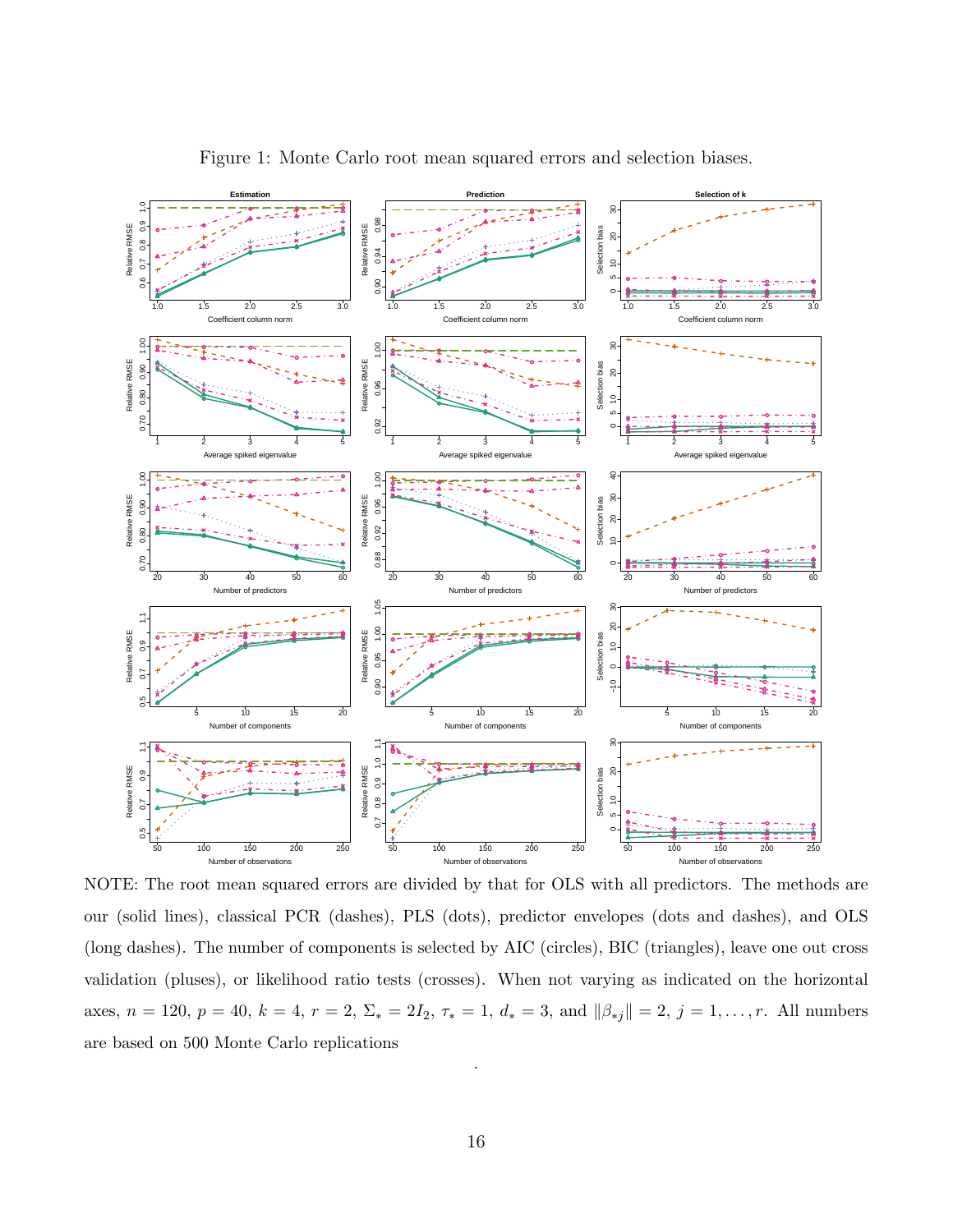### <span id="page-16-0"></span>5 Prediction of stock returns

We apply our method to data on  $n = 123$  monthly returns, from January 2010 to March 2020, on 29 stocks in the Dow Jones Industrial Average index (one out of the usual 30 is omitted because it was introduced in 2019). Specifically, we consider cross-sectional prediction of the return on one stock using contemporaneous returns of the other  $p = 28$  stocks. Code for replicating all results are available at the author's web page. Before discussing the results and how they are obtained, we give a short motivation for why stock returns are suitable for an application of our method.

First, classical models assume stock prices follow a geometric Brownian motion [\(Hull,](#page-33-9) [2017\)](#page-33-9). This implies the (log-)returns—the first difference of the logarithm of the prices are temporally independent, normally distributed, and have constant variance. Of course, in practice we expect neither to hold exactly, but the popularity of models based on the geometric Brownian motion suggests it is often a useful approximation. With this in mind, it seems reasonable to estimate parameters by maximizing a likelihood for independent normal observations.

Secondly, it is often hypothesized that stock returns can be decomposed into a stockspecific component, which is independent of the returns on other stocks, and a few common components, or factors [\(Fama and French, 2015;](#page-33-10) [Bai and Wang, 2016\)](#page-31-1). The latter can include, for example, a risk-free interest rate and a market return, and they can be observable or unobservable [\(Bai and Wang, 2016\)](#page-31-1). Let  $W_t = [W_{t,1}, \ldots, W_{t,k}]^{\mathsf{T}} \in \mathbb{R}^k$  denote a vector of such components at time  $t \in \{1, \ldots, n\}$ , and suppose the return on stock  $j \in \{1, \ldots, p+1\}$  is

<span id="page-16-1"></span>
$$
R_{t,j} = \mu_{*j} + \gamma_{*j}^{\mathsf{T}} W_t + \varepsilon_{t,j},\tag{7}
$$

where  $\mu_{*j} \in \mathbb{R}$  and  $\gamma_{*j} \in \mathbb{R}^k$  are parameters and  $\varepsilon_{t,j}$  an unobservable error term with mean zero and variance  $\tau_* > 0$ , assumed to be independent and identically distributed for all t and j. Our data comprise realizations of  $R_{t,j}$  but not  $W_{t,j}$ . Thus, the common components are latent variables that can induce dependence between contemporaneous returns of different stocks. To see how [\(7\)](#page-16-1) relates to our model, let  $Y_t = R_{t,1}$  be the return to be predicted using the vector of predictors  $X_t = [R_{t,2}, \ldots, R_{t,p+1}]^{\mathsf{T}} \in \mathbb{R}^p$ . Then with  $\Gamma_* = [\gamma_{2*}, \ldots, \gamma_{p+1}]^{\mathsf{T}} \in \mathbb{R}^{p \times k}$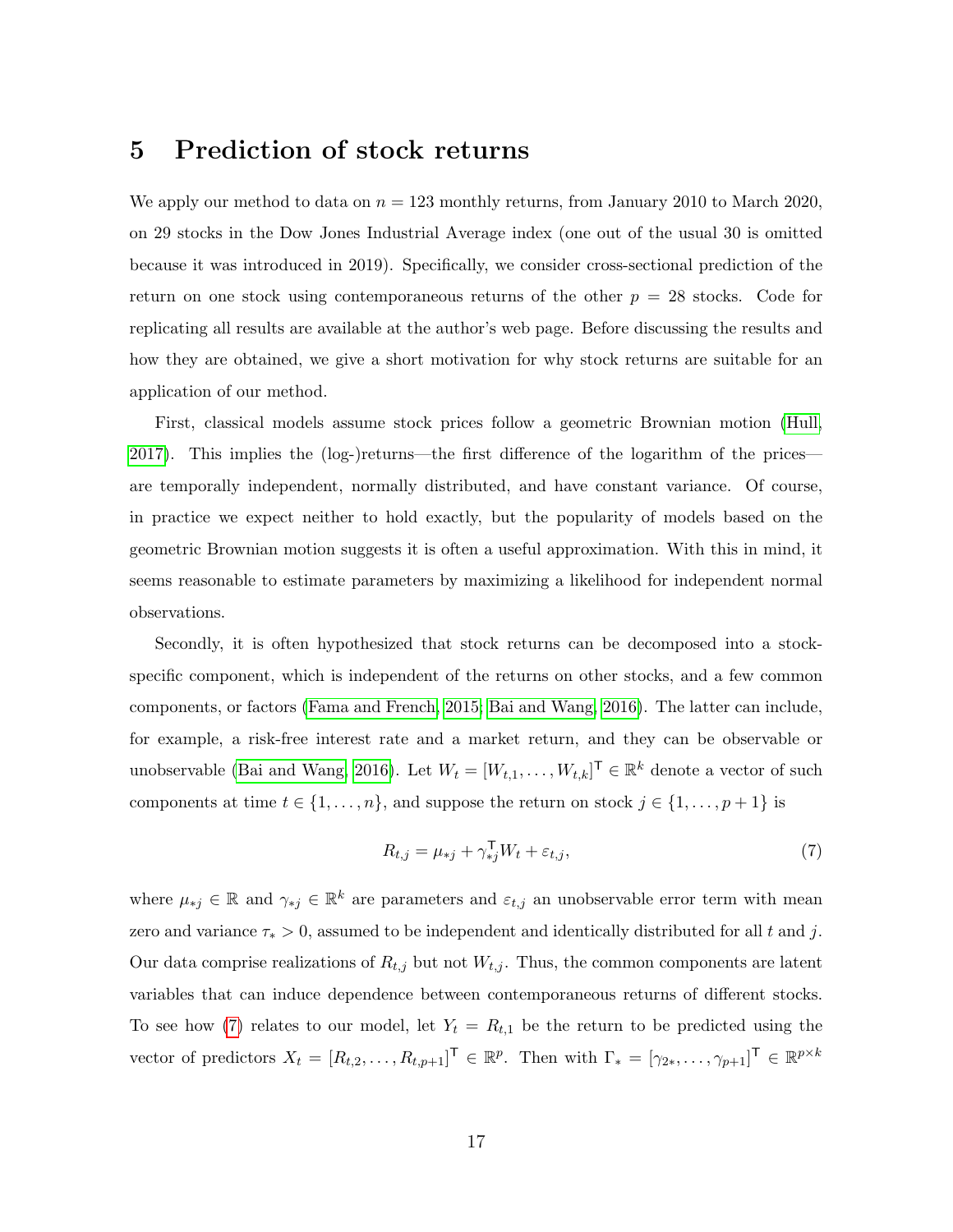and  $\Sigma_{W*} = \text{cov}(W_t)$ ,

$$
\Sigma_{X*} = \text{cov}(X_t) = \Gamma_* \Sigma_{W*} \Gamma_*^{\mathsf{T}} + \tau_* I_p,
$$

which is a spiked covariance matrix whose  $p - k$  smallest eigenvalues are equal to  $\tau_*$  and whose k leading eigenvectors are k leading left singular vectors of  $\Gamma_* \Sigma_{W_*}^{1/2}$  $W^{1/2}_{W*}$ . Moreover, [\(7\)](#page-16-1) and normality of the returns imply

$$
\mathbb{E}(Y_t | X_t) = \mathbb{E}(Y_t) + \Sigma_X^{-1} \operatorname{cov}(X_t, Y_t)(X_t - \mathbb{E}(X_t)) = \mathbb{E}(Y_t) + \beta_*^{\mathsf{T}}[X_t - \mathbb{E}(X_t)]
$$

where  $\beta_* = \sum_{X*}^{-1} cov(X_t, Y_t) = (\Gamma_* \Sigma_{W*} \Gamma_*^{\mathsf{T}} + \tau_* I_p)^{-1} \Gamma_* \Sigma_{W*} \gamma_{*1}$ . Thus,  $\beta_*$  lies in the span of k leading left singular vectors of  $\Gamma_* \Sigma_{W_*}^{1/2}$  $W_*^{1/2}$  and, hence, [\(7\)](#page-16-1) leads to a model consistent with our assumptions.

We split the 123 observations so that the first 70 are training data and the remaining 53 are test data. The response is centered by its training data sample mean and the predictors are centered and scaled by their training data sample means and sample standard deviations, respectively. We fit each method to the training data and compute the RMSE of prediction using the test data. For our method, we select  $k$  using AIC and BIC. For classical PCR and PLS, we select k by leave one out cross-validation, using the implementation in the  $pls$ package [\(Mevik and Wehrens, 2007\)](#page-33-7). The package suggests two ways of selecting k based on cross-validation: a randomization test approach [\(van der Voet, 1994\)](#page-34-9) or the "one standard error rule", which selects the smallest number of components that gives a cross-validation error within one standard error of the smallest cross-validation error of any number of components [\(Hastie et al., 2009\)](#page-33-11). In our application, we found that both of these rules often selected the model with zero components, which led to poor performance and an uninteresting comparison with our method. Thus, we instead present results where the number of components are selected to minimize the cross-validation error. The predictor envelope model we fit using the Renv1p package [\(Lee and Su, 2019\)](#page-33-8). This package provides three ways to select k: AIC, BIC, and likelihood ratio tests—we consider all three.

We focus on prediction of Home Depot's stock return. To highlight which results are particular to this choice of response and which hold more generally, we also present summary statistics from repeating the same analysis with the other stocks as responses. We focus on the results for Home Depot because they are relatively representative of more general patterns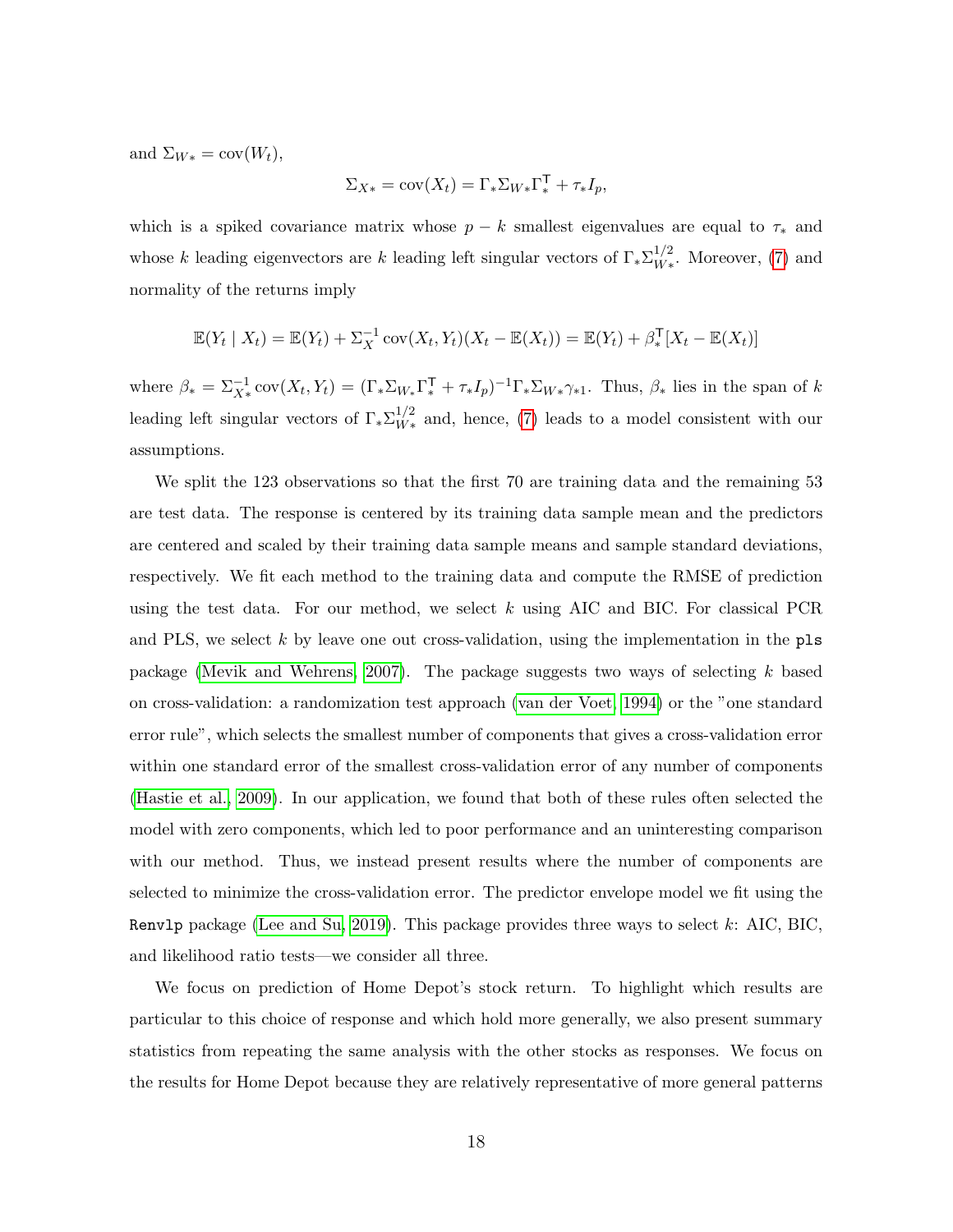indicated by the summary statistics.

Table [1](#page-19-1) shows the prediction results. The presented RMSEs are divided by the RMSE of a model without predictors, that is, the model which predicts all response realizations in the test set are equal to the training data sample mean of the response. For Home Depot's stock, our method with k selected using BIC performs best (RMSE  $(0.75)$ ; PLS  $(0.76)$ ) and envelopes with k selected using likelihood ratio tests  $(0.76)$  also perform well. Envelopes with k selected using AIC or BIC and OLS perform worse than a prediction without predictors. In general, the results for Home Depot indicate that methods which select a relatively small  $k$ , but not  $k = 0$ , perform better. This finding is corroborated when looking at the summary statistics from repeating the analysis with the other stocks as responses: Our method with  $k$  selected using BIC performs best (average RMSE 0.80) and, on average, selects  $k = 2$ . PLS performs second best (0.82) and on average selects  $k = 1.8$ . Our method with k selected using AIC and classical PCR also perform relatively well. On average, all methods except OLS perform better than the model without predictors. However, our method with  $k$  selected using BIC is the only method that does no worse than the model without predictors for any choice of response.

We now focus on the Home Depot results for our method with  $k = 2$ , as selected by BIC. In Figure [2,](#page-20-0) the data are plotted along with fitted values and predictions. The fitted values and predictions are typically closer to the sample mean than the response, and look to be relatively close to an (scaled) average of the predictors. Accordingly, if we fit our model to the full data with  $k = 2$ , then the estimated leading eigenvector of  $\Sigma_{X*}$ , say  $\hat{u}_1$ , has elements which all have the same sign and absolute values between 0.10 and 0.24 (see Supplementary Material); that is,  $\hat{u}_1^{\mathsf{T}} X_t$  is proportional to a weighted average of the predictors, which with [\(7\)](#page-16-1) in mind could be interpreted as a market component. The second estimated eigenvector,  $\hat{u}_2$ , is more difficult to interpret: Its elements do not all have the same sign, and some are close to zero. In an OLS regression of  $Y_t$  on  $\hat{u}_1^{\mathsf{T}} X_t$  and  $\hat{u}_2^{\mathsf{T}} X_t$ , the t-value for testing the null hypothesis that the first coefficient is zero is -8.25 and that for the second -0.53 (Supplementary Material). This may be an indication that only the first component has an effect on  $Y_t$ . This is still compatible with  $k = 2$  as suggested by BIC since, even if only one linear combination of  $X_t$  has a direct effect on  $Y_t$ ,  $k < 2$  may lead to a poor model for  $\Sigma_X$ . Inspecting the estimates from the full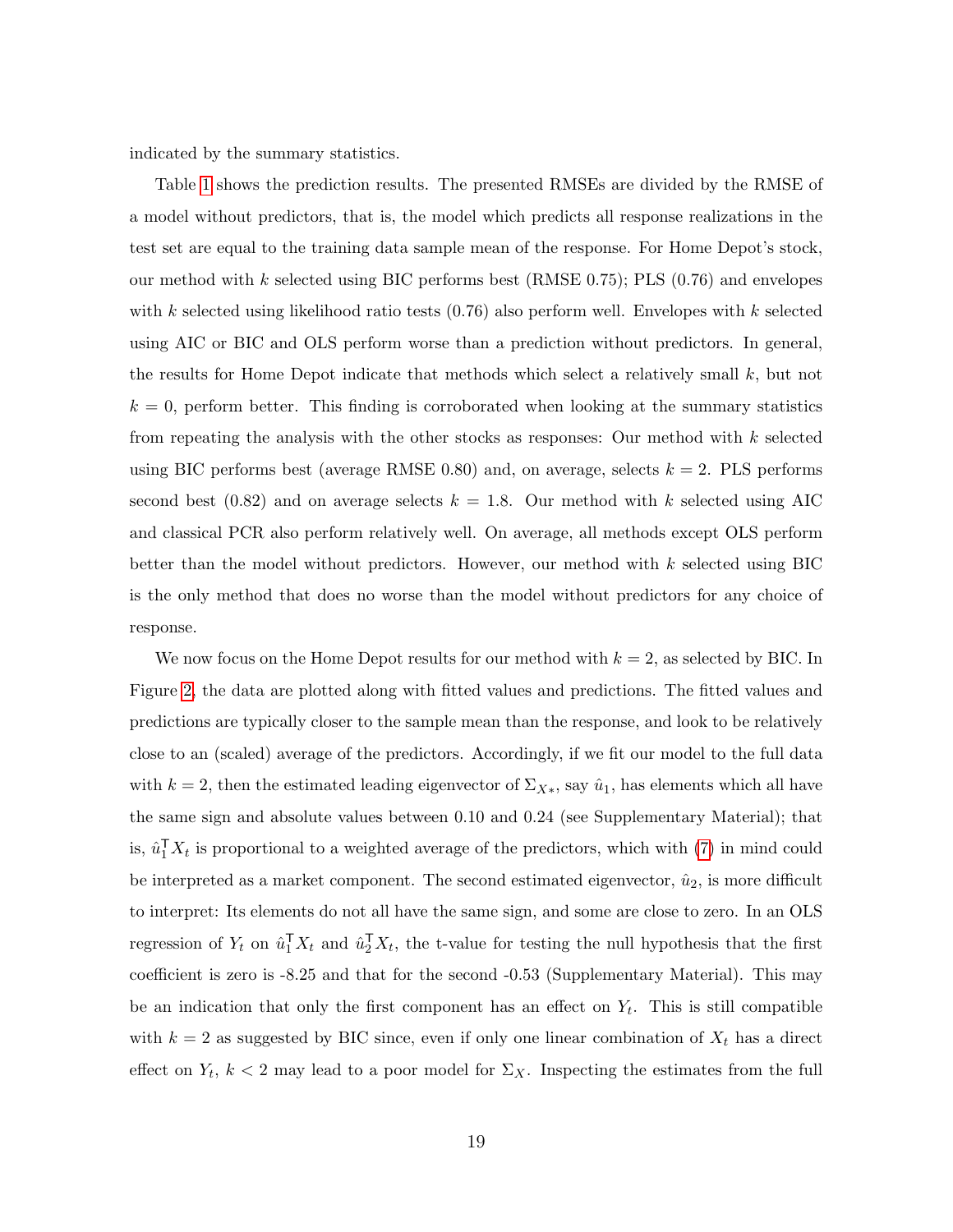<span id="page-19-1"></span>

| Statistic   | Our (A)        | Our (B)        |      |      | PCR PLS Env. $(A)$ | Env. $(B)$ | Env. (L) | <b>OLS</b> |
|-------------|----------------|----------------|------|------|--------------------|------------|----------|------------|
| Home Depot  |                |                |      |      |                    |            |          |            |
| <b>RMSE</b> | 0.79           | 0.75           | 0.79 | 0.76 | 1.02               | 1.03       | 0.76     | 1.05       |
| $\hat{k}$   | $\overline{4}$ | $\overline{2}$ | 3    | 1    | 5                  | 3          | 1        | 28         |
| All stocks  |                |                |      |      |                    |            |          |            |
| Ave. RMSE   | 0.83           | 0.80           | 0.84 | 0.82 | 0.98               | 0.96       | 0.90     | 1.01       |
| Max. RMSE   | 1.25           | 0.99           | 1.15 | 1.14 | 1.38               | 1.36       | 1.39     | 1.34       |
| Ave. $k$    | 3.90           | 2.00           | 8.38 | 1.79 | 5.28               | 3.17       | 1.52     | 28.00      |

Table 1: Root mean squared errors for out-of-sample predictions

NOTE: The reported RMSEs are for the last 53 observations and are scaled by the RMSE of the training data sample mean so that a prediction assuming  $\beta_* = 0$  has unit RMSE. The number of components  $(k)$  is selected using Akaike's (A) or Bayesian (B) information criteria, likelihood ratio tests (L), or for (classical) PCR and PLS, leave one out cross-validation. OLS uses all 28 predictors. Numbers for "All stocks" are summary statistics of the 29 RMSEs obtained by applying the methods once with every stock return as response.

data, we find  $\hat{D} = \text{diag}(18.4, 3.4)$  and  $\hat{\tau} = 0.56$ ; that is,  $\lambda_{\text{max}}(\hat{\Sigma}_X) = 10.82$ ,  $\lambda_2(\hat{\Sigma}_X) = 2.47$ , and  $\lambda_{\min}(\hat{\Sigma}_X) = 0.56$ , where  $\lambda_j(\cdot)$  denotes the jth largest eigenvalue of its argument matrix.

### <span id="page-19-0"></span>6 Discussion

We have proposed a likelihood-based method for estimating principal components regressions that outperforms classical principal components regression in many practically relevant settings. Our method does this by addressing a common criticism of classical principal components regression, namely that the responses are ignored when selecting linear combinations of the predictors.

Both our data example and simulations indicate our method performs best when the number of components are selected using BIC, rather than AIC. In general, erring on the side of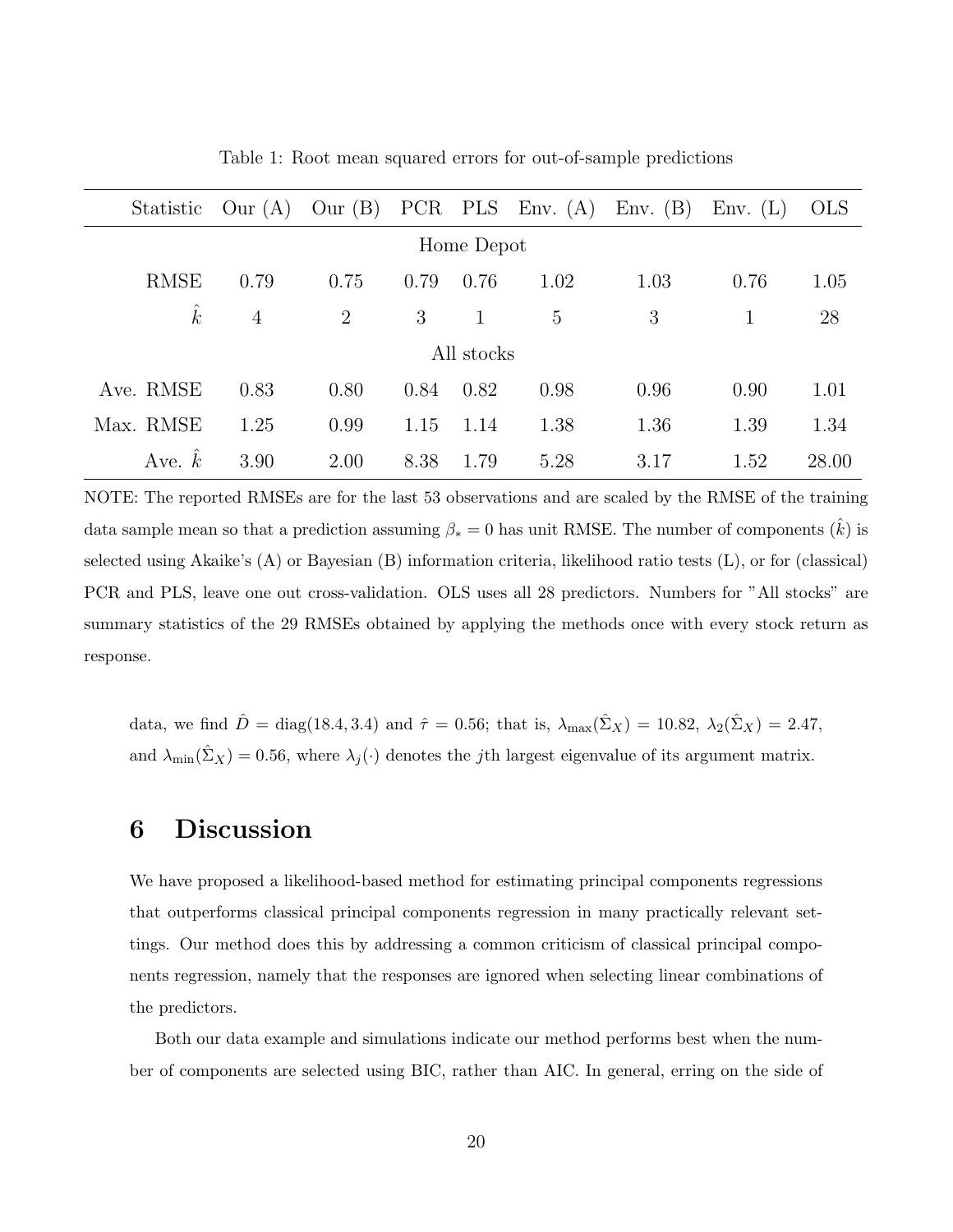<span id="page-20-0"></span>

Figure 2: Logarithmic returns (log-differences)

NOTE: The returns are scaled by their sample standard deviation. Thin lines are all firms' returns except Home Depot. The thick solid line is Home Depot's returns and the thick dashed is fitted values (observations  $1 - 70$ ) and predictions (observations  $71 - 123$ ) from our model with  $k = 2$ . The vertical line indicates the break between training and testing data. The dashed horizontal lines indicate training and testing data sample means for Home Depot.

using fewer components seems preferable to using too many; that is, parsimonious models are preferred. In our data example, BIC indicates that using two components is appropriate, but further analysis indicates one may be sufficient for the regression. Thus, it may be that BIC selects two instead of one because the model for the predictors' covariance matrix requires two components to fit well. This suggests that, more generally, it may be possible to further improve our method by implementing variable selection, or component selection. With some work, our method could be extended in that direction by, for example, encouraging sparsity in the estimate of the parameter  $\gamma$  in the representation  $\beta = U\gamma$ . Sparsity in  $\gamma$  would say that, while the principal components regression model holds, not all of the principal components are important for all responses. If, for example, the jth row of  $\gamma$  vanishes, then the jth principal components is unimportant. Moreover, if a sparsity-inducing or other penalty on  $\gamma$  is added to the negative log-likelihood, then the resulting objective function need not be unbounded when  $n < p$ . That is, it may also be possible to extend our method to high-dimensional settings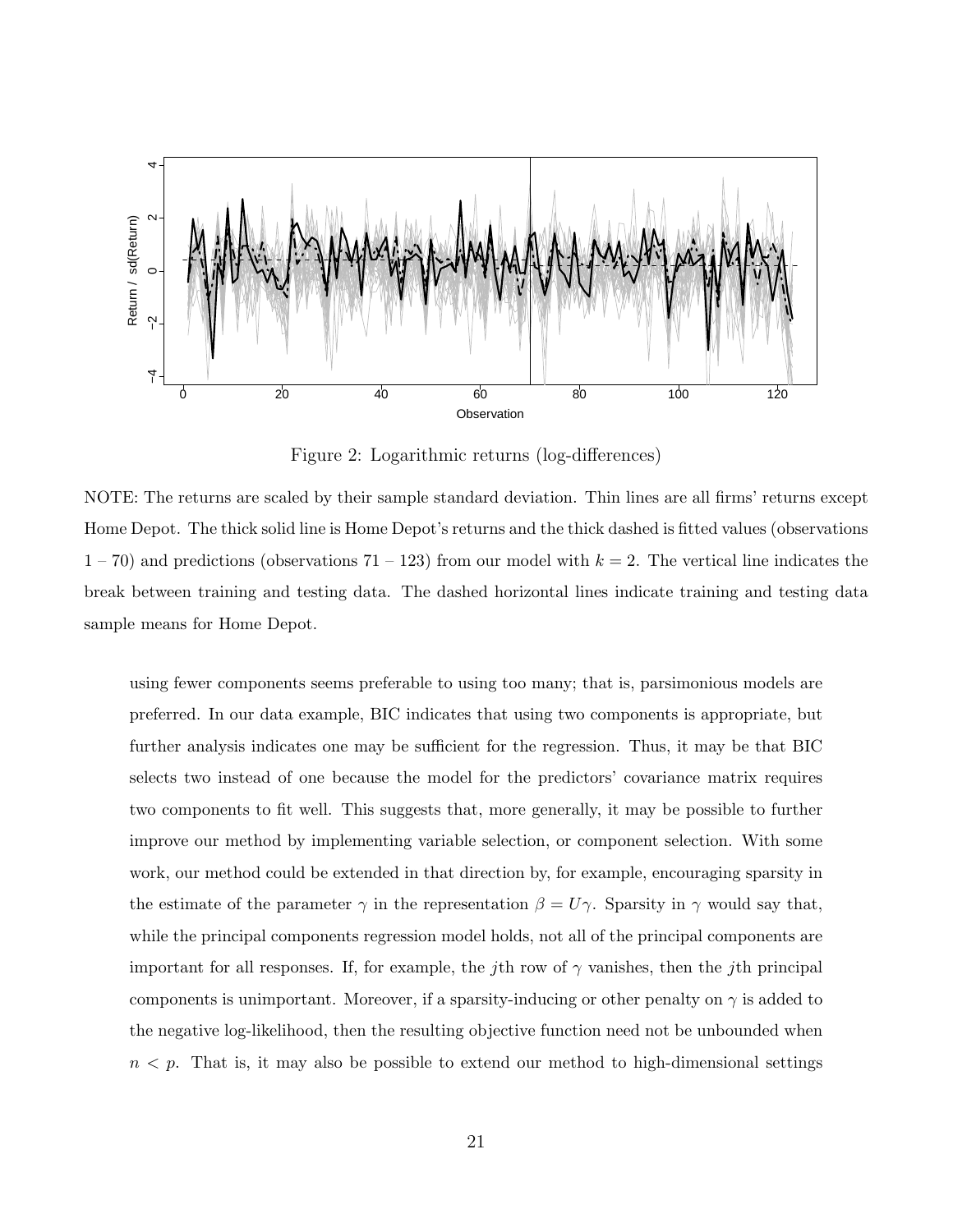by using a penalized likelihood estimator. When  $p$  is small in comparison to  $n$ , one may also be able to select which components are relevant for the regression by comparing information criteria from fitting the model with various restrictions on  $\gamma$ . Both of these approaches would require a substantial amount of work as the current algorithm relies on a re-parameterization where  $\gamma$  and U do not appear explicitly.

In some applications it may be that only a few components are relevant, but that they do not correspond to leading eigenvectors. Our method can still perform well relative to PLS and predictor envelopes in many such cases. Intuitively, there is a price to pay for having to, as those methods aim to, infer which eigenvectors are important, so in some settings it can be preferable to fit a principal components regression model with many linear combinations, including some important and some unimportant ones.

Finally, we note that there may be room for extending our method to dependent data. Our asymptotic theory fundamentally relies on concentration of sub-Gaussian vectors; if the concentration results we use can be replaced by equivalent ones for dependent data, we expect other parts of our proofs can be adapted accordingly to show our estimators are consistent. However, an arguably more appropriate, and more ambitious, extension of our method to dependent data would use a likelihood that takes that dependence into account, for example by assuming responses and predictors follow vector autoregressive processes. This would also allow for an interesting re-analysis of the stock return data, focusing on forecasting instead of cross-sectional prediction.

### <span id="page-21-0"></span>A Proofs

Define

$$
g_{n,1}(\theta) = -\log |\Omega| + n^{-1} \text{tr}[(Y - X\beta)^{\mathsf{T}} (Y - X\beta)\Omega],
$$

$$
g_{n,2}(\theta) = -\log |\Omega_X| + \text{tr}[S_X \Omega_X],
$$

$$
\kappa_{n,1}(\theta) = \mathbb{E}[g_{n,1}(\theta)] = -\log |\Omega| + \text{tr}\left[ (\beta - \beta_*)^{\mathsf{T}} \Omega_X^{-1} (\beta - \beta_*) \Omega \right] + \text{tr}(\Omega \Omega_*^{-1}),
$$

and

$$
\kappa_{n,2}(\theta) = \mathbb{E}[g_{n,2}(\theta)] = -\log |\Omega_X| + \text{tr}(\Omega_X \Omega_{X*}^{-1}).
$$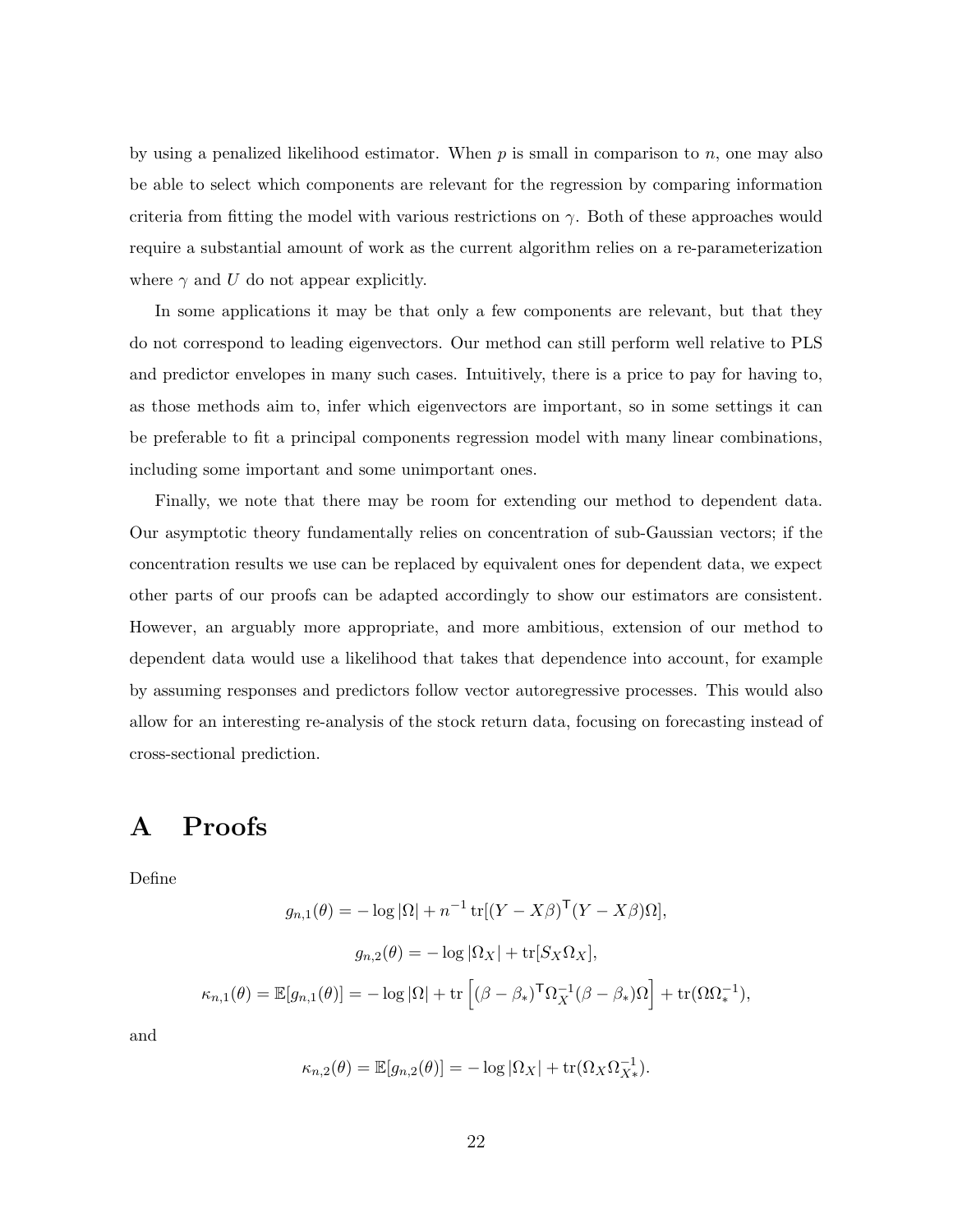The following is Corollary III.2.6 in [Bhatia \(2012\)](#page-32-12), attributed to Weyl, which we state here for easy reference. We let  $\lambda_j(\cdot)$  denote the j<sup>th</sup> largest eigenvalue of its argument matrix.

<span id="page-22-0"></span>**Lemma A.1.** If A and B are symmetric matrices for which  $||A-B|| \leq \epsilon$ , then  $\max_j |\lambda_j(A)-\lambda_j(B)|$  $\lambda_j(B)| \leq \epsilon.$ 

The following lemma is similar to Lemma A.18 in [Cook \(2018b\)](#page-32-9). The differences are that we focus on minimization rather than maximization, that some of our conditions are weaker, and that, consequently, our conclusion is different. The proof idea is the same, however, so we omit the proof.

<span id="page-22-1"></span>**Lemma A.2.** If  $S \in \mathbb{R}^{p \times p}$  is symmetric and  $R = \text{diag}(r_1, \ldots, r_k) \in \mathbb{R}^{k \times k}$ ,  $k \leq p$ , with  $r_1 \geq \cdots \geq r_k \geq 0$ , then  $H \mapsto \text{tr}(SHRH^{\mathsf{T}})$  is minimized over  $\mathbb{O}^{p \times k}$  by  $\hat{H} = [v_p, \ldots, v_{p-k+1}],$ where  $v_j$  is a normalized eigenvector corresponding to the jth largest eigenvalue of S.

*Proof of Theorem [2.1](#page-6-0) (non-empty argmin)*. Suppose  $Y^T Q_X Y$  is invertible and  $S_X$  has rank greater than k. Routine calculations show  $g_n$  is uniquely partially minimized in  $\Omega$  by  $\overline{\Omega}$  =  $[(Y-X\beta)<sup>T</sup>(Y-X\beta)/n]^{-1} = [Y<sup>T</sup>Q<sub>X</sub>Y/n+(\beta-\hat{\beta}_{OLS})<sup>T</sup>S<sub>X</sub>(\beta-\hat{\beta}_{OLS})]^{-1}$ , where  $\hat{\beta}_{OLS} = S<sub>X</sub><sup>+</sup>S<sub>XY</sub>$ and superscript  $+$  denotes the Moore-Penrose pseudo-inverse. It follows that a minimizer of  $g_n$  exists if and only if the partially minimized objective  $g_n^{(1)}(\beta, \Omega_X) = \min_{\Omega} g_n(\beta, \Omega, \Omega_X)$  has a minimizer. We have

$$
g_n^{(1)}(\beta, \Omega_X) = \log |Y^{\mathsf{T}} Q_X Y/n + (\beta - \hat{\beta}_{OLS})^{\mathsf{T}} S_X(\beta - \hat{\beta}_{OLS})| + \text{tr}(I_r) + g_{n,2}(\Omega_X).
$$

Suppose  $g_n^{(1)}$  has a minimizer  $(\hat{\beta}, \hat{\Omega}_X)$ , then  $(P_X \tau \hat{\beta}, \hat{\Omega}_X)$ , where P is the orthogonal projection onto the column space of the matrix in the subscript, is also a minimizer because it gives the same objective function value. Thus, to show the existence of a minimizer it suffices to show the existence of a minimizer over the set of  $(\beta, \Omega_X)$  which satisfies [\(1\)](#page-2-0) and  $P_X \tau \beta = \beta$ ; denote this set  $\Theta^{(1)}$ . Let  $B = B(c_1, c_2)$  be the set of all  $(\beta, \Omega_X) \in \Theta^{(1)}$  for which  $\|\beta\| \leq c_2$ ,  $\lambda_{\min}(\Omega_X) \geq c_1$ , and  $\lambda_{\max}(\Omega_X) \leq c_2$ . We will show that  $c_1$  and  $c_2$  can be selected so that (i)  $\arg\min_{(\beta,\Omega_X)\in B} g_n^{(1)}(\beta,\Omega_X)$  is non-empty and (ii) there are no global minimizers on  $\Theta^{(1)}\setminus B$ , which together imply the desired conclusion. We start with (ii).

By unconstrained minimization in  $\beta$ , spectral decomposition  $\Omega_X = H R H^{\mathsf{T}}$ , and Lemma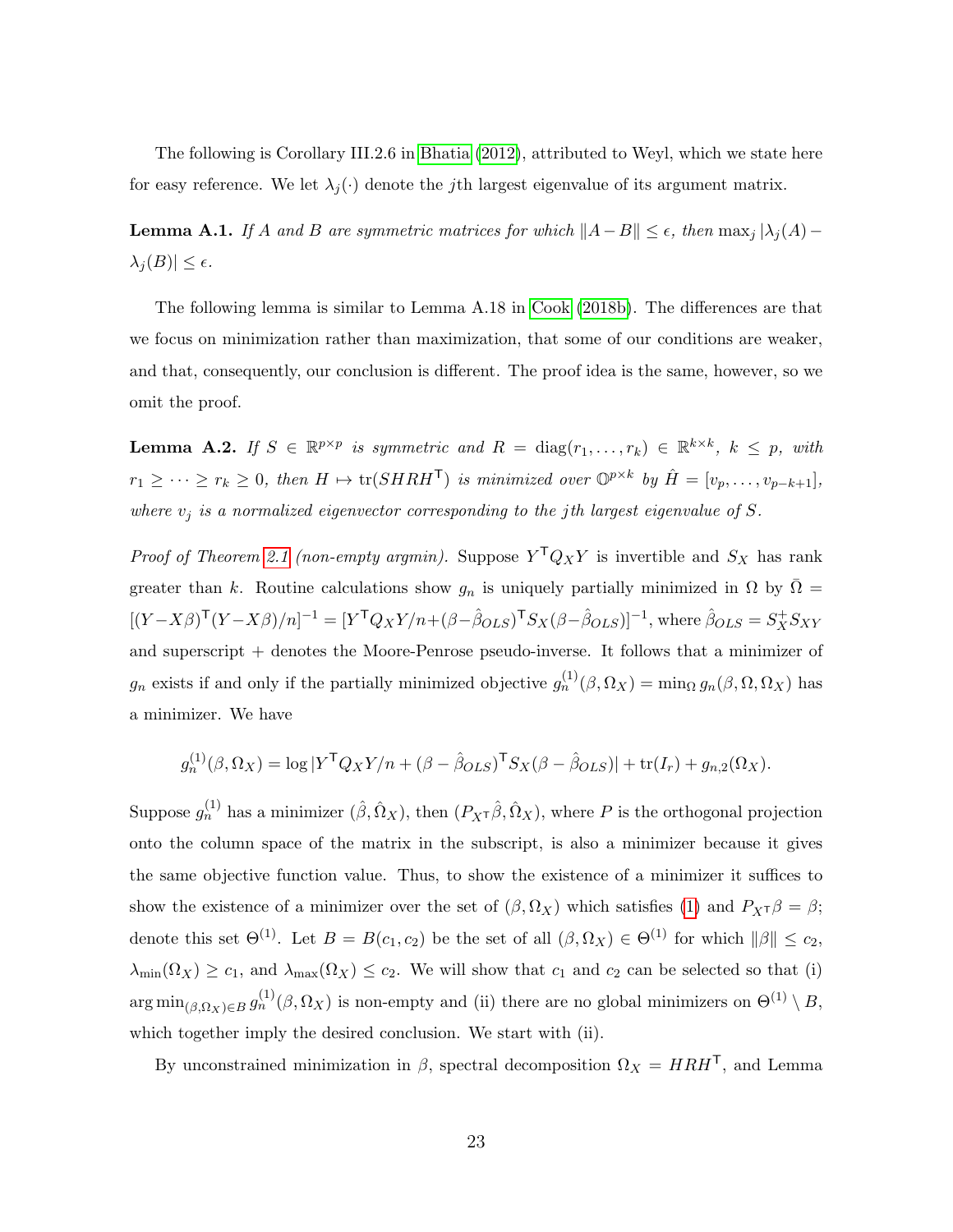[A.2,](#page-22-1)

<span id="page-23-0"></span>
$$
g_n^{(1)}(\beta, \Omega_X) \ge \log |Y^{\mathsf{T}} Q_X Y/n| + \text{tr}(I_r) - \log |R| + \text{tr}[FR],
$$

where  $F$  is diagonal with the eigenvalues of  $S_X$  in increasing order on its diagonal; that is, small diagonal elements in F correspond to large diagonal elements in R. Letting  $F =$  $diag(f_1, \ldots, f_p)$  and  $R = diag(r_1, \ldots, r_p)$ , and using  $r_1 = \cdots = r_{p-k}$  for any  $\Omega_X$  in our parameter set, we get

$$
g_n^{(1)}(\beta, \Omega_X) \ge \log |Y^{\mathsf{T}} Q_X Y/n| + r - (p - k) \log(r_1) + r_1 \sum_{j=1}^{p-k} f_j + \sum_{j=p-k+1}^p [-\log(r_j) + f_j r_j].
$$
 (8)

Since  $S_X$  has rank greater than k,  $f_{p-k}$  is strictly positive, and hence the derived lower bound in [\(8\)](#page-23-0) tends to infinity if  $\lambda_{\max}(\Omega_X) = r_1 \to \infty$ . Similarly, the lower bound tends to infinity if  $\lambda_{\min}(\Omega_X) = r_p \to 0$ . Thus, we can pick  $c_1$  and  $c_2$  so that  $g_n^{(1)}$  is larger than at an arbitrary, fixed, point in  $\Theta^{(1)}$  whenever  $\lambda_{\min}(\Omega_X) < c_1$  or  $\lambda_{\max}(\Omega_X) > c_2$ .

Next, using the results of [Tipping and Bishop \(1999\)](#page-34-6) or Lemma [A.2,](#page-22-1) it follows that  $g_{n,2}$ is minimized by  $\overline{\Omega}_X = HRH^{\mathsf{T}}$  with  $H = [v_p, \ldots, v_1], v_j$  an eigenvector corresponding to  $\lambda_j(S_X)$ , and  $R = \text{diag}(r_1, \ldots, r_p)$  with  $r_j^{-1} = \sum_{j=k+1}^p \lambda_j(S_X)/(p-k)$  for  $j = 1, \ldots, p-k$  and  $r_j^{-1} = \lambda_{p-j+1}(S_X)$  for  $j = p - k + 1, \ldots, p$ . Thus,

$$
g_n^{(1)}(\beta, \Omega_X) \ge \log |Y^{\mathsf{T}} Q_X Y/n + (\beta - \hat{\beta}_{OLS})^{\mathsf{T}} S_X(\beta - \hat{\beta}_{OLS})| + g_{n,2}(\overline{\Omega}_X),
$$

Define  $\tilde{\beta} = \beta - \hat{\beta}_{OLS}$  and notice that  $P_{X} \tilde{\beta} = \tilde{\beta}$ . Let  $V G V^{\mathsf{T}}$  be a spectral decomposition of  $S_X$ , with  $V \in \mathbb{O}^{p \times q}$ , q being the rank of  $S_X$ . Then  $\tilde{\beta} = V\alpha$  for some  $\alpha \in \mathbb{R}^{q \times r}$ . Suppose  $\|\beta\| \to \infty$ , then  $\|\tilde{\beta}\| = \|\alpha\| \to \infty$ , and thus the maximum eigenvalue of  $Y^{\mathsf{T}}Q_XY + \tilde{\beta}^{\mathsf{T}}S_X\tilde{\beta}$ , which is greater than  $\|\alpha\|\lambda_{\min}(G)$ , also tends to infinity. Since its smallest eigenvalue is lower bounded by that of  $Y^{\mathsf{T}}Q_XY$ , we conclude  $\log |Y^{\mathsf{T}}Q_XY/n + (\beta - \hat{\beta}_{OLS})^{\mathsf{T}}S_X(\beta - \hat{\beta}_{OLS})| \to \infty$ if  $\|\beta\| \to \infty$ . Thus, we have established (ii).

It remains to show (i), fow which it suffices to show  $g_n^{(1)}$  is continuous on B and that B is compact. The former follows from that  $\Omega_X$  and  $Y^{\dagger}Q_XY + \tilde{\beta}^{\dagger}S_X\tilde{\beta}$  are positive definite on  $B$  (see e.g. [Magnus and Neudecker, 2002\)](#page-33-12), and hence we omit the proof. Since  $B$  is bounded by construction, to show it is compact it suffices to show it is closed. Consider a sequence  $\{(\beta^m, \Omega_X^m)\}\in B, m\geq 1$ , converging to  $(\beta^0, \Omega_X^0)\in \mathbb{R}^{p\times r}\times \mathbb{R}^{p\times p}$  as  $m\to\infty$ . We must show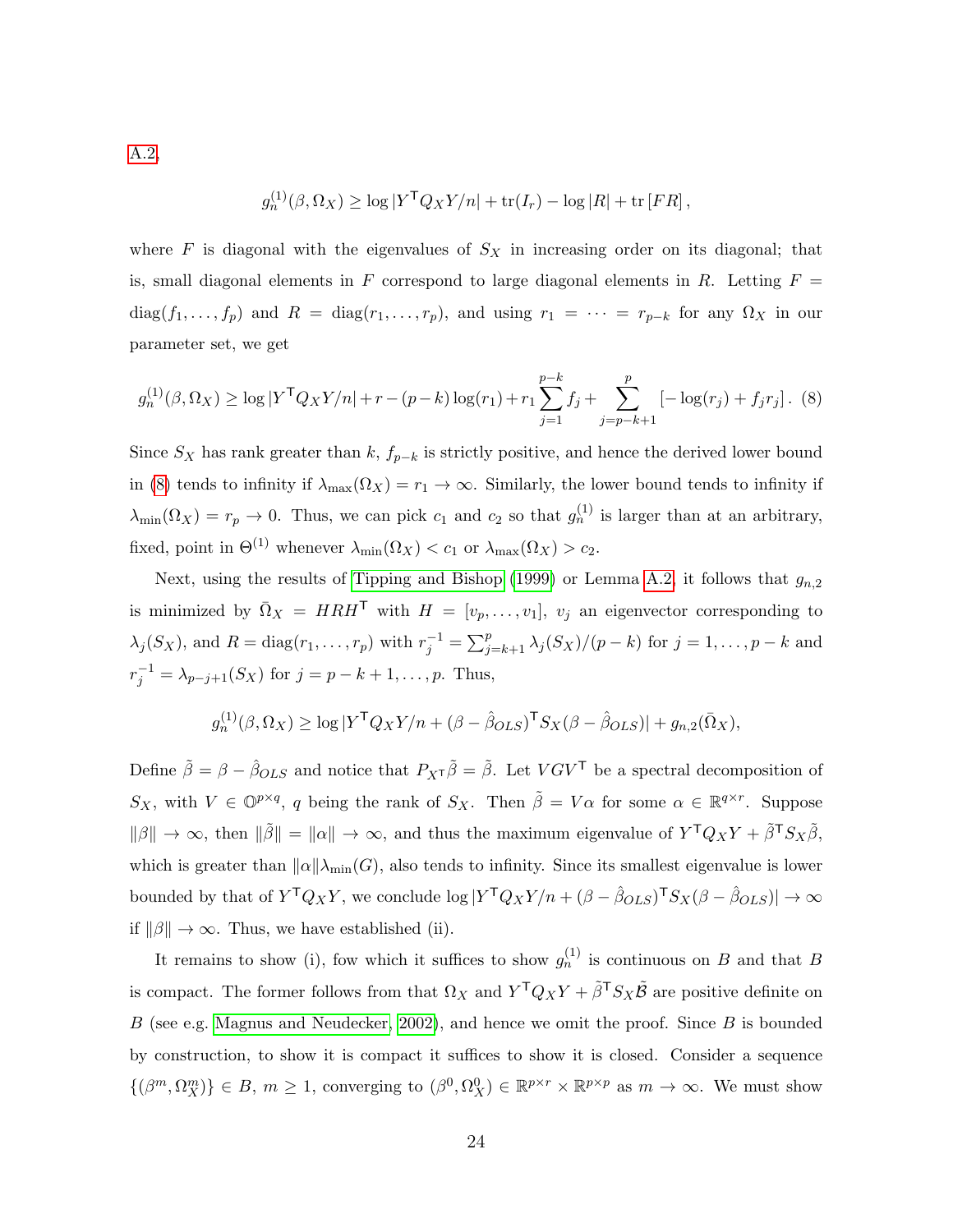$(\beta^0, \Omega_X^0) \in B$ . That  $\|\beta^0\| \leq c_2$  follows from  $\|\beta^m\| \leq c_2$  and continuity of norms. That the eigenvalues of  $\Omega_X^0$  are all between  $c_1$  and  $c_2$  follows from Lemma [A.1](#page-22-0) and that those of  $\Omega_X^m$ are. Symmetry of  $\Omega_X^0$  follows from that convergence in spectral norm implies elementwise convergence: For any  $(i, j)$ ,  $(\Omega_X^m)_{i,j} - (\Omega_X^m)_{j,i} = 0$  for every m and, hence, so is it for the limit as  $m \to \infty$ . Since  $\beta^m \to \beta^0$ , we have  $\beta^m = P_{X^T}\beta^m \to P_{X^T}\beta^0 = \beta^0$ . It remains only to show  $(\Omega_X^0)^{-1}$  and  $\beta$  satisfy [\(1\)](#page-2-0).

Let  $c_1^{-1} \geq \sigma_1^m \geq \cdots \geq \sigma_p^m \geq c_2^{-1}$  denote eigenvalues of  $\Sigma_X^m = (\Omega_X^m)^{-1}$  and let  $v_1^m, \ldots, v_p^m$ denote a set of orthonormal eigenvectors corresponding to those eigenvalues such that  $\beta^m \in$  $\text{span}\{v_1^m,\ldots,v_k^m\}$ . We can always pick such eigenvalues and eigenvectors because the sequence  $\{(\beta,\Omega)^m\}$  lives in B. Now,  $\|\Sigma_X^m - \Sigma_X^0\| = \|\Sigma_X^m(\Omega_X^m - \Omega_X^0)\Sigma_X^0\| \le \|\Sigma_X^m\| \|\Sigma_X^0\| \|\Omega_X^m - \Omega_X^0\| \le$  $c_1^{-2} \|\Omega_X^m - \Omega_X^0\|$  which tends to zero as  $m \to \infty$ . Thus, by Lemma [A.1,](#page-22-0)  $|\sigma_j^m - \sigma_j^0| \to 0$  for every j. Consider

$$
\Sigma^m_X v^m_j = \sigma^m_j v^m_j;
$$

because  $||v_j^m|| = 1$ , Bolzano–Weierstrass says we can, for any j, find a sub-sequence  $\{v_j^{m_l}\}\$  that converges to some limit  $v_j^0$ ; in fact, by repeating that argument we can extract a subsequence such that this holds simultaneously for all  $j = 1, \ldots, p$ . Taking limits along this sub-sequence, we find

$$
\Sigma^0_X v^0_j = \sigma^0_j v^0_j;
$$

that is,  $v_j^0$  is an eigenvector of  $\Sigma_X^0$  corresponding to  $\sigma_j^0$ . Since  $(v_j^m)^\mathsf{T} v_{j'}^m = \mathbf{1}(j = j')$  for every  $j, j' \leq k$ , taking limits along the subsequence shows  $\{v_1^0, \ldots, v_k^0\}$  is a set of orthonormal eigenvectors of  $\Sigma_X^0$ . Finally, since  $\beta^{m_l} \to \beta^0$  and  $v_j^{m_l} \to v_j^0$ , taking limits in  $\beta^{m_l} = V^{m_l}(V^{m_l})^{\text{T}} \beta^{m_l}$ , where  $V^m = [v_1^m, \ldots, v_k^m] \in \mathbb{O}^{p \times k}$ , shows  $\beta^0 = V^0 (V^0)^{\mathsf{T}} \beta^0$ , which finishes the proof.  $\Box$ 

Proof of Theorem [2.1](#page-6-0) (empty argmin). Recall [\(8\)](#page-23-0) and notice that this bound is attainable. But if  $S_X$  has rank less than or equal to k, then the coefficient on  $r_1 = \lambda_{\max}(\Omega_X)$  vanishes and, hence, we can send  $g_n^{(1)}(\beta, \Omega_X)$  to negative infinity by sending  $r_1 \to \infty$ ; that is, no minimizer exists.

If  $Y^{\mathsf{T}}Q_XY$  is non-invertible and  $k \geq r$ , then we can fix an  $\Omega_X$  such that the columns of  $\hat{\beta}_{OLS}$  are in the span of the k leading eigenvectors of  $\Omega_X^{-1}$ . Thus, we can pick  $\beta = \hat{\beta}_{OLS}$ , and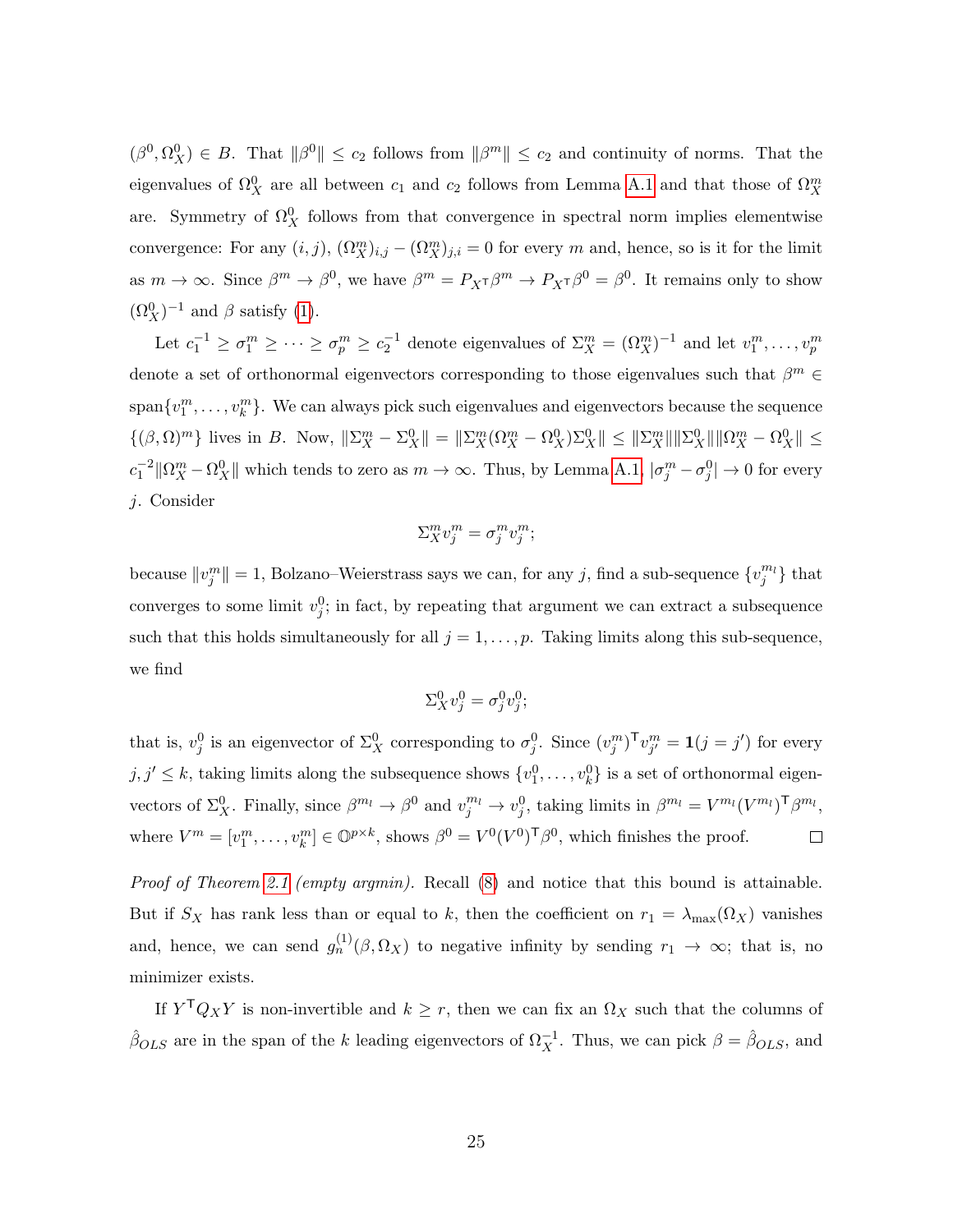evaluate

$$
g_n(\hat{\beta}_{OLS}, \Omega, \Omega_X) = -\log |\Omega| + \text{tr}(Y^{\mathsf{T}} Q_X Y \Omega) + g_{n,2}(\Omega_X).
$$

Now it is straightforward to see that  $g_n$  is unbounded from below: we can select  $\Omega$  to have the same eigenvectors as  $Y^{\mathsf{T}}Q_XY$  and, say, the largest eigenvalue of  $\Omega$  to correspond to the same eigenvector as one of the vanishing eigenvalues of  $Y^{\mathsf{T}}Q_XY$ . Thus, we can send the largest eigenvalue of  $\Omega$  to infinity, sending  $-\log |\Omega|$  to negative infinity, without affecting other terms of  $g_n$ , and this finishes the proof.

<span id="page-25-0"></span>**Lemma A.3** [\(Vershynin \(2018\)](#page-34-7), Theorem 4.6.1). If  $Z_1, \ldots, Z_n \in \mathbb{R}^p$  are independent and identically distributed with mean zero and sub-Gaussian norm bounded by  $c < \infty$ ; then for a  $c_1 < \infty$  and any  $\epsilon > 0$  and  $t \geq 1$ ,

$$
P\left(\|S_Z - \text{cov}(Z_1)\| \le \epsilon\right) \ge 1 - 2\exp(-t^2p)
$$

for every  $n \geq c_1 c^4 (t/\epsilon)^2 p$ 

Proof of Lemma [2.3.](#page-8-0) By the triangle inequality and that the fact that the supremum of a sum is less than the sum of the suprema,

$$
\mathsf{P}\left(\sup_{\theta\in A_n}|g_n(\theta)-\kappa_n(\theta)|\geq \epsilon\right)\leq \mathsf{P}\left(\sup_{\theta\in A_n}|g_{n,1}(\theta)-\kappa_{n,1}(\theta)|+\sup_{\theta\in A_n}|g_{n,2}(\theta)-\kappa_{n,2}(\theta)|\geq \epsilon\right).
$$

Since the sum is greater than  $\epsilon$  only if at least one of the summands is greater than  $\epsilon/2$ , subadditivity (union bound) says the last quantity is upper bounded by

$$
\mathsf{P}\left(\sup_{\theta\in A_n}|g_{n,1}(\theta)-\kappa_{n,1}(\theta)|\geq \epsilon/2\right)+\mathsf{P}\left(\sup_{\theta\in A_n}|g_{n,2}(\theta)-\kappa_{n,2}(\theta)|\geq \epsilon/2\right).
$$

We will show that both of these tend to zero and start with the first one.

We have

$$
g_{n,1}(\theta) - \kappa_{n,1}(\theta) = \frac{1}{n} \operatorname{tr} \left[ (Y - X\beta)^{\mathsf{T}} (Y - X\beta) \Omega \right] - \frac{1}{n} \mathbb{E} \operatorname{tr} \left[ (Y - X\beta)^{\mathsf{T}} (Y - X\beta) \Omega \right]
$$
  
= 
$$
\operatorname{tr} \left[ (S_Y - \Sigma_{Y*}) \Omega \right] + 2 \operatorname{tr} \left[ \beta^{\mathsf{T}} (\Sigma_{XY*} - S_{XY}) \Omega \right]
$$
  
+ 
$$
\operatorname{tr} \left[ \beta^{\mathsf{T}} [S_X - \Sigma_{X*}] \beta \Omega \right].
$$

 $\Box$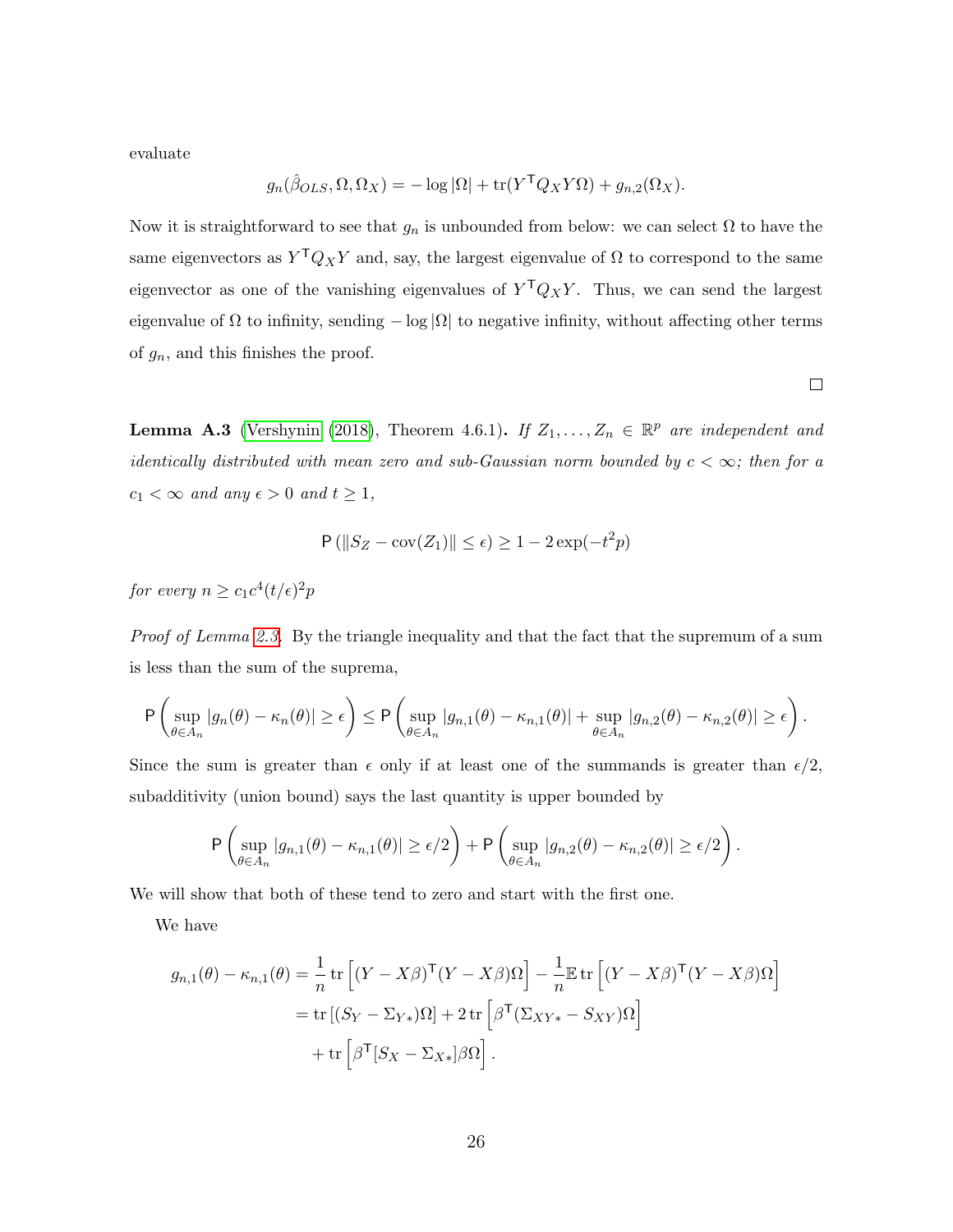Since for any  $A \in \mathbb{R}^{r \times r}$ ,  $|\text{tr}(A)| \le r ||A||$ , the absolute value of the last right hand side is upper bounded by

$$
r||S_Y - \Sigma_{Y*}|| ||\Omega|| + 2r||\Omega\beta^{\mathsf{T}}|| ||\Sigma_{XY*} - S_{XY}|| + r||\beta\Omega\beta^{\mathsf{T}}|| ||S_X - \Sigma_{X*}||.
$$

Thus, since  $||\beta|| \leq c_2$  and  $\lambda_{\max}(\Omega) \leq c_2$  on  $A_n$ ,  $\sup_{\theta \in A_n} |g_{n,1}(\theta) - \kappa_{n,1}(\theta)|$  is upper bounded by

$$
r||S_Y - \Sigma_{Y*}||c_2 + 2rc2^2||\Sigma_{XY*} - S_{XY}|| + rc_2^3||S_X - \Sigma_{X*}||,
$$

which tends to zero in probability by Lemma [A.3.](#page-25-0)

For the second term we have by picking  $\tau > 0$ ,  $D \in \mathbb{D}_{+}^{k}$ , and  $U \in \mathbb{O}^{p \times k}$  such that  $\Sigma_X = \tau (I_p + UDU^\mathsf{T}),$ 

$$
|g_{n,2}(\theta) - \kappa_{n,2}(\theta)| = \tau^{-1} |\operatorname{tr}[(S_X - \Sigma_{X*})(I_p + UDU^{\mathsf{T}})^{-1}],
$$

which, by using  $(I_p + UDU^{\mathsf{T}})^{-1} = I_p - U(D + I_k)^{-1}DU^{\mathsf{T}}$ , can be written

$$
\tau^{-1}|\operatorname{tr}[S_X - \Sigma_{X*}] - \operatorname{tr}[U^{\mathsf{T}}(S_X - \Sigma_{X*})U(D + I_k)^{-1}D]|.
$$

Using the triangle inequality and relating the trace to the spectral norm, the last line is upper bounded by

$$
\tau^{-1}|\operatorname{tr}[S_X - \Sigma_{X*}]| + \tau^{-1}k||S_X - \Sigma_{X*}||,
$$

where the scaling k on the second term comes from that  $U \in \mathbb{O}^{p \times k}$  and  $||(I_p + D)^{-1}D|| \leq 1$ . Now we are done upon observing that  $\tau^{-1} \leq c_2$  on  $A_n$ , the trace term tends to zero in probability by Assumption [5,](#page-7-2) and  $||S_X - \Sigma_{X*}||$  tends to zero in probability by Lemma [A.3.](#page-25-0)  $\square$ 

*Proof of Lemma [2.4.](#page-8-2)* Because  $\lambda_{\min}(\Sigma_{X*}) = \tau_* \geq c^{-1} > 0$ , where c is that given by Assumption [2,](#page-6-1) Lemmas [A.1](#page-22-0) and [A.3](#page-25-0) imply  $S_X$  is invertible with probability tending to one. Thus, it suffices to consider outcomes with invertible  $S_X$ . Pick an arbitrary  $\bar{\theta} = (\bar{\beta}, \bar{\Omega}, \bar{\Omega}_X) \in \arg\min_{\theta \in \Theta} g_n(\theta);$ if none exists we are done trivially, so assume one does. We show that, with probability tending to one,  $\bar{\theta} \in A_n(c_1, c_2)$  for some small enough  $c_1 > 0$  and large enough  $c_2 < \infty$  not depending on  $n$  or  $p$ .

Because  $\bar{\theta} \in \Theta$ , there exist  $\bar{U} \in \mathbb{O}^{p \times k}$ ,  $\bar{D} \in \mathbb{D}_{+}^{k}$ ,  $\bar{\tau} > 0$ , and  $\bar{\gamma} \in \mathbb{R}^{p \times k}$  such that  $\bar{\Sigma}_X =$  $\bar{\Omega}_X^{-1} = \bar{\tau} (I_p + \bar{U} \bar{D} \bar{U}^{\mathsf{T}})$  and  $\bar{\beta} = \bar{U} \bar{\gamma}$ . Since  $\bar{\theta}$  is a minimizer,  $\bar{\gamma}$  is a partial minimizer and, hence, minimizes

$$
\gamma \mapsto \text{tr}[(Y - X\bar{U}\gamma)^{\mathsf{T}}(Y - X\bar{U}\gamma)\bar{\Omega}];
$$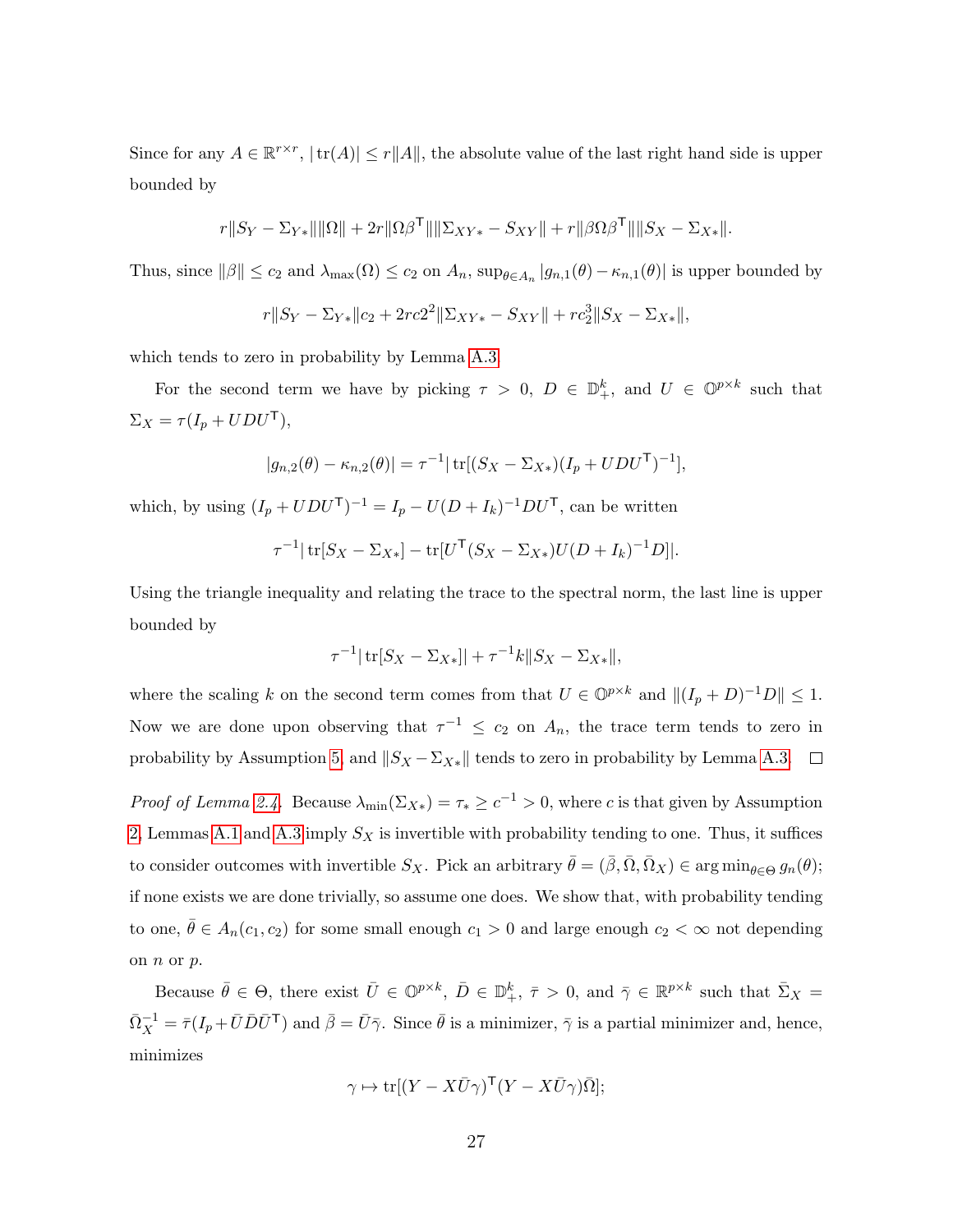that is,

$$
\bar{\gamma} = (\bar{U}^{\mathsf{T}} S_X \bar{U})^{-1} \bar{U}^{\mathsf{T}} S_{XY}.
$$

Thus, using that the spectral norm is submultiplicative,

$$
\|\bar{\beta}\| = \|\bar{\gamma}\| \le \|(\bar{U}^{\mathsf{T}} S_X \bar{U})^{-1}\| \|\bar{U}^{\mathsf{T}} S_{XY}\| \le \lambda_{\min}(S_X)^{-1} \|S_X\|^{1/2} \|S_Y\|^{1/2},
$$

which by Lemmas [A.1](#page-22-0) and [A.3](#page-25-0) is less than, say,  $\lambda_{\max}(\Sigma_{X*})^{1/2}\lambda_{\max}(\Sigma_{Y*})^{1/2}/(2\lambda_{\min}(\Sigma_{X*})) \le$  $c^{3/2}(c+c^3)^{1/2}/2$  with probability tending to one. A similar argument shows  $\bar{\Sigma} = \bar{\Omega}^{-1}$  must satisfy

$$
\bar{\Sigma} = Y^{\mathsf{T}} Q_{X\bar{U}} Y/n.
$$

Since the column space of  $X\overline{U}$  is a subset of that of X, it follows that

$$
\lambda_{\min}(Y^{\mathsf{T}}Q_XY/n) \leq \lambda_{\min}(\bar{\Sigma}) \leq \lambda_{\max}(\bar{\Sigma}) \leq \lambda_{\max}(Y^{\mathsf{T}}Y/n).
$$

Thus, by Lemmas [A.1](#page-22-0) and [A.3,](#page-25-0) with probability tending to one,

$$
c^{-1}/2 \leq \lambda_{\min}(\Sigma_*)/2 \leq \lambda_{\min}(\bar{\Sigma}) \leq \lambda_{\max}(\bar{\Sigma}) \leq 2\lambda_{\min}(\Sigma_*) \leq 2c.
$$

Finally, let  $VGV^{\mathsf{T}}$  be a spectral decomposition of  $\Omega_X$ , where  $G_{1,1} = G_{2,2} = \cdots = G_{p-k,p-k} \geq$  $G_{p-k+1,p-k+1} \geq \cdots \geq G_{p,p}.$  The terms of  $g_n$  that depend on G are

$$
-\log|VGV^{\mathsf{T}}| + \text{tr}(VGV^{\mathsf{T}}S_X) = \sum_{j=1}^p \left[ -\log(G_{j,j}) + (V^{\mathsf{T}}S_XV)_{j,j}G_{j,j} \right].
$$

Let  $a_j = (V^{\mathsf{T}} S_X V)_{j,j}$ . We will show that

$$
2c \ge 2\lambda_{\max}(\Omega_{X*}) \ge \overline{G}_{1,1} \ge \overline{G}_{p,p} \ge \lambda_{\min}(\Omega_{X*})/2 \ge c^{-1}/2
$$

with probability tending to one by using the facts that (i)  $\lambda_{\min}(S_X) \le a_j \le \lambda_{\max}(S_X)$  for every j since V is orthogonal, and (ii)  $x \mapsto -\log(x) + xa_j$  is strictly convex on  $(0, \infty)$  and minimized at  $1/a_j$ . First, it must be that  $\bar{G}_{p,p} \leq 1/\lambda_{\min}(S_X)$  since, by observations (i) and (ii), setting  $G_{j,j} = 1/\lambda_{\min}(S_X)$  for all j gives a lower objective than any point for which  $G_{j,j} > 1/\lambda_{\min}(S_X)$ for every j. Now pick an arbitrary  $j < p$  and suppose  $\bar{G}_{j,j} \leq 1/\lambda_{\min}(S_X)$ . Then by observations (i) and (ii), it must be that  $\bar{G}_{j+1,j+1} \leq 1/\lambda_{\min}(S_X)$  since, if it were not, the objective could be decreased by decreasing  $\bar{G}_{j+1,j+1}$  without affecting the ordering. It follows by induction that  $\bar{G}_{j,j} \leq 1/\lambda_{\min}(S_X)$  for all j. A similar argument shows  $\bar{G}_{j,j} \geq 1/\lambda_{\max}(S_X)$  for all j, and the desired conclusion follows from Lemmas [A.1](#page-22-0) and [A.3.](#page-25-0)  $\Box$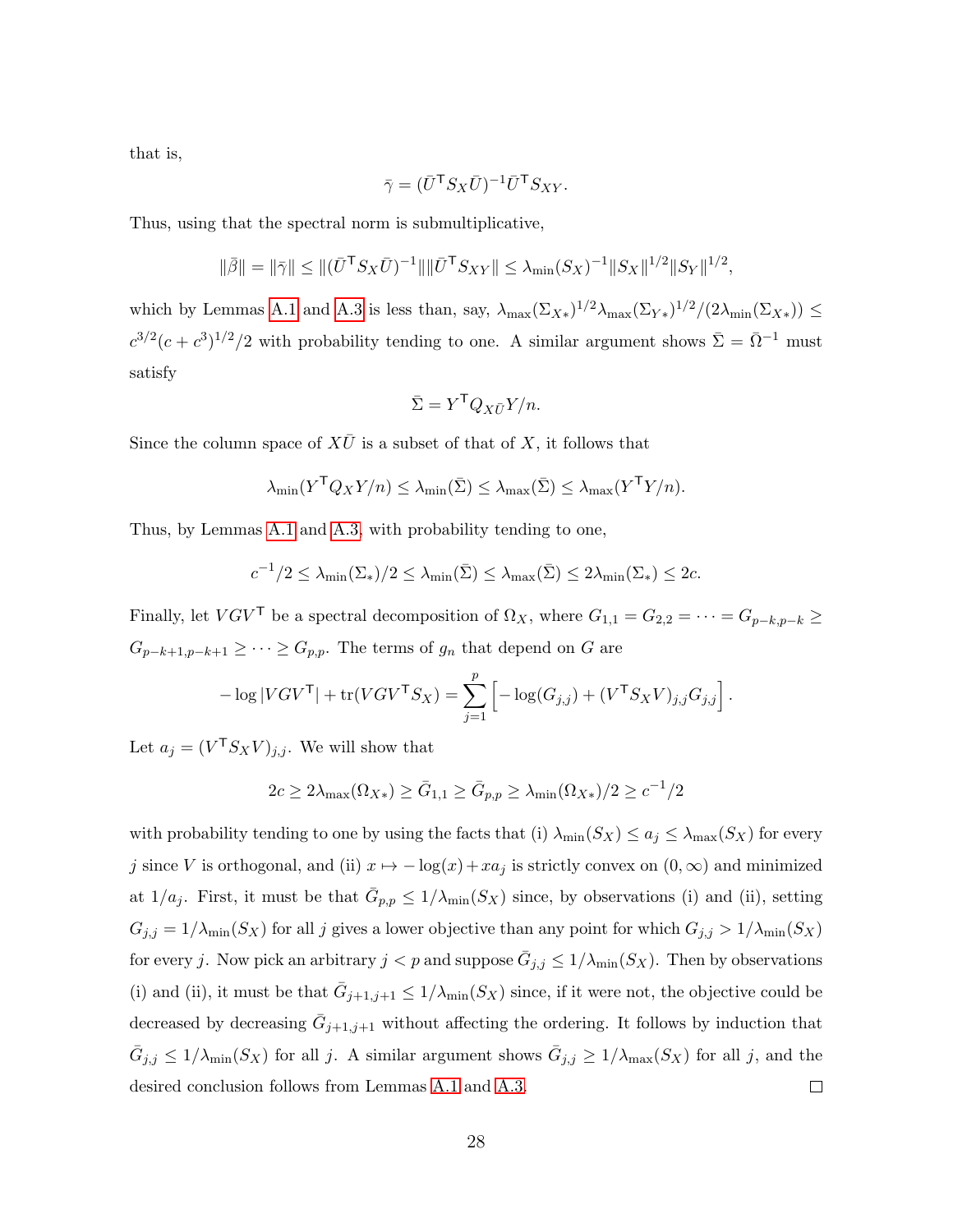Proof of Lemma [2.5.](#page-8-1) Pick an arbitrary  $\theta \in A_n$  and let  $\|\theta - \theta_*\|_M = \epsilon$ . By definition of  $\|\cdot\|_M$ , it must hold that (i)  $\|\beta - \beta_*\| = \epsilon$ , (ii)  $\|\Omega - \Omega_*\| = \epsilon$ , or (iii)  $\|\Omega_X - \Omega_{X*}\| = \epsilon$ . We also have, because both  $\kappa_{n,1}$  and  $\kappa_{n,2}$  are minimized by  $\theta_*$ , that

$$
\kappa_n(\theta) - \kappa_n(\theta_*) \ge \kappa_{n,1}(\beta,\Omega) - \kappa_{n,1}(\beta_*,\Omega_*)
$$

and

$$
\kappa_n(\theta) - \kappa_n(\theta_*) \ge \kappa_{n,2}(\Omega_X) - \kappa_{n,2}(\Omega_{X*}).
$$

Thus, it suffices to show that if either of (i), (ii), or (iii) hold, then at least one of the last two right hand sides are greater than  $\epsilon^2 \delta$  for some  $\delta > 0$ . We first suppose that (iii) holds and consider the second right hand side. More precisely, consider the function defined by  $\text{vec}(\Omega_X) \mapsto$  $\kappa_{n,2}(\Omega_X) - \kappa_{n,2}(\Omega_{X*})$  for  $\Omega_X \in \mathbb{S}_{++}^p$ . Its gradient vanishes at vec $(\Omega_{X*})$  and its Hessian is  $H(\Omega_X) = \Omega_X^{-1} \otimes \Omega_X^{-1}$ . Thus,  $\kappa_{n,2}(\Omega_X) - \kappa_{n,2}(\Omega_{X*}) = \text{vec}(\Omega_X - \Omega_{X*})^{\mathsf{T}} H(\tilde{\Omega}_X) \text{vec}(\Omega_X - \Omega_{X*})/2$ for some  $\tilde{\Omega}_X$  on the line segment connecting  $\Omega_X$  and  $\Omega_{X*}$ . The greatest eigenvalues of  $\Omega_X$  and  $\Omega_{X*}$  are both smaller than  $c_2$ , and hence that of  $\tilde{\Omega}_X$  is too, and hence the smallest eigenvalue of  $H(\tilde{\Omega}_X)$  is greater than  $c_2^{-2}$ . Thus,

$$
\kappa_{n,2}(\Omega_X) - \kappa_{n,2}(\Omega_{X*}) \ge c_2^{-2} \|\Omega_X - \Omega_{X*}\|_F^2 / 2 \ge c_2^{-2} \epsilon^2 / 2,
$$

where we have used that the spectral norm is upper bounded by the Frobenius norm.

Suppose next that (i) holds and consider  $\kappa_{n,1}(\beta,\Omega) - \kappa_{n,1}(\beta_*,\Omega_*)$ . Then,

$$
\kappa_{n,1}(\beta,\Omega) - \kappa_{n,1}(\beta_*,\Omega_*) \ge \min_{\Omega \in \mathbb{S}_{++}^r} \left\{ \kappa_{n,1}(\beta,\Omega) - \kappa_{n,1}(\beta_*,\Omega_*) \right\}
$$
  
=  $\log |(\beta - \beta_*)^\mathsf{T} \Sigma_{X*} (\beta - \beta_*) + \Sigma_* | + \text{tr}(I_r) - \log |\Sigma_*| - \text{tr}(I_r)$   
=  $\text{tr} \left[ \tilde{\Omega}^\mathsf{T} (\beta - \beta_*)^\mathsf{T} \Sigma_{X*} (\beta - \beta_*) \right],$ 

where  $\tilde{\Omega}$  is the inverse of some matrix on the line segment between  $\Sigma_*$  and  $(\beta - \beta_*)^T \Sigma_{X*} (\beta - \beta_*)^T \Sigma_{X*}$  $(\beta_*) + \Sigma_*$ . The greatest eigenvalue of the latter is smaller than  $c_2 + 4c_2^3$  on  $A_n$ , and hence the smallest eigenvalue of  $\tilde{\Omega}$  is greater than  $1/(c_2 + 4c_2^3)$ . Thus,

$$
\kappa_{n,1}(\beta,\Omega)-\kappa_{n,1}(\beta_*,\Omega_*)\geq \frac{1}{c_2+4c_2^3}\|\beta-\beta_*\|_F^2\geq \frac{1}{c_2+4c_2^3}\epsilon^2.
$$

Finally, by partially minimizing in  $\beta$  we get

$$
\kappa_{n,1}(\beta,\Omega) - \kappa_{n,1}(\beta_*,\Omega_*) \ge \kappa_{n,1}(\beta_*,\Omega) - \kappa_{n,1}(\beta_*,\Omega_*)
$$
  
= 
$$
- \log |\Omega| + \text{tr}(\Omega \Omega_*^{-1}) + \log |\Omega_*| - \text{tr}(I_r),
$$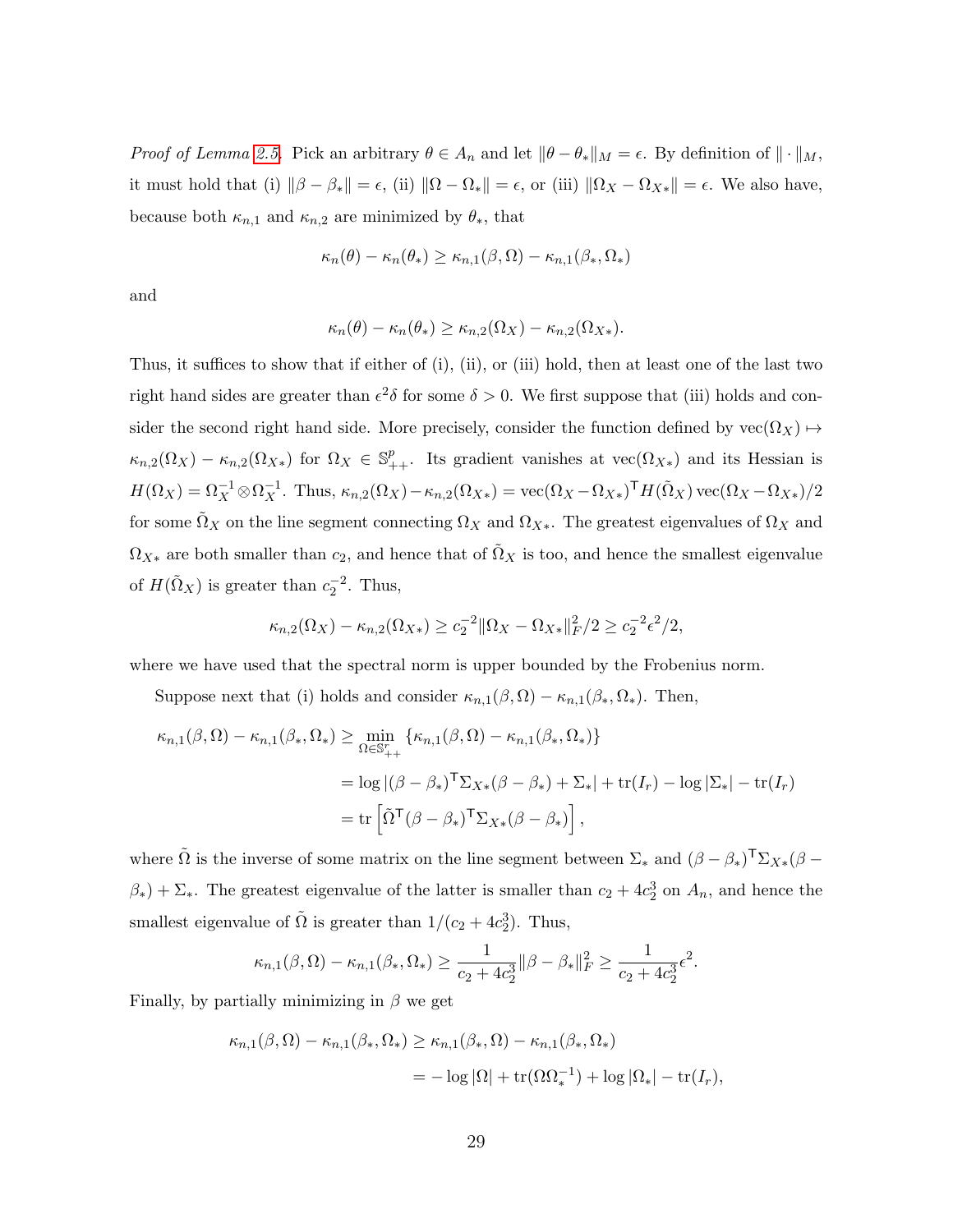which, by the arguments used to lower bound  $\kappa_{n,2}$ , is lower bounded by  $c_2^{-2} \epsilon^2/2$ . Thus, the conclusion of the lemma holds with  $\delta = \min \left\{ \frac{c_2^2}{2}, \frac{1}{c_2 + 4c_2^3} \right\} = \frac{1}{c_2 + 4c_2^3} > 0.$  $\Box$ 

*Proof of Proposition [3.1.](#page-12-2)* Suppose  $k < p$  and consider [\(1\)](#page-2-0). It takes  $r(r + 1)/2$  parameters to specify  $\Sigma$ , k to specify D, and one to specify  $\tau$ . The first column in U is an unrestricted vector in the unit sphere in  $\mathbb{R}^p$ , and hence takes  $p-1$  parameters. More generally, the *j*th column of U is in the unit sphere and orthogonal to the  $j-1$  previous columns, and hence takes  $p - j$ parameters to specify. Thus, U takes  $\sum_{j=1}^{k} (p-j) = pk - k(k+1)/2$  parameters. With U fixed,  $\gamma$  is unrestricted and hence takes rk parameters. Thus, in total our model requires

$$
d(k) = r(r+1)/2 + rk + k + 1 + pk - k(k+1)/2 = r(r+1)/2 + k[r+1+p-(k+1)/2] + 1.
$$

If  $k = p$ , then  $\Sigma_X$  is an unrestricted covariance matrix and  $\beta \in \mathbb{R}^{p \times r}$  also unrestricted. Thus,  $d(k) = r(r + 1)/2 + pr + p(p + 1)/2.$  $\Box$ 

### <span id="page-29-0"></span>B Computing details

We derive the gradient of  $H_n$  assuming its argument L is an unconstrained matrix; the gradient under the restriction that  $L_{i,j} = 0$  for  $j > i$  is obtained by setting the corresponding elements of the unconstrained gradient to zero. The differential of  $Q_{XL} = I_n - XL(L^{\mathsf{T}}X^{\mathsf{T}}XL)^{-1}L^{\mathsf{T}}X^{\mathsf{T}}$ is

$$
dQ_{XL} = -X(dL)(L^{\mathsf{T}}X^{\mathsf{T}}XL)^{-1}L^{\mathsf{T}}X^{\mathsf{T}}
$$
  
+ 
$$
XL(L^{\mathsf{T}}X^{\mathsf{T}}XL)^{-1}[(dL)^{\mathsf{T}}X^{\mathsf{T}}XL + L^{\mathsf{T}}X^{\mathsf{T}}XdL](L^{\mathsf{T}}X^{\mathsf{T}}XL)^{-1}L^{\mathsf{T}}X^{\mathsf{T}}
$$
  
- 
$$
XL(L^{\mathsf{T}}X^{\mathsf{T}}XL)^{-1}(dL)^{\mathsf{T}}X^{\mathsf{T}}.
$$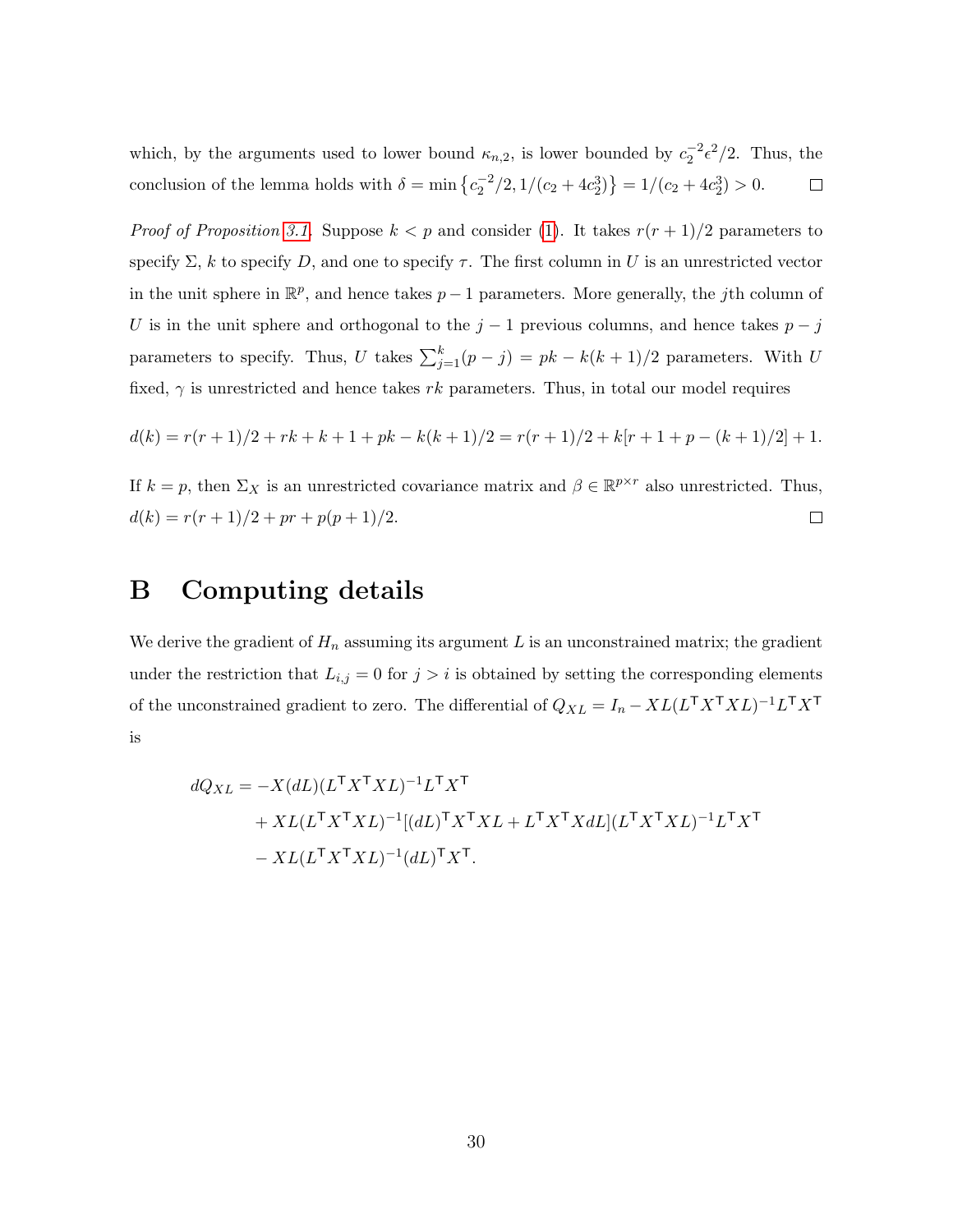Thus, the differential of  $\log |Y^{\mathsf{T}}Q_{XL}Y|$  is, with  $S = Y^{\mathsf{T}}Q_{XL}Y$ ,

$$
d\log|Y^{\mathsf{T}}Q_{XL}Y| = -\operatorname{tr}\left[S^{-1}Y^{\mathsf{T}}X(dL)(L^{\mathsf{T}}X^{\mathsf{T}}XL)^{-1}L^{\mathsf{T}}X^{\mathsf{T}}Y\right]
$$
  
+ 
$$
\operatorname{tr}\left[S^{-1}Y^{\mathsf{T}}XL(L^{\mathsf{T}}X^{\mathsf{T}}XL)^{-1}[(dL)^{\mathsf{T}}X^{\mathsf{T}}XL + L^{\mathsf{T}}X^{\mathsf{T}}XdL](L^{\mathsf{T}}X^{\mathsf{T}}XL)^{-1}L^{\mathsf{T}}X^{\mathsf{T}}Y\right]
$$
  
- 
$$
\operatorname{tr}\left[S^{-1}Y^{\mathsf{T}}XL(L^{\mathsf{T}}X^{\mathsf{T}}XL)^{-1}(dL)^{\mathsf{T}}X^{\mathsf{T}}Y\right]
$$
  
= 
$$
-\operatorname{tr}\left[(L^{\mathsf{T}}X^{\mathsf{T}}XL)^{-1}L^{\mathsf{T}}X^{\mathsf{T}}YS^{-1}Y^{\mathsf{T}}XdL\right]
$$
  
+ 
$$
\operatorname{tr}\left[(dL)^{\mathsf{T}}X^{\mathsf{T}}XL(L^{\mathsf{T}}X^{\mathsf{T}}XL)^{-1}L^{\mathsf{T}}X^{\mathsf{T}}YS^{-1}Y^{\mathsf{T}}XL(L^{\mathsf{T}}X^{\mathsf{T}}XL)^{-1}\right]
$$
  
+ 
$$
\operatorname{tr}\left[(L^{\mathsf{T}}X^{\mathsf{T}}XL)^{-1}L^{\mathsf{T}}X^{\mathsf{T}}YS^{-1}Y^{\mathsf{T}}XL(L^{\mathsf{T}}X^{\mathsf{T}}XL)^{-1}L^{\mathsf{T}}X^{\mathsf{T}}XdL\right]
$$
  
- 
$$
\operatorname{tr}\left[(dL)^{\mathsf{T}}X^{\mathsf{T}}YS^{-1}Y^{\mathsf{T}}XL(L^{\mathsf{T}}X^{\mathsf{T}}XL)^{-1}\right].
$$

Thus,  $\nabla \log |Y^{\mathsf{T}} Q_{XL} Y|$  is

$$
\nabla \log |Y^{\mathsf{T}} Q_{XL} Y| = -2X^{\mathsf{T}} Y S^{-1} Y^{\mathsf{T}} X L (L^{\mathsf{T}} X^{\mathsf{T}} X L)^{-1} + 2X^{\mathsf{T}} X L (L^{\mathsf{T}} X^{\mathsf{T}} X L)^{-1} L^{\mathsf{T}} X^{\mathsf{T}} Y S^{-1} Y^{\mathsf{T}} X L (L^{\mathsf{T}} X^{\mathsf{T}} X L)^{-1}
$$

Finally,

$$
\nabla \log |I_p + LL^{\mathsf{T}}| = 2(I_p + LL^{\mathsf{T}})^{-1}L,
$$

and

$$
\nabla \log \text{tr}\left[ X^{\mathsf{T}} X (I_p + LL^{\mathsf{T}})^{-1} \right] = -\frac{2}{\text{tr}\left[ X^{\mathsf{T}} X (I_p + LL^{\mathsf{T}})^{-1} \right]} (I_p + LL^{\mathsf{T}})^{-1} X^{\mathsf{T}} X (I_p + LL^{\mathsf{T}})^{-1} L.
$$

## <span id="page-30-0"></span>C Latent variables

We here elaborate on the connection between out model and a latent variable model that has been used to motivate supervised probabilistic principal components [\(Tipping and Bishop,](#page-34-6) [1999\)](#page-34-6) and PLS [\(Singer et al., 2016;](#page-34-2) [Cook, 2018b\)](#page-32-9). It can also be analyzed in terms of (predictor) envelopes [\(Cook, 2018b,](#page-32-9) Section 4.1.2). Let  $E \in \mathbb{R}^{n \times r}$ ,  $V \in \mathbb{R}^{n \times p}$ , and  $W \in \mathbb{R}^{n \times k}$  be latent random variables whose elements are all independent with mean zero and unit variance. Let also  $\Gamma_Y \in \mathbb{R}^{k \times r}$ ,  $\Gamma_X \in \mathbb{R}^{k \times p}$ ,  $\tau_E > 0$ , and  $\tau_V > 0$ . Suppose that

<span id="page-30-1"></span>
$$
Y = W\Gamma_Y + \tau_E E \quad \text{and} \quad X = W\Gamma_X + \tau_V V. \tag{9}
$$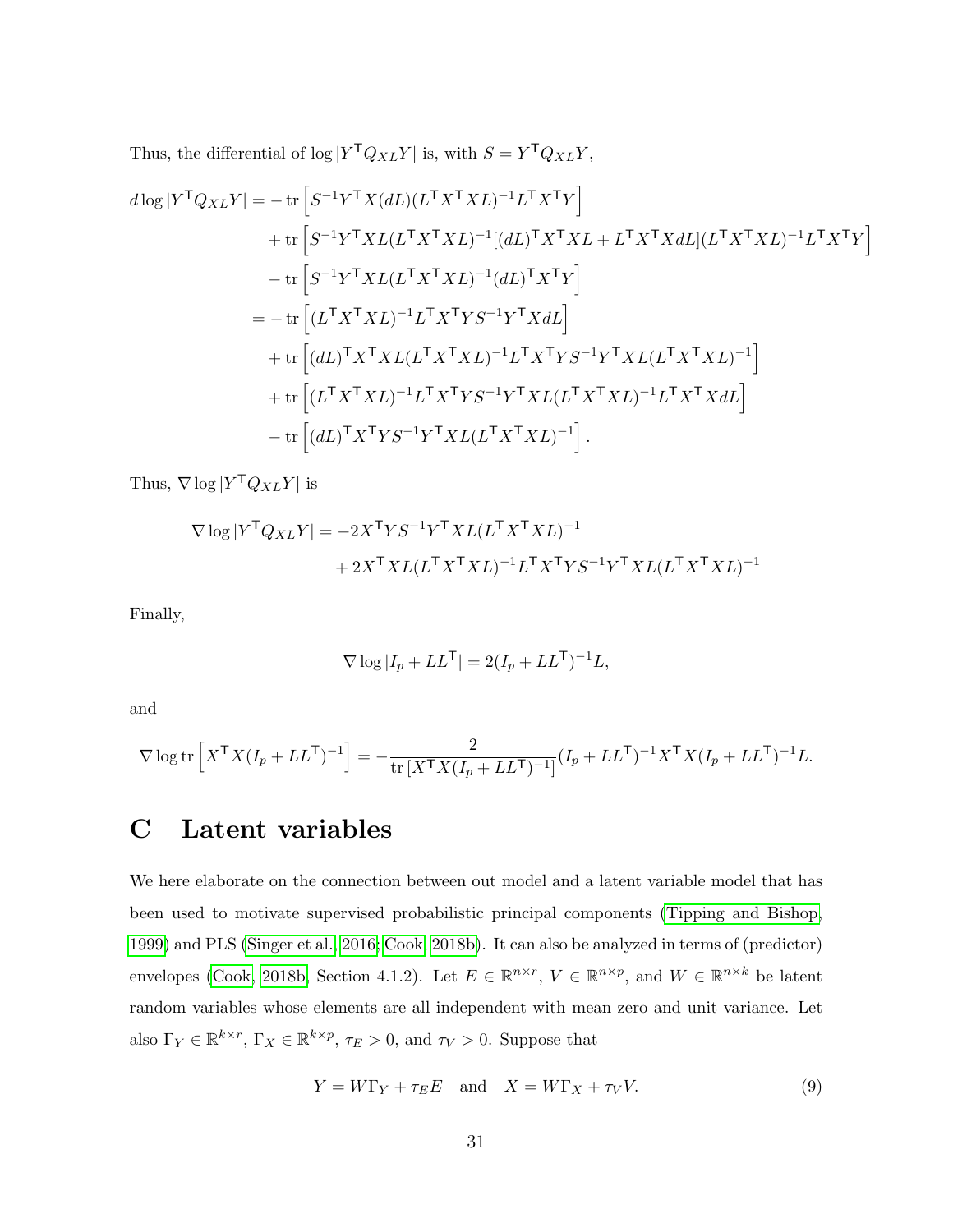The latent matrix  $W$  connects  $X$  to  $Y$ , and  $E$  and  $V$  are noise variables. By construction, rows of Y are independent, as are the rows of X. The following proposition gives moments of the joint distribution of  $(Y, X)$ .

<span id="page-31-4"></span>**Proposition C.1.** Under the model in  $(9)$ , for  $i = 1, \ldots, n$ ,

- 1.  $cov(Y_i) = \Gamma_Y^{\mathsf{T}} \Gamma_Y + \tau_E^2 I_r$ ,
- 2.  $cov(X_i) = \Gamma_X^T \Gamma_X + \tau_V^2 I_p$ ,
- 3.  $cov(Y_i, X_i) = \Gamma_Y^{\mathsf{T}} \Gamma_X$ ,

and, hence, if  $Y_i$  and  $X_i$  are multivariate normal,

- 4.  $\mathbb{E}(Y_i \mid X_i) = \Gamma_Y^{\mathsf{T}} \Gamma_X (\Gamma_X^{\mathsf{T}} \Gamma_X + \tau_V^2 I_p)^{-1} X_i$ , and
- 5.  $\text{cov}(Y_i \mid X_i) = I_r \tau_E^2 + \Gamma_Y^{\mathsf{T}} \left[ I_k \Gamma_X (\Gamma_X^{\mathsf{T}} \Gamma_X + \tau_V^2 I_p)^{-1} \Gamma_X^{\mathsf{T}} \right] \Gamma_Y.$

Proposition [C.1](#page-31-4) shows the column space of  $\Gamma_X$  is spanned by the leading k eigenvectors of cov $(X_i)$ , and it holds for  $\beta = \mathbb{E}(X_i X_i^{\mathsf{T}})^{-1} \mathbb{E}(X_i^{\mathsf{T}} Y_i)$  that  $\beta = \Gamma_X \alpha$  for some  $\alpha \in \mathbb{R}^{k \times r}$ . However, there are some important differences to our model. For example, the parameters in the latent variable model are not identified: the distributions of the observable variables are the same if  $Γ_Y$  and  $Γ_X$  are left-multiplied by the same orthogonal matrix. Additionally, Proposition [C.1](#page-31-4) shows the covariance matrix for  $Y_i$  is spiked when  $r > k$  but ours is unstructured.

### References

- <span id="page-31-3"></span>Akaike, H. (1998). Information theory and an extension of the maximum likelihood principle. In Selected papers of Hirotugu Akaike, pages 199–213. Springer.
- <span id="page-31-2"></span>Artemiou, A. and Li, B. (2009). On principal components and regression: A statistical explanation of a natural phenomenon. Statistica Sinica, 19(4):1557–1565.
- <span id="page-31-1"></span>Bai, J. and Wang, P. (2016). Econometric analysis of large factor models. Annual Review of Economics, 8(1):53–80.
- <span id="page-31-0"></span>Bair, E., Hastie, T. J., Paul, D., and Tibshirani, R. (2006). Prediction by supervised principal components. Journal of the American Statistical Association, 101(473):119–137.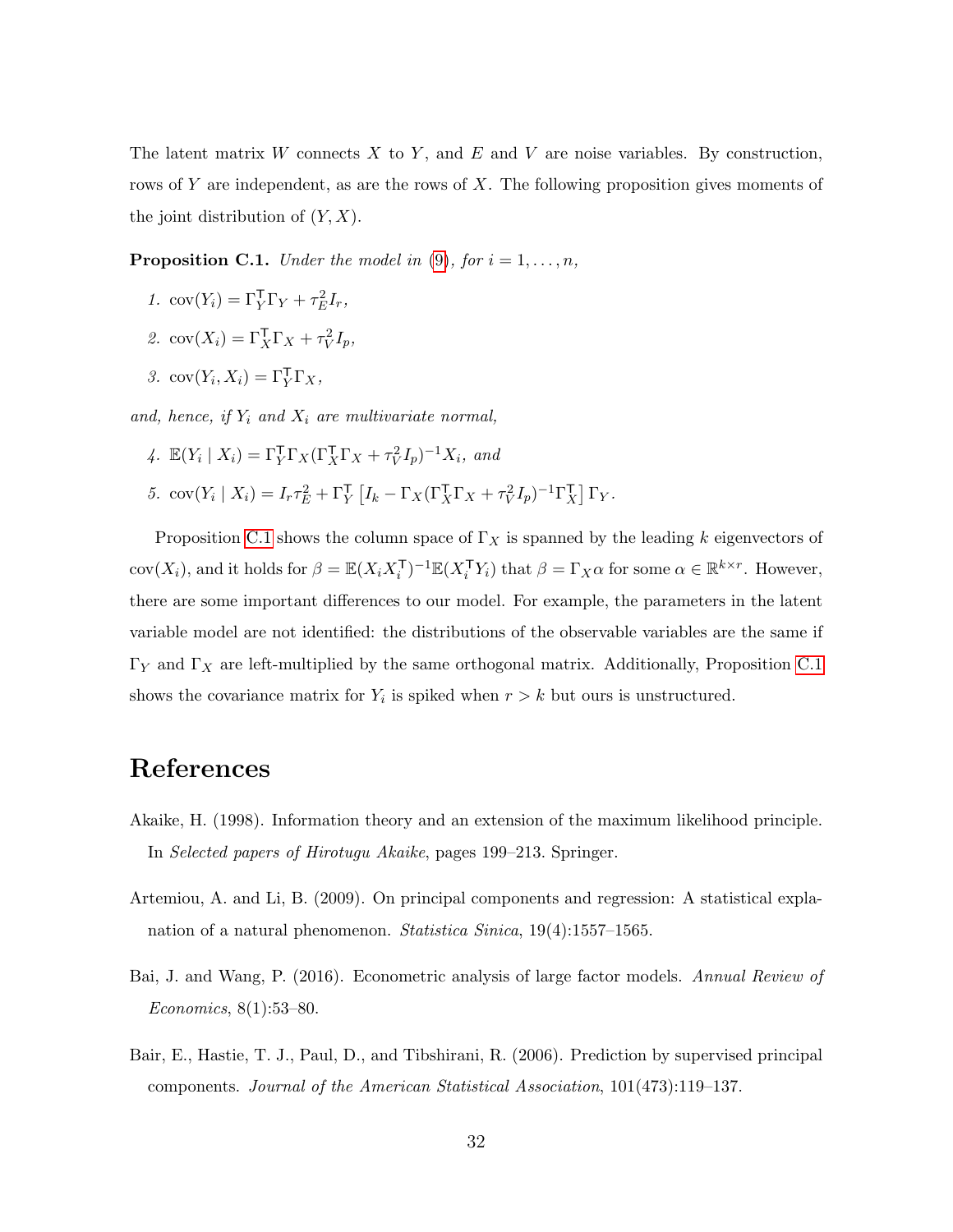- <span id="page-32-2"></span>Barbarino, A. and Bura, E. (2017). A unified framework for dimension reduction in forecasting. Finance and Economics Discussion Series, 2017(004).
- <span id="page-32-12"></span>Bhatia, R. (2012). Matrix Analysis. Springer New York.
- <span id="page-32-11"></span>Byrd, R. H., Lu, P., Nocedal, J., and Zhu, C. (1995). A limited memory algorithm for bound constrained optimization. SIAM Journal on Scientific Computing, 16(5):1190–1208.
- <span id="page-32-5"></span>Cai, T., Ma, Z., and Wu, Y. (2014). Optimal estimation and rank detection for sparse spiked covariance matrices. Probability Theory and Related Fields, 161(3-4):781–815.
- <span id="page-32-10"></span>Cantó, R., Peláez, M. J., and Urbano, A. M. (2015). Full rank Cholesky factorization for rank deficient matrices. Applied Mathematics Letters, 40:17–22.
- <span id="page-32-1"></span>Chang, C.-W., Laird, D. A., Mausbach, M. J., and Hurburgh, C. R. (2001). Near-infrared reflectance spectroscopy–principal components regression analyses of soil properties. Soil Science Society of America Journal, 65(2):480.
- <span id="page-32-0"></span>Cook, R. D. (2018a). Principal components, sufficient dimension reduction, and envelopes. Annual Review of Statistics and Its Application, 5(1):533–559.
- <span id="page-32-9"></span>Cook, R. D. (2018b). An Introduction to Envelopes. Wiley-Blackwell, Hoboken, NJ, USA.
- <span id="page-32-8"></span>Cook, R. D. and Forzani, L. (2019). Partial least squares prediction in high-dimensional regression. The Annals of Statistics, 47(2):884–908.
- <span id="page-32-4"></span>Cook, R. D., Helland, I. S., and Su, Z. (2013). Envelopes and partial least squares regression. Journal of the Royal Statistical Society. Series B (Statistical Methodology), 75(5):851–877.
- <span id="page-32-7"></span>Cook, R. D., Li, B., and Chiaromonte, F. (2007). Dimension reduction in regression without matrix inversion. *Biometrika*, 94(3):569–584.
- <span id="page-32-3"></span>Cook, R. D., Li, B., and Chiaromonte, F. (2010). Envelope models for parsimonious and efficient multivariate linear regression. Statistica Sinica, 20(3):927–960.
- <span id="page-32-6"></span>Donoho, D., Gavish, M., and Johnstone, I. (2018). Optimal shrinkage of eigenvalues in the spiked covariance model. The Annals of Statistics, 46(4):1742–1778.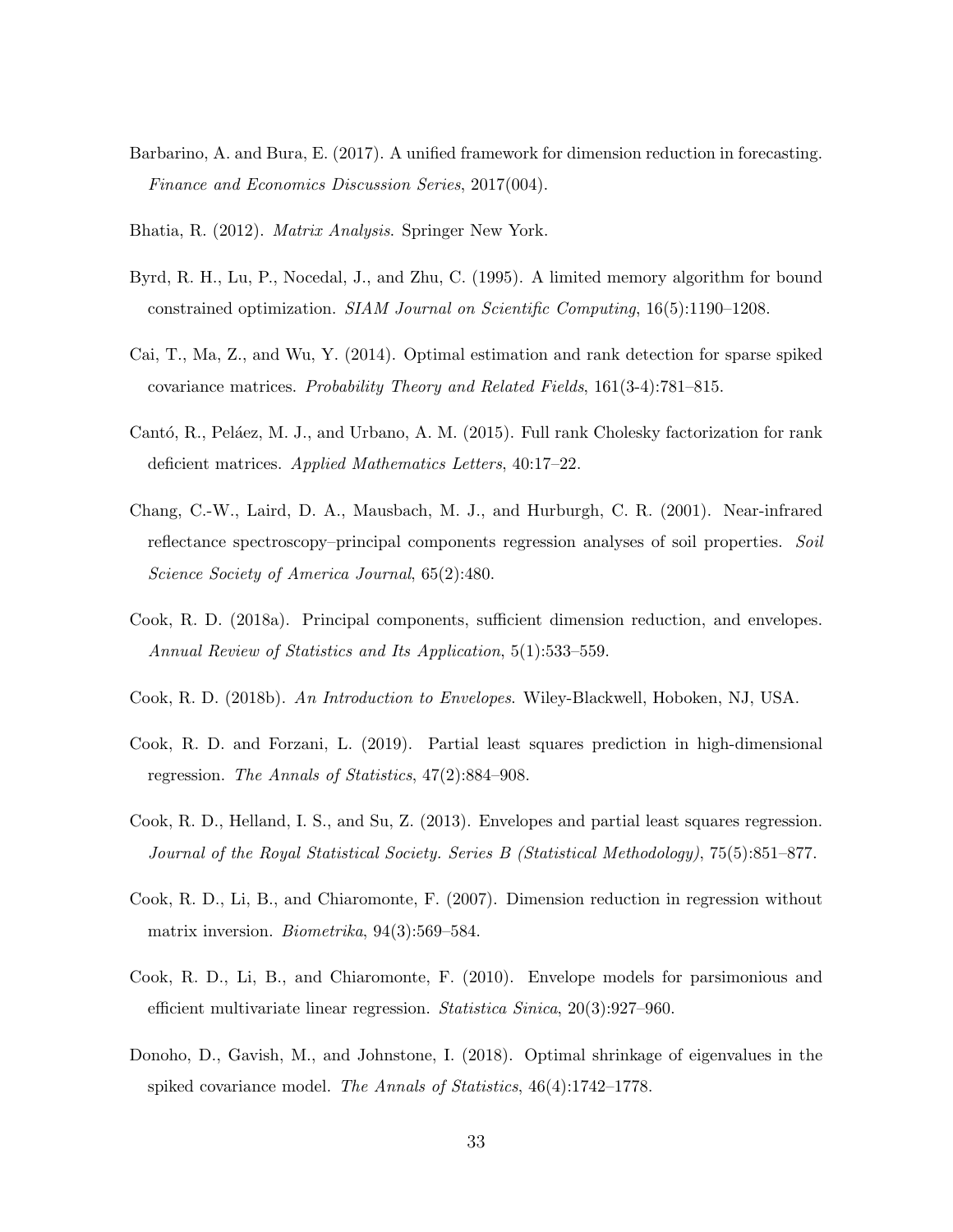- <span id="page-33-2"></span>Du, C., Wei, J., Wang, S., and Jia, Z. (2018). Genomic selection using principal component regression. Heredity,  $121(1):12-23$ .
- <span id="page-33-10"></span>Fama, E. F. and French, K. R. (2015). A five-factor asset pricing model. Journal of Financial Economics, 116(1):1–22.
- <span id="page-33-11"></span>Hastie, T. J., Tibshirani, R., and Friedman, J. H. (2009). The Elements of Statistical Learning. Springer New York.
- <span id="page-33-6"></span>Helland, I. S. (1990). Partial least squares regression and statistical models. *Scandinavian* Journal of Statistics, 17(2):97–114.
- <span id="page-33-3"></span>Helland, I. S. (1992). Maximum likelihood regression on relevant components. Journal of the Royal Statistical Society. Series B (Methodological), 54(2):637–647.
- <span id="page-33-9"></span>Hull, J. C. (2017). Options, Futures, and Other Derivatives. Pearson, New York, NY, 10 edition.
- <span id="page-33-5"></span>Johnstone, I. M. (2001). On the distribution of the largest eigenvalue in principal components analysis. Ann. Statist., 29(2):295–327.
- <span id="page-33-0"></span>Jolliffe, I. T. (2002). Principal Component Analysis. Springer-Verlag, New York.
- <span id="page-33-4"></span>Kelly, B. and Pruitt, S. (2015). The three-pass regression filter: A new approach to forecasting using many predictors. Journal of Econometrics, 186(2):294–316.
- <span id="page-33-8"></span>Lee, M. and Su, Z. (2019). Renvlp: Computing Envelope Estimators. R package version 2.7.
- <span id="page-33-12"></span>Magnus, J. R. and Neudecker, H. (2002). *Matrix Differential Calculus with Applications in* Statistics and Econometrics. Wiley John & Sons.
- <span id="page-33-7"></span>Mevik, B.-H. and Wehrens, R. (2007). The pls package: Principal component and partial least squares regression in R. Journal of Statistical Software, 18(2).
- <span id="page-33-1"></span>Næs, T. and Martens, H. (1988). Principal component regression in NIR analysis: Viewpoints, background details and selection of components. Journal of Chemometrics, 2(2):155–167.